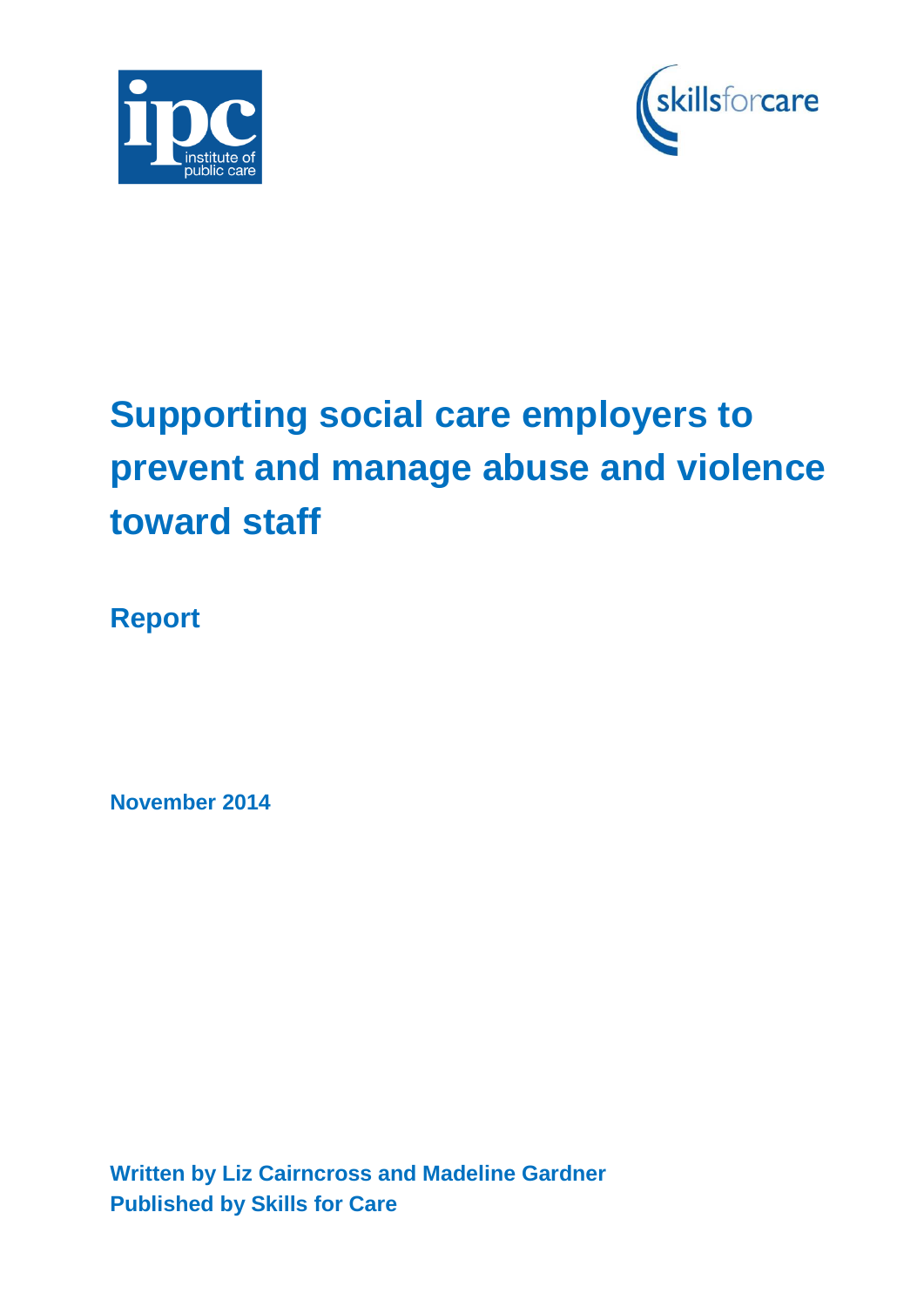#### *Supporting social care employers to prevent and manage abuse and violence toward staff*

Published by Skills for Care, West Gate, 6 Grace Street, Leeds LS1 2RP www.skillsforcare.org.uk **© Skills for Care 2014**

#### **Reference no 130121A**

Copies of this work may be made for non-commercial distribution to aid social care workforce development. Any other copying requires the permission of Skills for Care.

Skills for Care is the employer-led strategic body for workforce development in social care for adults in England. It is part of the sector skills council, Skills for Care and Development. This work was researched and compiled by the Institute of Public Care.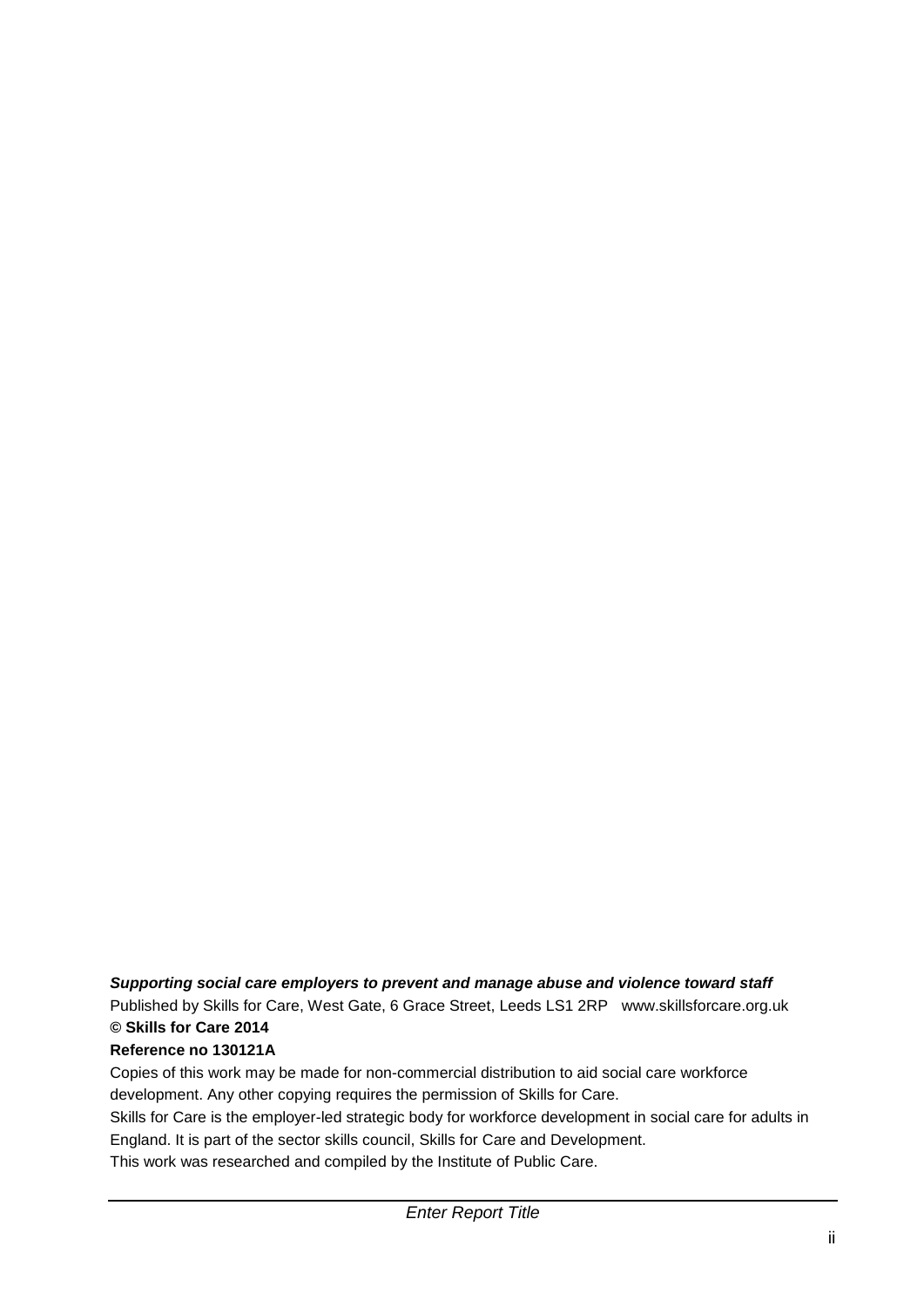# **Table of contents**

| 1.<br>1.1<br>1.2<br>1.3 |                                                                           |
|-------------------------|---------------------------------------------------------------------------|
| 2.                      |                                                                           |
| 2.1                     |                                                                           |
| 2.1                     |                                                                           |
| 2.2                     |                                                                           |
| 3.                      |                                                                           |
| 3.1                     |                                                                           |
| 3.2                     |                                                                           |
| 3.3                     |                                                                           |
| 3.4                     |                                                                           |
| 3.5                     |                                                                           |
| 3.6                     |                                                                           |
| 3.7                     | Causes or trigger of the most recent incident of abuse or violence 21     |
| 3.8                     | Responses to the most recent incident of abuse or violence23              |
| 3.9                     | Help or support respondents would have liked to have received but was not |
| 3.10                    |                                                                           |
| 3.11                    |                                                                           |
| 4.                      |                                                                           |
| 4.1                     |                                                                           |
| 4.2                     |                                                                           |
| 5.<br>6.<br>7.          |                                                                           |

# <span id="page-2-0"></span>**Acknowledgements**

We are grateful to UNISON, Unite the Union, the GMB, and the many social care staff who took time to complete the survey.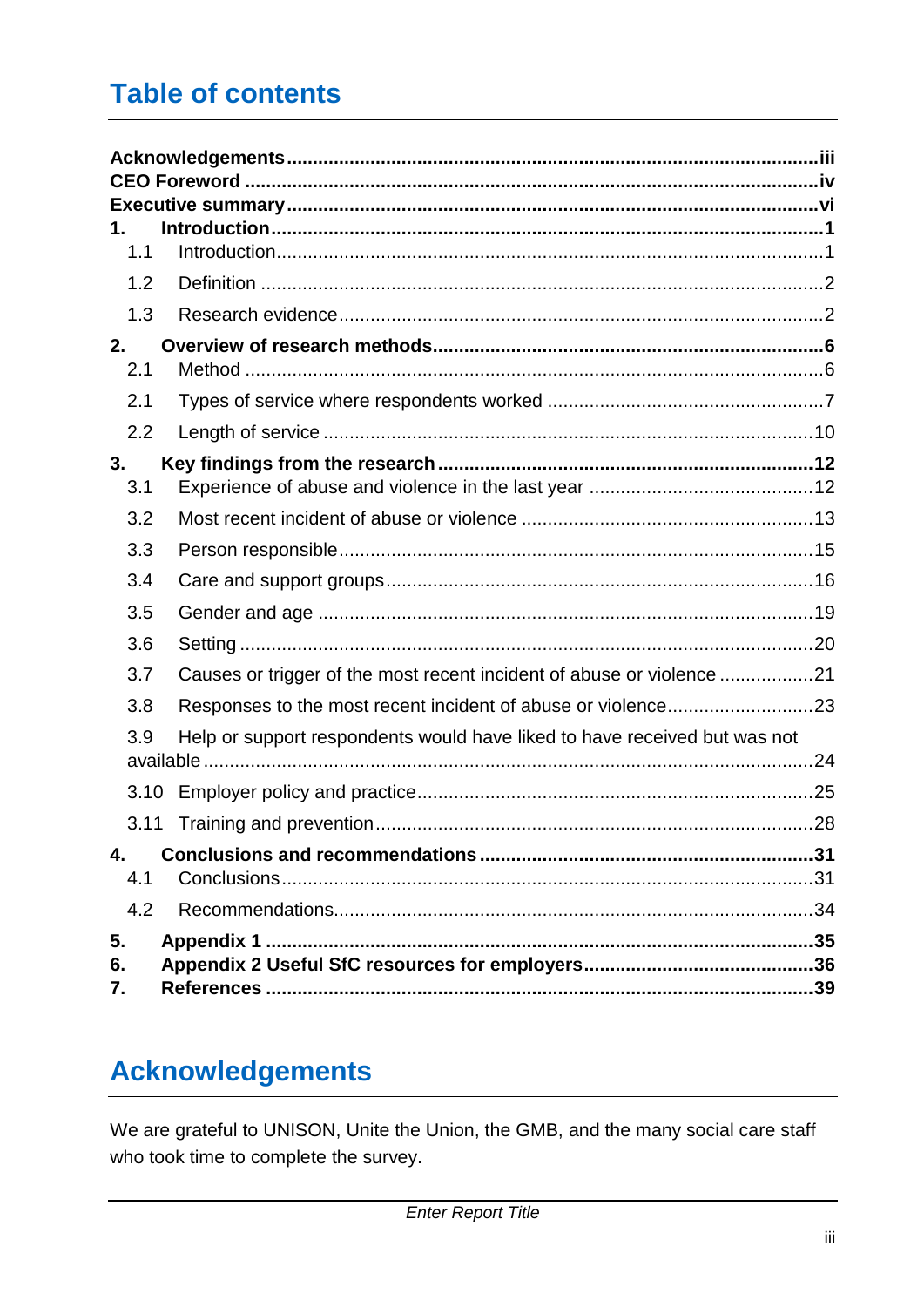# <span id="page-3-0"></span>**CEO Foreword**



Skills for Care is focused on supporting the workforce provide high quality care. Making sure they have the right skills, knowledge, values and experience to work alongside people who may challenge, leading to violence or abuse of staff is an important part of our remit. We commissioned this research as the evidence base in this area is limited and we are keen to focus our resources in areas that will result in the biggest impact for people using care and support services as well as staff.

This research forms part of the broader package of Skills for Care work. We are acutely aware of the need to support social care employers in this area. Our

resources range from formal qualifications through to practical support and guidance for employers to build in appropriate learning and development for staff and procedures for minimising the number of incidents of this nature that occur.

Details of this work can be found in Appendix 2 but to give an example, we have recently worked with the National Development Team for Inclusion to produce guidance for employers to develop skilled and competent staff to work with people whose behaviour challenges based on the most recent evidence:

- *Supporting staff working with challenging behaviour (Guide for Employers)* – a guide to promote workforce development solutions
- that enable workers and the people they support to have confidence in each other and reduce the likelihood of challenging behaviour
- *People whose behaviour challenges case studies* – case studies of best practice used by individuals, care organisations and families across England to respond to challenging behaviour by people in need of care and support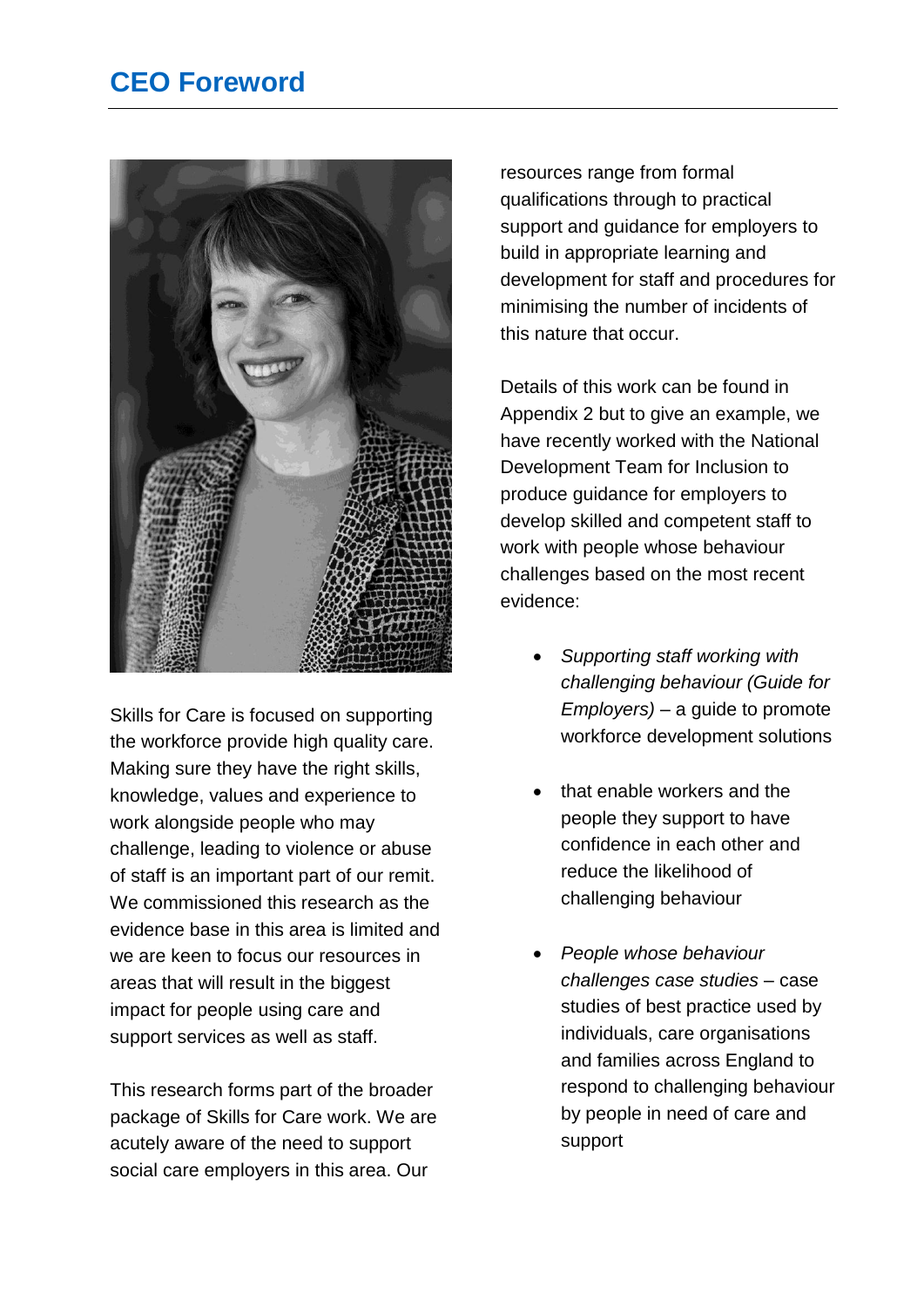*A positive and proactive workforce* – a guide to workforce development for commissioners and employers seeking to minimise the use of restrictive practices in social care and health. Skills for Care have produced this in partnership with the Department of Health and Skills for Health.

The focus of the work now is to make sure these resources are well known and promoted to employers and support the implementation of the guidance to help reduce the number of incidents staff are experiencing.

Sharon Allen CEO Skills for Care and National Skills Academy for Social Care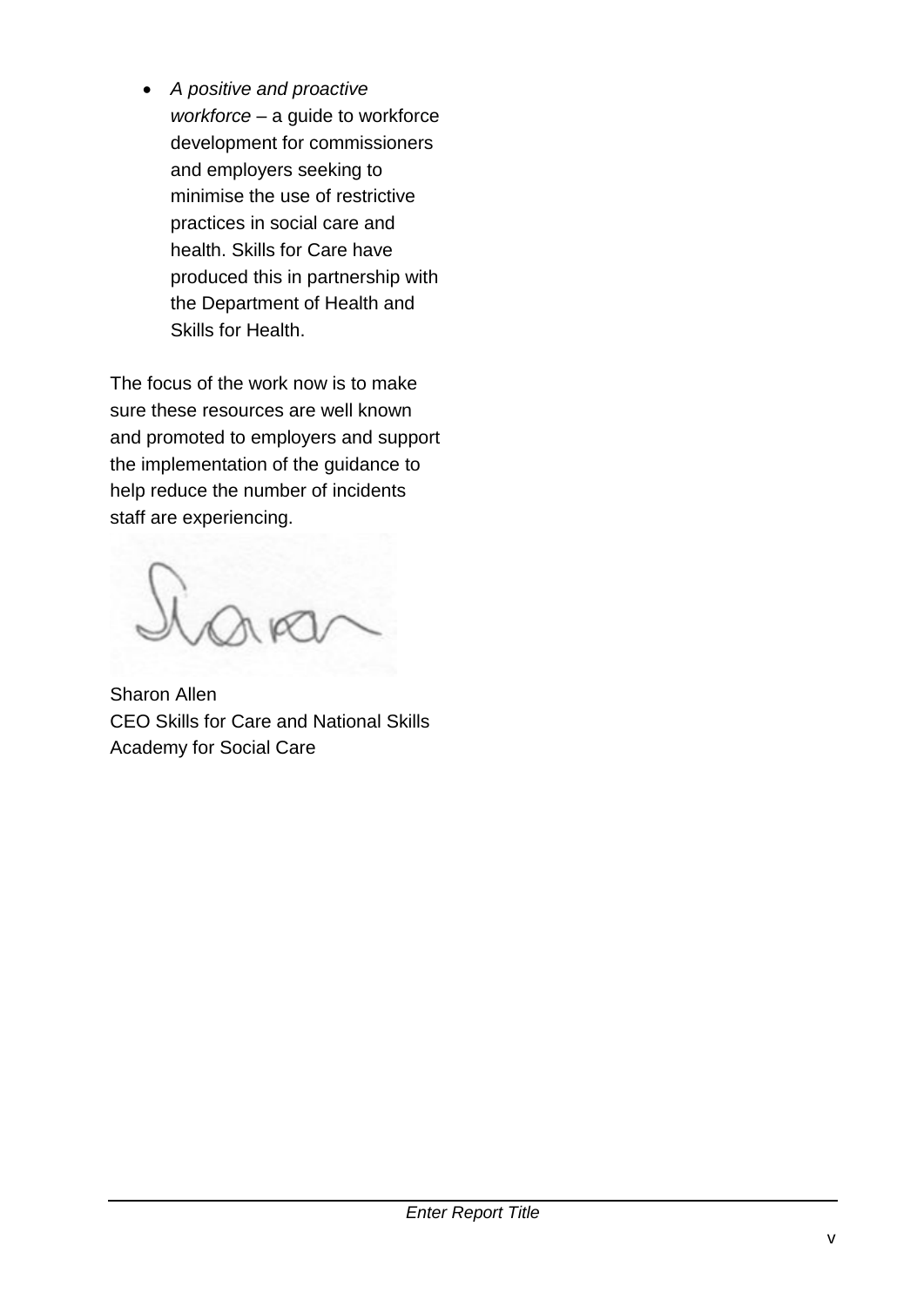# **Executive summary**

This study by the Institute of Public Care for Skills for Care was conducted to throw more light on two key questions, in the absence of a large body of research in this area:

- 1. To what extent the social care workforce experience different levels of abuse and violence across groups of people who receive care and support services.
- 2. To ascertain whether the nature of the type of violence experienced by social care staff varies across groups of people who receive care and support services.

While there are ongoing concerns about abuse and violence against people who receive care and support, the purpose of this study was to identify staff most likely to be exposed to abuse or violence in order to target resources and support in this area and promote safe working.

Skills for Care have been working to help social care employers tackle this issue. Support ranges from formal qualifications through to practical support and guidance for employers to build in appropriate learning and development for staff and procedures for minimising the number of incidents of this nature that occur. Further information of resources available can be found in Appendix 2.

Over 1,300 social care staff working across the public and independent sectors in a variety of settings and working with a wide range of people who receive care and support services responded to the survey. This is a good response for this kind of survey. Although local authority staff and day care and community-based staff were over-represented in responses, survey responses were reasonably representative in terms of the groups with which staff worked.

The NHS Direct definition of violence as: *"Any incident in which a person working in the [social] care sector is verbally abused, threatened or assaulted by a [person who receives care and support], member of the public or a member of staff arising out of the course of their work'',* was used.

More than half of all respondents had experienced verbal abuse in the past year, and 25% experienced verbal abuse on a daily or weekly basis. A quarter had experienced a physical assault, and nearly 6% of all respondents had experienced a physical assault requiring medical assistance (including first aid) in the last year. Although abuse and violence against staff comes mainly from people receiving care and support, 19% of recent incidents are attributed to family and friends, and 5% to other staff members.

The survey results indicate that there are important differences across groups of people who receive care and support services in terms of the exposure of staff to abuse or violence; and in terms of the types of incidents that occur.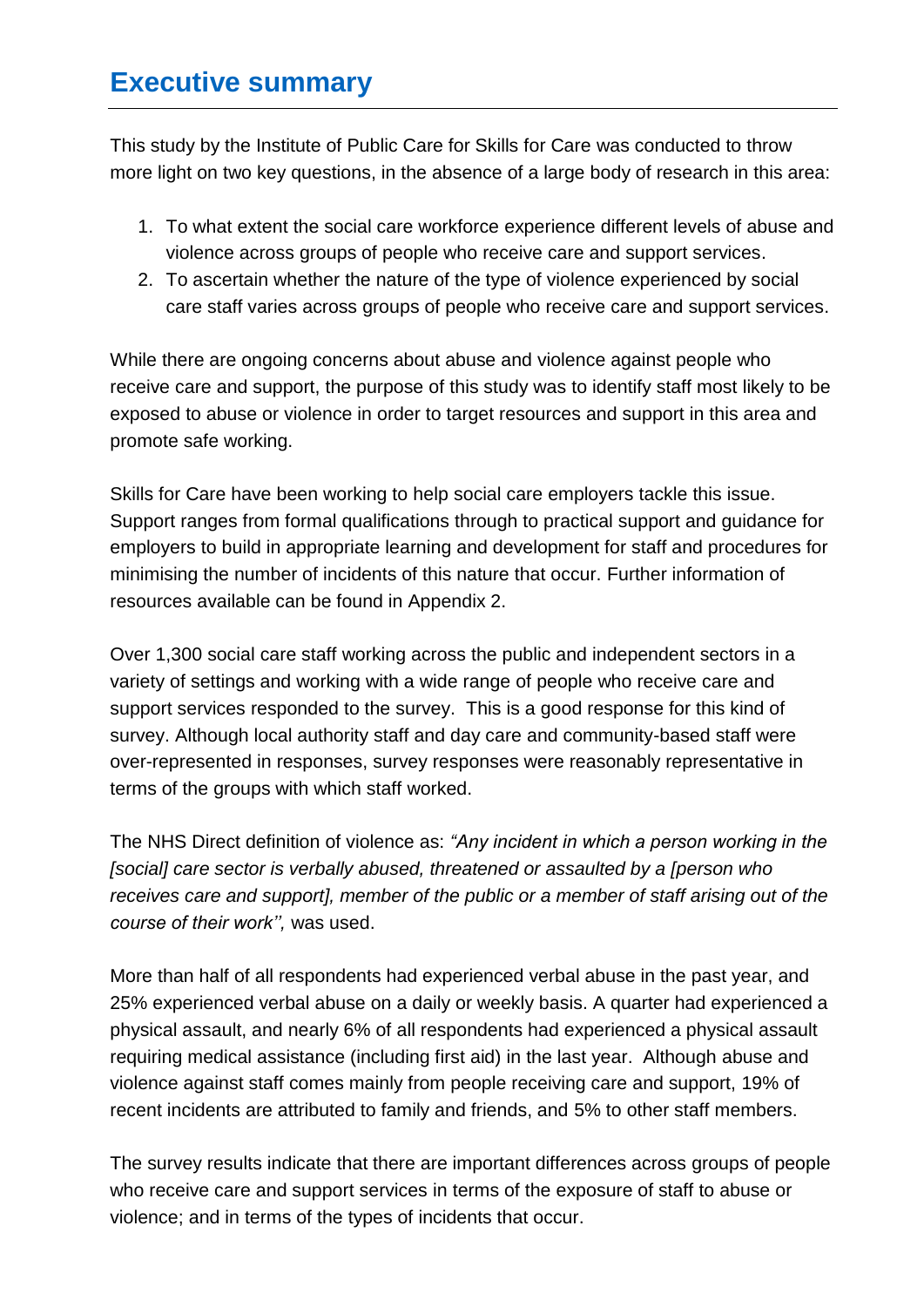Looking at recent incidents of abuse or violence, verbal abuse was the most widely mentioned type of incident in relation to people with a physical disability, older people, people with a mental illness and people with a learning disability. Physical assaults (not requiring medical assistance) were more frequently mentioned in relation to people with autism, older people with dementia (often linked to personal care tasks), and people with a learning disability. This finding is likely, in part, to reflect a lack of mental capacity among some of those receiving care and support in these groups.

It appears there is a lower likelihood of exposure to physical assaults against staff working with people with a mental illness, compared with people with autism, dementia or a learning disability. These results indicate the nature and level of likely exposure which will contribute to the development of appropriate resources and support for staff.

Misunderstandings and frustration were frequently mentioned as a trigger for an incident of abuse or violence. Other triggers included personal care activities (particularly in relation to people with dementia) and being refused a service, or the person receiving care and support not getting what they wanted (e.g. cigarettes). Mental health and learning disability also figured as relevant factors, as well as alcohol and money related matters.

Many incidents appear to go unreported for a variety of reasons. Less than 30% of respondents said that they had reported or discussed the most recent incident of abuse or violence with their manager. This may reflect the wide range of type of incident covered.

While some staff reported strong support from colleagues and managers, many respondents said they would have liked more support from managers, along with training and counselling to help prevent or manage incidents of abuse or violence and to support them when something occurs.

Although most employers have policies in place on abuse and violence of staff, and many provide help and support for staff who have been abused or subjected to violent behaviour, there were also reports of employers failing to implement or apply their policies, with limited use of sanctions, such as warnings or withdrawal of services. This is a difficult area which highlights the tension between wanting to provide care and support to vulnerable people who may lack mental capacity to understand the consequences of their actions, and wanting to protect staff from abuse and violence. Clearly, sanctions will not always be either appropriate or meaningful. It is important to emphasise that these results are about identifying the likelihood of exposure to abuse or violence in order to help target support for staff and to promote safe working with vulnerable people. While preventing and managing abuse and violence towards social care staff presents some practical challenges, the survey results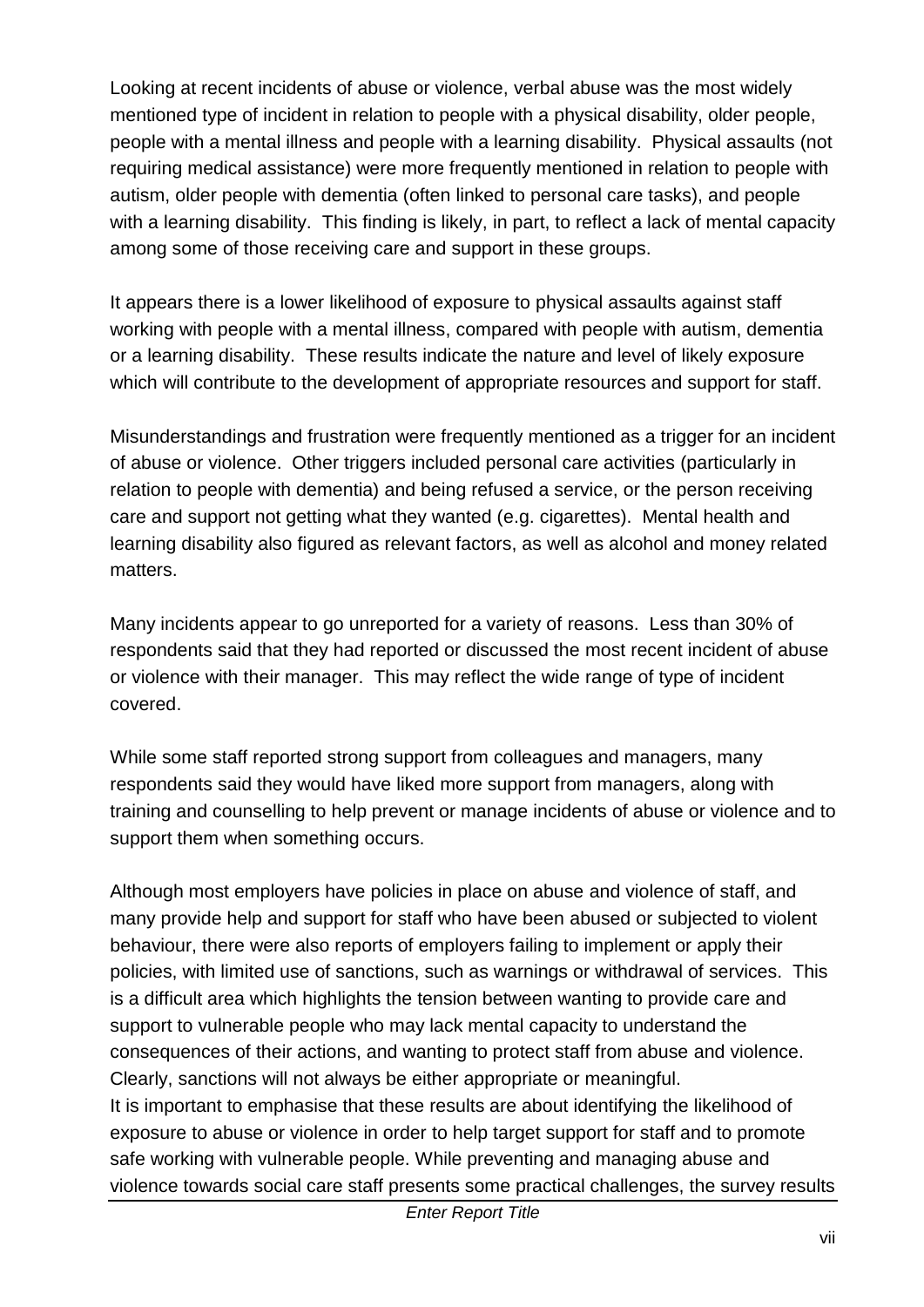indicate that there is a lot of work which could be done to improve the safety and wellbeing of staff providing care and support, and that some staff are more likely to be exposed to particular types of abuse and violence than others.

To prevent and manage abuse and violence towards social care staff, employers need to ensure that they have a range of mechanisms to support staff, including:

- **Effective management support and supervision.**
- Structured and sustained learning and development programmes especially for those working with people with autism, people with dementia and people with a learning disability.
- Clear systems for reporting and recording incidents which are well publicised to staff and monitored regularly.
- Practical help when an incident occurs from time out or a break to recover, to counselling and further training.
- Development and implementation of policies on abuse and violence at work.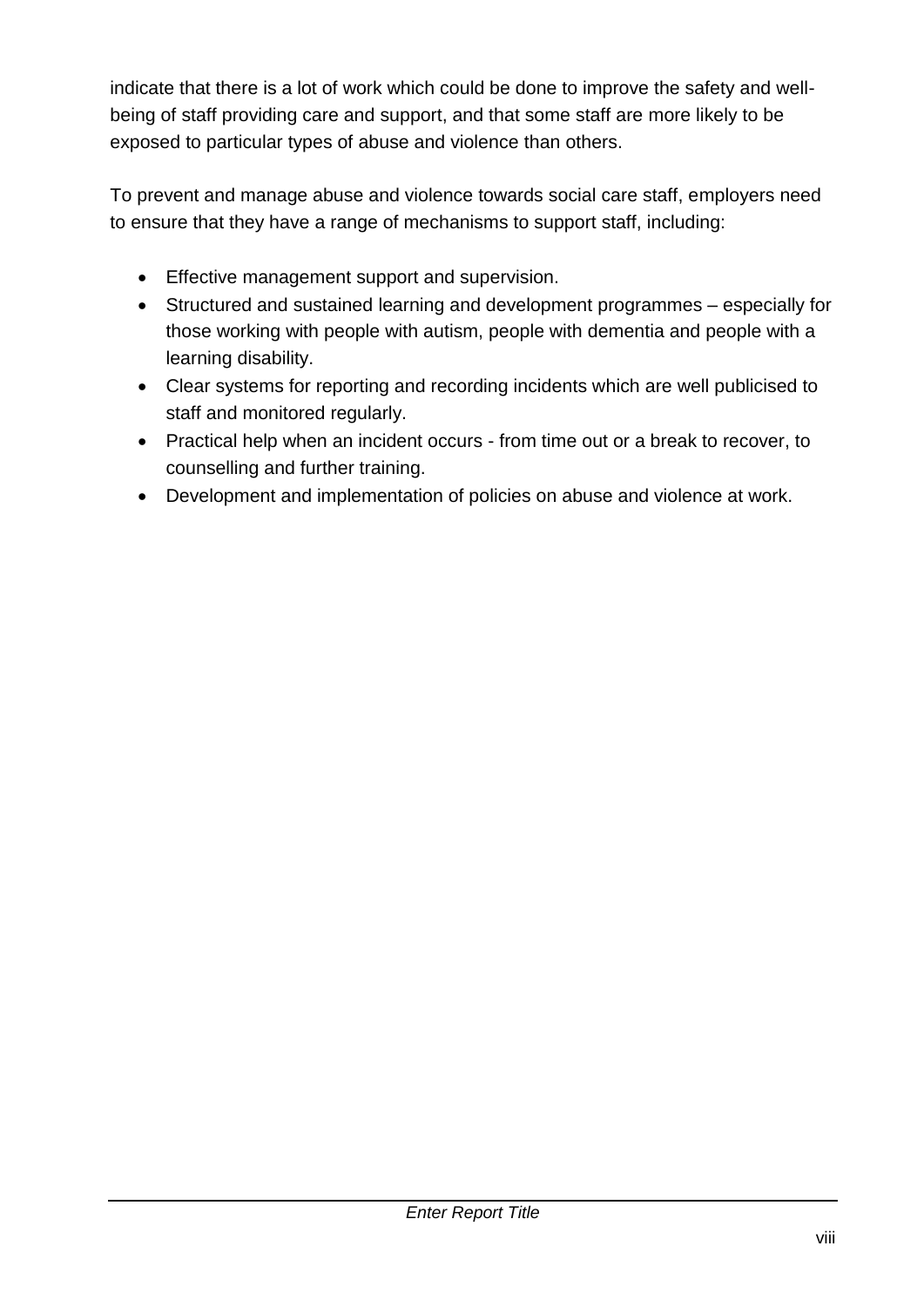# <span id="page-8-0"></span>**1. Introduction**

**This report explores to what extent the social care workforce is at risk of different levels of abuse or violence across the groups of people who receive care and support services, and whether the type of abuse or violence differs across groups. Research evidence indicates that there is little existing evidence about these differences.** 

# <span id="page-8-1"></span>**1.1 Introduction**

This report presents the results of an electronic survey of union members by the Institute of Public Care at Oxford Brookes University commissioned by Skills for Care and conducted with co-operation from UNISON, Unite the Union and the GMB.

The purpose of the research was to identify staff most likely to be exposed to abuse or violence in order to target resources and support effectively and to promote safe working. Following on from a study of violence against the social care workforce by IPC which was commissioned by Skills for Care in 2012-13, it was recognised that there is limited evidence about the extent to which some parts of the social care workforce experience greater or more severe incidents of abuse or violence than others. The review of the available literature indicated that levels of violence differ across areas of social care work, with some evidence that those working with people with a learning disability, autism and dementia are more likely to be exposed to abuse or violence. Other groups of staff working in the fields of mental health and drugs or alcohol abuse were also identified as potentially more likely to be exposed to abuse or violence, than others in the social care workforce.

The previous study concluded that there is a need for a more thorough exploration of to what extent experiences differ across groups of people who receive care and support services in terms of the level and nature of the problem. This study was therefore designed to address this gap in the research. It aimed to find out:

- to what extent the social care workforce experiences different levels of violence across groups of people who receive care and support services, and
- whether the nature or type of violence experienced by social care staff varies across groups of people who receive care and support services.

This study sought to identify any more recent relevant research evidence and to obtain the views and experiences of front-line staff directly, as it was considered important to obtain information directly about individuals' own experiences and perceptions.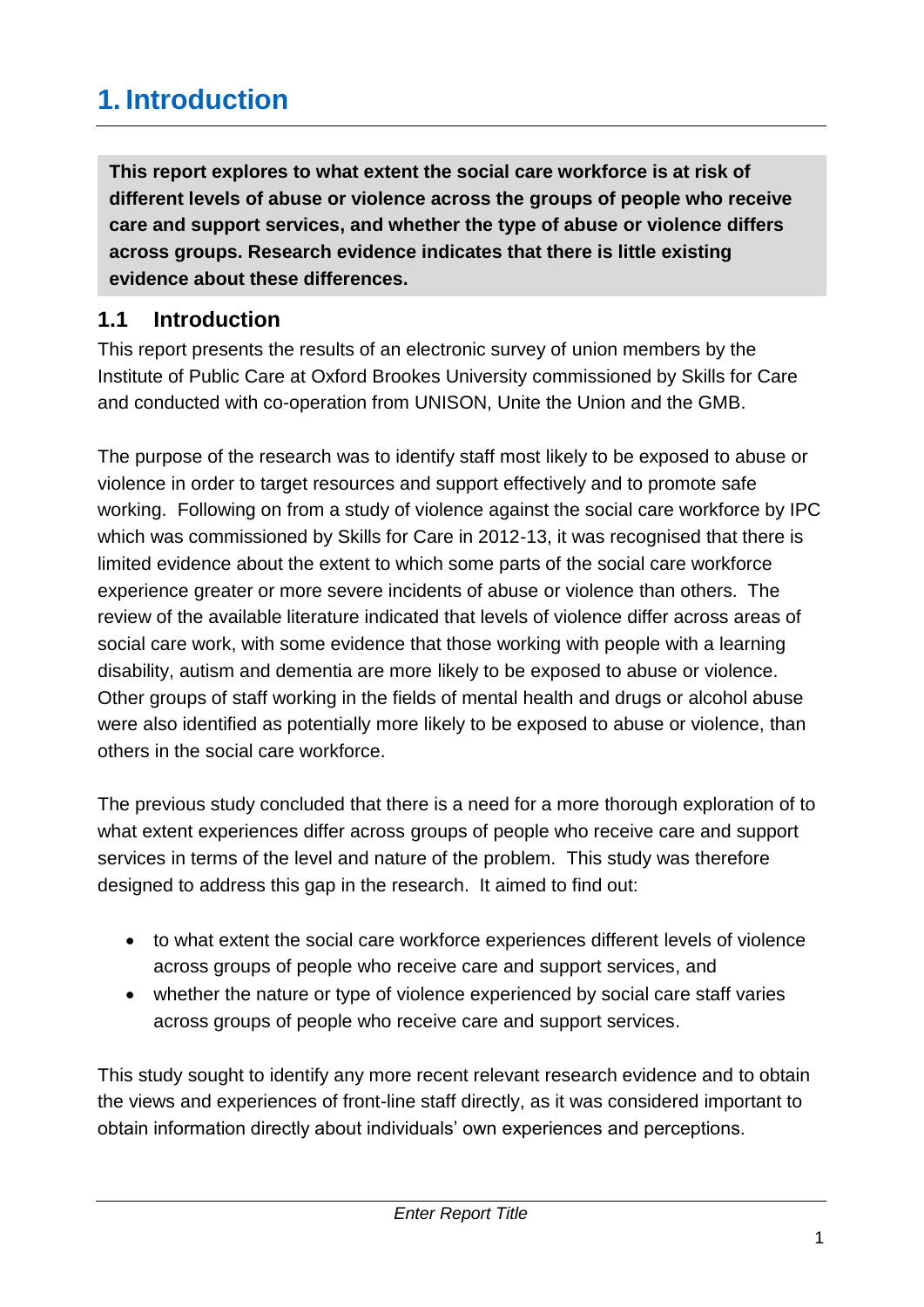# <span id="page-9-0"></span>**1.2 Definition**

For the purpose of this study, the definition of violence is taken from the Health and Safety Executive cited in the NHS Direct's Violence in the workplace policy (NHS Direct) but substituting social care for health care:

*"Any incident in which a person working in the [social] care sector is verbally abused, threatened or assaulted by a [person who receives care and support], member of the public or a member of staff arising out of the course of their work''* 

As some people who receive care and support services may lack mental capacity, some incidents which are perceived as violent by staff do not reflect an intention to cause hurt or harm, but may rather indicate confusion, pain, or other factors. This study has focused how incidents are experienced and perceived by staff providing care and support.

# <span id="page-9-1"></span>**1.3 Research evidence**

#### **Summary of earlier research**

The earlier evidence review by IPC (2013a) found that any study of the extent and nature of abuse and violence towards social care staff was hampered by the range of definitions that exist, both subjective and objective. Categorisation of staff and work areas also limited the possibility of reliably analysing and comparing data. Although no clear picture emerged, the authors concluded that the available data suggested that staff working with people with learning disabilities and autism, older people with dementia, and to some degree people with mental health or substance abuse issues are the ones most likely to be exposed to abuse or violence.

There was a wide range of reported rates of abuse and violence against social care and support staff. The table below summarises the key data from the studies identified in the 2013 evidence review on violence against social care and support staff (IPC, 2013a).

| <b>Author &amp; Year</b> | <b>Prevalence</b>          | <b>Sample details</b>            |
|--------------------------|----------------------------|----------------------------------|
| <b>Brockman and</b>      | 37% physically attacked in | 1,031 social services            |
| <b>McLean, 2000</b>      | current job.               | managers, field, residential &   |
|                          |                            | home care workers in England,    |
|                          |                            | Scotland & N.Ireland             |
| <b>Emerson and</b>       | 70% experienced a violent  | Social care and support staff in |
| <b>Hatton, 2000</b>      | incident                   | England (LD & MH). Sample        |
|                          | 64% insulted or shouted at | size not stated.                 |

### **Table 1: Summary of prevalence data**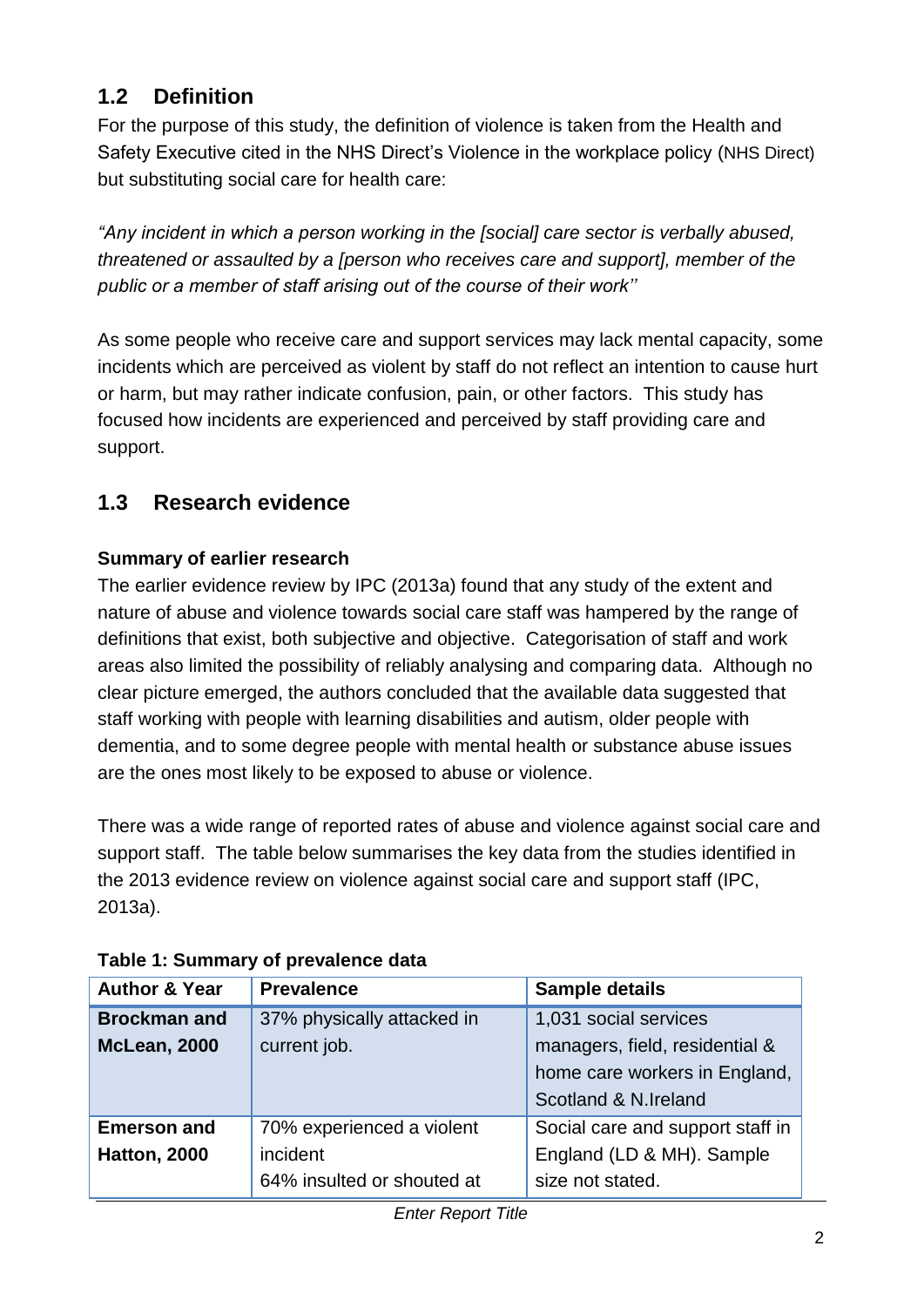| <b>Author &amp; Year</b> | <b>Prevalence</b>               | <b>Sample details</b>          |
|--------------------------|---------------------------------|--------------------------------|
|                          | 40% threatened with violence    |                                |
|                          | 38% physically attacked in      |                                |
|                          | past year.                      |                                |
| McGregor,                | 90% experienced abuse,          | 114 social workers (Children   |
| <b>Community</b>         | assaults and threats            | and adult services)            |
| <b>Care, 2010</b>        | One-third physically assaulted, |                                |
|                          | 90% verbally abused while on    |                                |
|                          | duty.                           |                                |
|                          | 80% experienced more than       |                                |
|                          | one 'abusive incident' in past  |                                |
|                          | year.                           |                                |
| <b>UNISON, 2011</b>      | 75% verbally attacked, 44%      | Support workers and            |
|                          | threatened at least once, 16%   | assistants in social work      |
|                          | physically attacked, 3% cyber-  | services. Sample size not      |
|                          | attacked (in current job).      | stated                         |
| <b>Harris and</b>        | 93% verbally abused at some     | 363 social care staff in a UK  |
| Leather, 2012            | point in their employment       | <b>Shire County Department</b> |
|                          | 71% threatened or intimidated   |                                |
|                          | 56% physically assaulted        |                                |
| <b>IPC, 2013b</b>        | 55% of sample reported verbal   | 67 responses from online       |
|                          | abuse and 52% reported          | survey                         |
|                          | physical abuse against staff in |                                |
|                          | last 12 months.                 |                                |

These studies appear to indicate an increase in violence against social care and support staff. The qualitative work with employers (IPC, 2013b) suggested that the incidence of violence against staff is increasing due to changes in the profile of people using care and support services: in particular, more advanced levels of dementia and people with autism. However, there is also some evidence that violence against social care and support staff has been declining since 2007/8, British Crime Survey data indicate that violent incidents are reducing in line with national trends across all occupations (IPC, 2013a).

Verbal abuse and aggression by relatives and carers is perceived to have increased, possibly due to: a weakening of respect for care and support staff; tensions between what individuals using care and support services want and what families want for them; the impact of budget constraints and the greater likelihood that staff will have to refuse requests for some services (IPC, 2013c).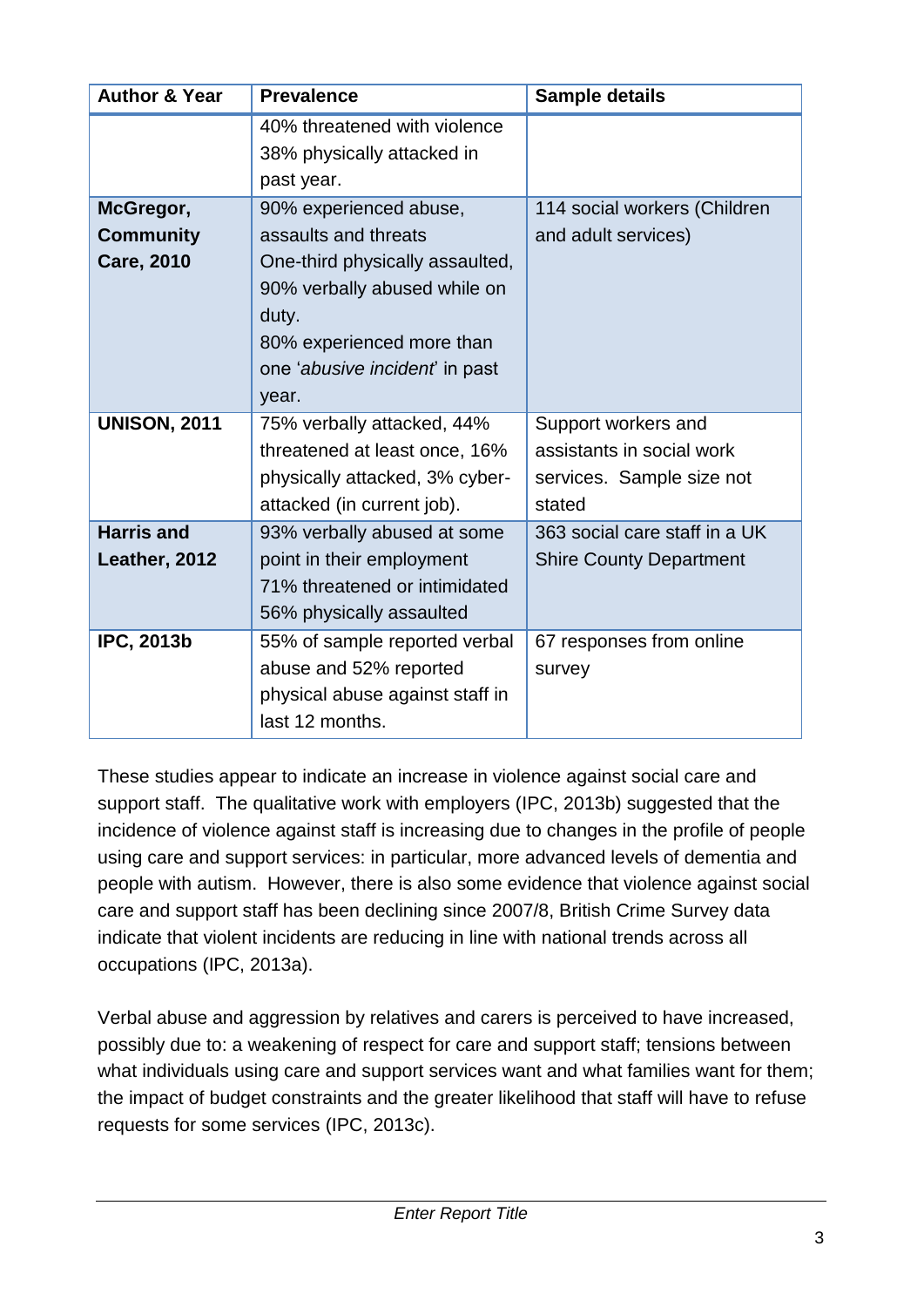The following sections summarise more recent research found concerning the extent of violence against the social care workforce across different groups who receive care and support services and differences between professional groups.

## **Violence by different groups who receive care and support services**

Although the threat or reality of violence of one form or another from people who receive care and support services is an ever present danger in the work experience of many social care staff (Harris and Leather, 2012), some staff are more likely to be exposed to violence than others (IPC, 2013a). As mentioned earlier, the evidence suggests that staff working with older people with dementia, people with learning disabilities and autism, and to some extent people with mental health or substance abuse issues are the ones most likely to be exposed to violence (IPC, 2013c).

Recent articles on violence against staff working with older people with dementia confirm that it is an area of concern, although there is little new information about prevalence or risk factors. Duxbury et al (2013) investigated aggressive behaviour among people with dementia in four UK care homes in the North West of England, interviewing a number of nursing staff and relatives. They noted three sub-themes in relation to causation: internal, external and interpersonal factors, but did not explore prevalence or range of behaviours.

A study by Clausen et al (2013) of employees working in eldercare services in Denmark looked at the relationship between offensive behaviour and staff turnover. The authors found that frequent and occasional experiences of bullying and threats, and occasional experiences of unwanted sexual attention at baseline entailed a significantly increased risk of turnover. They noted previous research on care of older people which indicated that the main people responsible for bullying are colleagues and superiors, whereas care recipients are the main people responsible for threats, violence, and unwanted sexual attention.

Zeller et al (2012) undertook a retrospective cross-sectional survey with 814 caregivers from 21 nursing homes in Switzerland. They suggested that aggressive behaviour of residents towards their caregivers is multi-faceted and emphasised the characteristics of caregiver, environment and resident. They found that 82% of care-givers in nursing homes had experienced aggressive behaviour in the previous 12 months, most commonly in the form of verbal aggression.

There is also some new research of relevance to violence against social care staff working with people with learning disabilities. Research in the UK undertaken by Rose et al (2012) found that the influence of challenging behaviour on emotional exhaustion is fully mediated by the fear of assault. Similarly, Vassos and Nankervis (2012) found that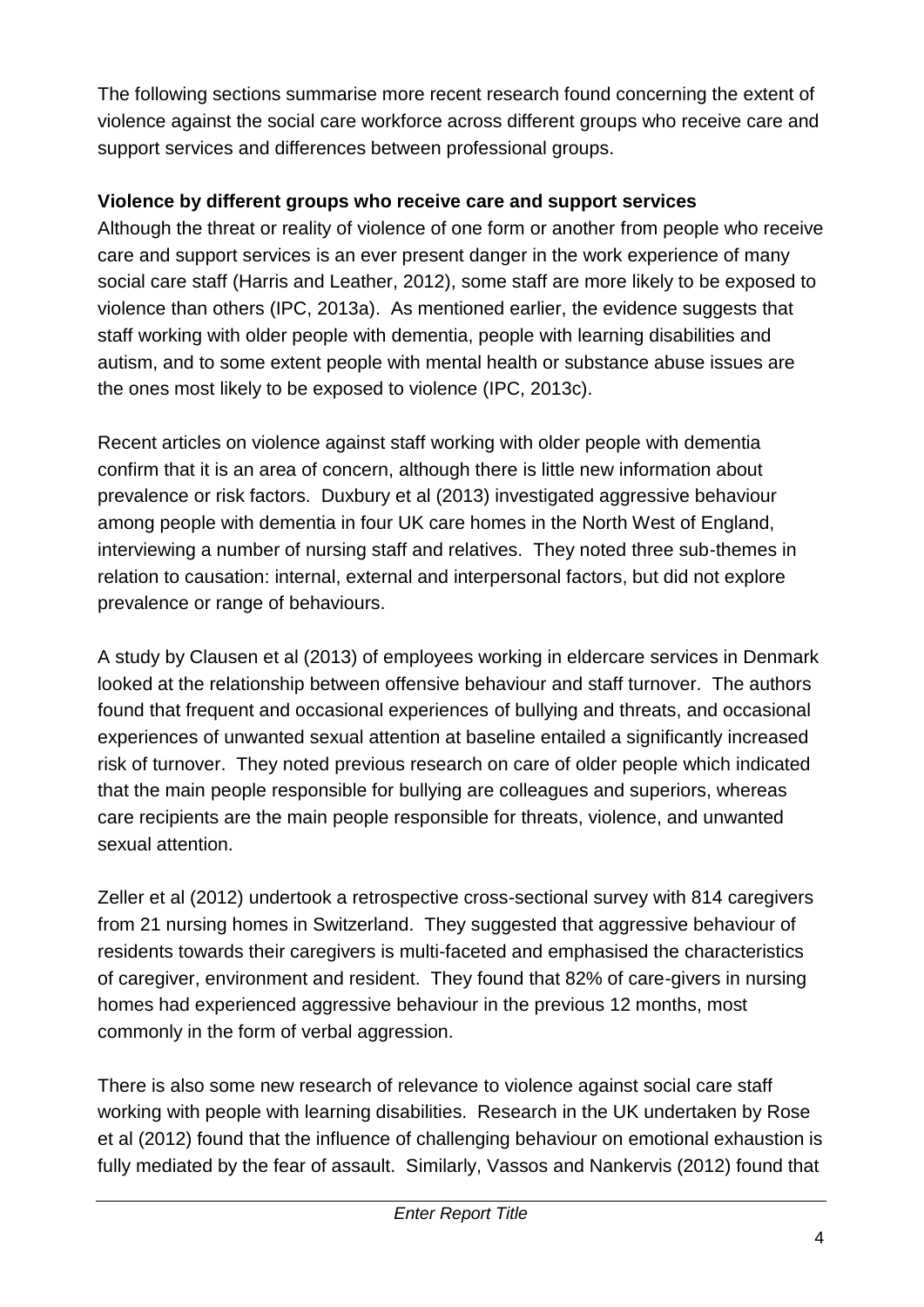challenging (or violent) behaviour was the only significant predictor across three facets of burnout among disability support workers in an Australian study.

An American study of resident assaults toward direct care/nursing staff at an intermediate care facility for individuals with learning disabilities (West et al, 2014) found that most staff interviewed reported having been injured during the physical restraint of a resident. Foley and Rauser (2012) looked at Washington State workers' compensation claims rates over a 10 year period and found that violence-related claims rates among some psychiatric hospitals and facilities caring for people with learning disabilities were particularly high. Incidents where workers were injured by people who receive care and support services or patients predominated.

#### **Summary**

The updated review of the literature found very limited new research concerned with violence against the social care workforce across different groups who receive care and support services. As with the earlier review, much of the evidence found was related to staff working in the NHS, not social care, and there has been little research undertaken in the UK.

The lack of research evidence and the contradictory findings of some of the studies mean that this project on the extent to which staff exposure to abuse or violence differs across groups in social care in terms of people who receive care, and across settings, will provide a useful contribution to the development of our understanding of an underresearched area, and help Skills for Care to identify those groups of staff most likely to be exposed to abuse or violence, and in need of training resources and support.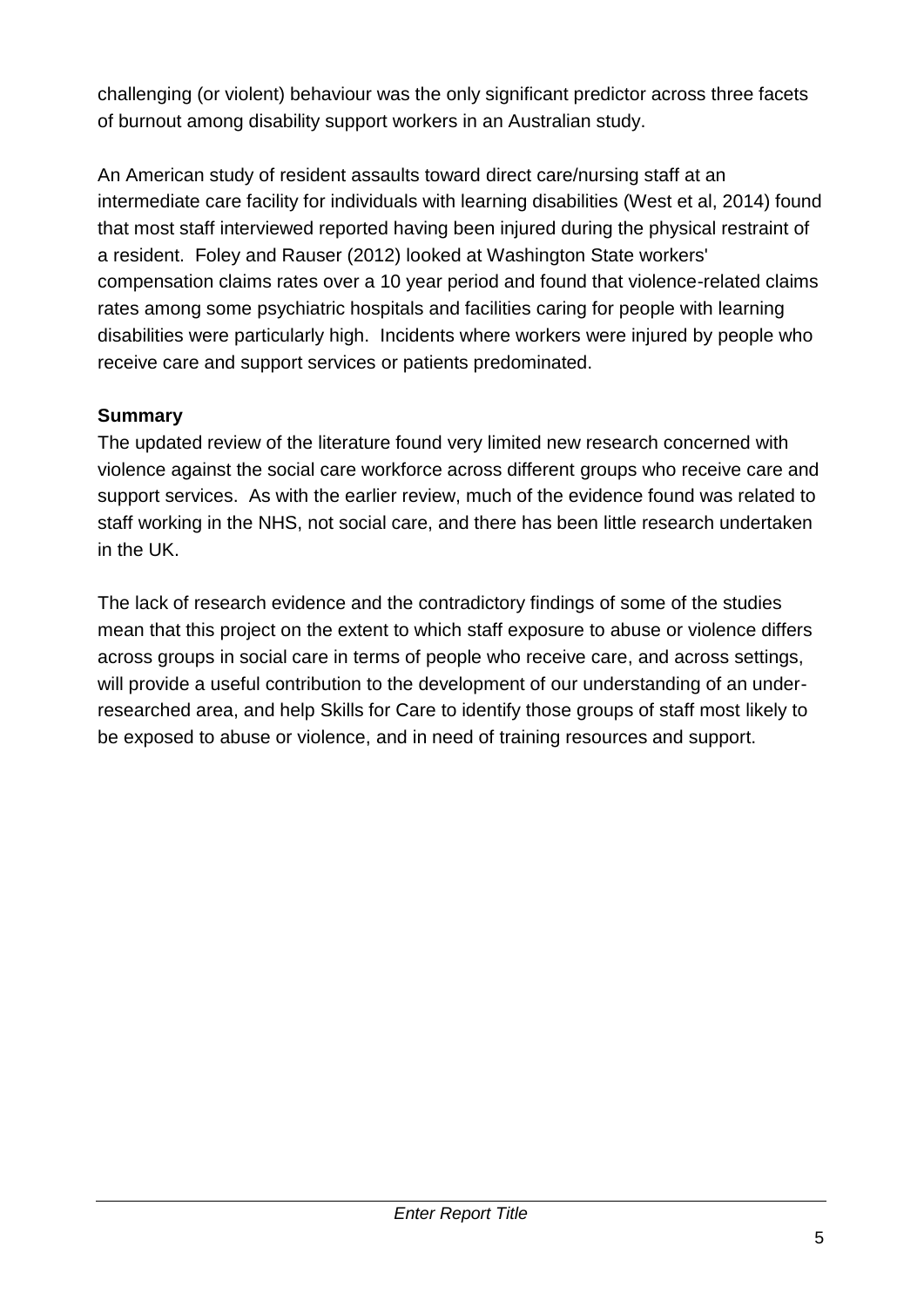# <span id="page-13-0"></span>**2. Overview of research methods**

**An electronic survey to UNISON members obtained responses from 1,351 social care workers across a wide range of settings and people who receive care and support services.**

## <span id="page-13-1"></span>**2.1 Method**

An electronic survey using Survey Monkey was used to obtain information about the extent of abuse and violence against social care staff working with different groups of people who receive care and support services.

The survey covered:

- Basic profile information about the respondent: gender, age, ethnic origin, length of service.
- Current work details: group of people who receive care and support services, type of service.
- Frequency and type of abuse or violence experienced.
- Profile of those abusive or violent towards staff: group/family/staff/other.
- Any action taken and outcomes of any action taken.
- What might help to prevent further incidents occurring.

The survey was done in partnership with UNISON, Unite the Union and the GMB representing social care staff were invited to take part. The rationale for this approach was that:

- They are able to communicate directly with front-line care and support staff who are union members.
- They are able to provide national coverage.
- Their members providing care to a range of people in need of care and support.
- They are able to communicate with a range of care staff: care managers, home care assistants etc.
- UNISON have a strong interest in this subject and have contributed to the development of thinking in this area through an earlier survey.

We are aware of potential limitations to this approach (e.g. covers only union members). However, a number of other approaches were considered, but rejected as unable to meet the objectives of the research: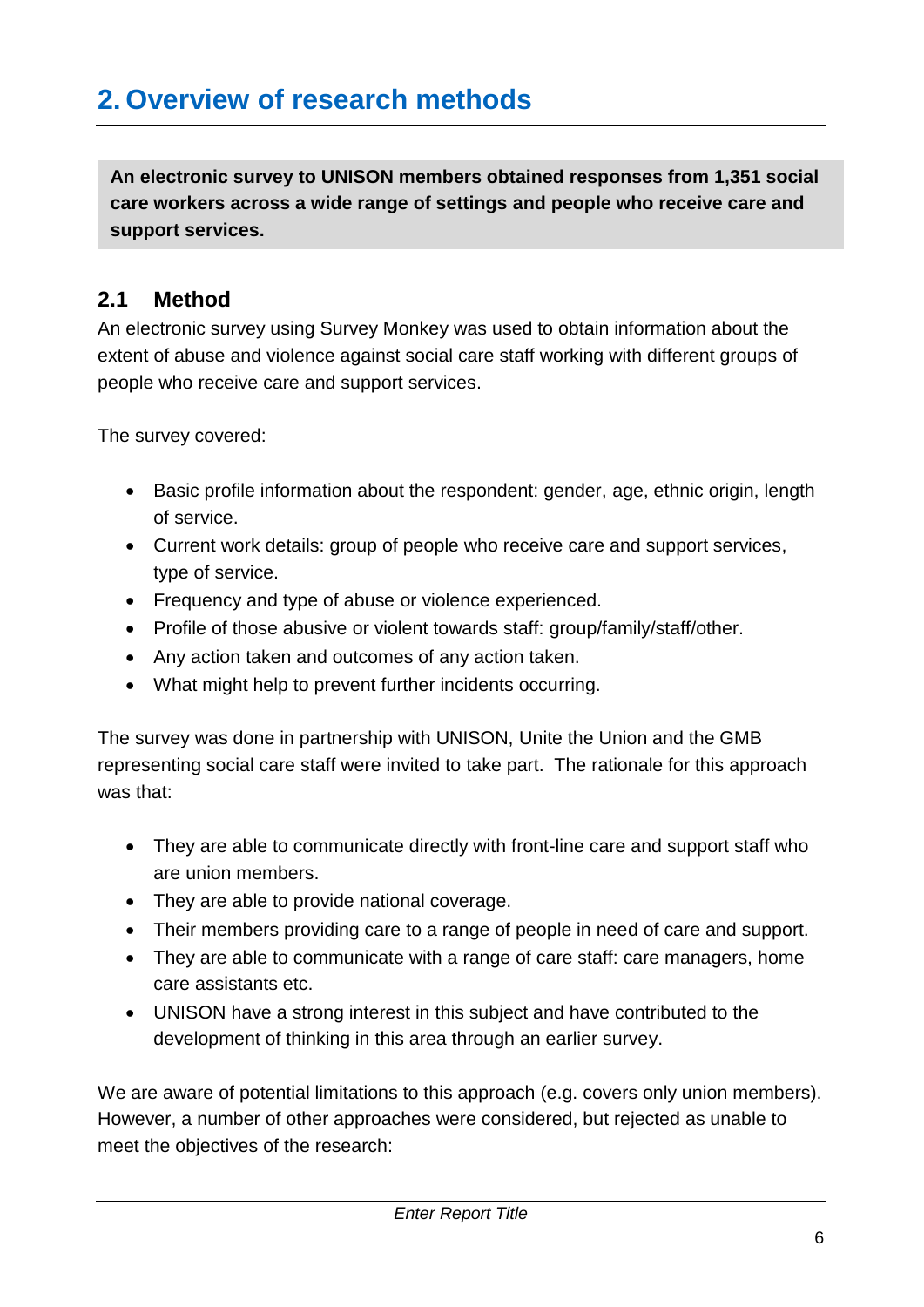- A case study approach within one or more local authorities has been used in the past. However, this would have required considerable commitment from the local authority to ensure that it was thoroughly disseminated to staff and that staff were encouraged to complete and return the questionnaire. In addition, many authorities have a limited range of in-house adult care services. This means it would be difficult to capture responses from the full range of adult care workers.
- A case study approach with one or more care providers was also considered. However, this was considered to be unrepresentative in a number of ways: firstly, it depends on the kinds of services delivered by the provider; secondly, there is a risk that providers self-select with 'good' providers agreeing to act as case studies, while 'poor' providers do not volunteer. These factors might make it difficult to assess the extent to which levels vary across groups of people who receive care and support services.

We therefore developed an electronic survey for distribution to all UNISON members and to networks of the other union members working in social care. UNISON disseminated the link to the survey with an email explaining the rationale and purpose of the survey. Reminders were sent to boost the response. Support from ADASS was also obtained prior to dissemination of the survey.

Appendix 1 provides additional profile information on the survey respondents to that presented below.

# <span id="page-14-0"></span>**2.1 Types of service where respondents worked**

The survey obtained responses from 1,351 respondents from across a wide range of social care settings and groups of people who receive care and support services. This is considered a good response for this kind of survey.

The majority of respondents (71%) were working for a local authority (reflecting the method of dissemination and the greater membership of UNISON among the public sector social care workforce). However, nearly one quarter (23%) were working for private sector organisations (Chart 1). Nationally, according to the National Minimum Data Set for Social Care (NMDS-SC), an estimated 77% of the adult social care workforce is in the independent sector, with 10% working for local authorities and 10% working for recipients of Direct Payments, indicating that public sector social care workers were over-represented in the survey response (Skills for Care, 2013).

Nearly two-thirds of the private sector respondents were working in care homes (65%) compared with 35% of the local authority respondents; and while 6% of private sector respondents worked in adult day care, more than a quarter of local authority respondents worked in day care (27%).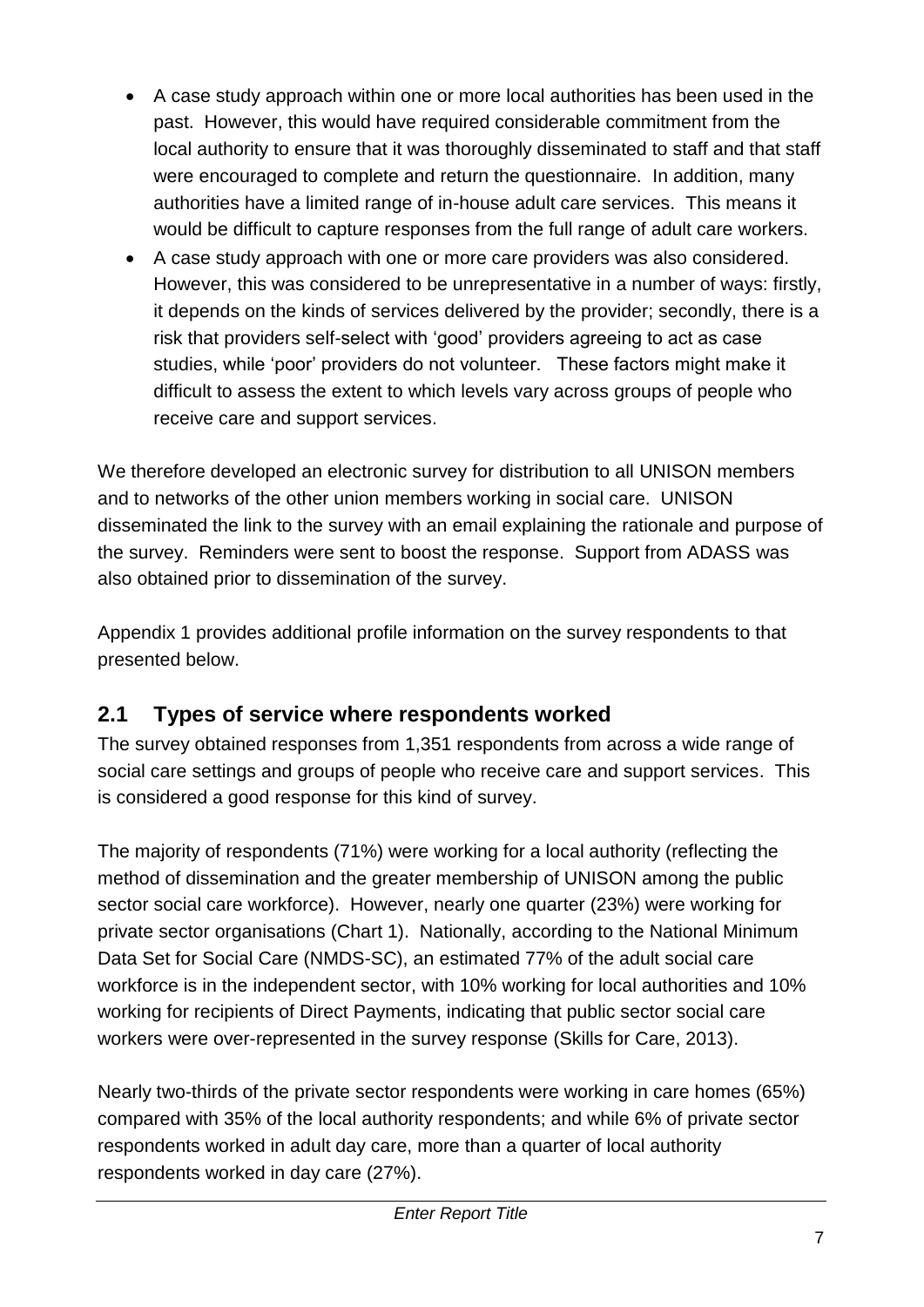**Chart 1 – Type of employer**



#### N=1319

The main services represented by respondents were: adult community care (41%), care homes without nursing (29%), adult day care (22%), and supported living services (21%). Other services covered by responses included people working in assessment, intermediate care and reablement, occupational therapy, community mental health (Chart 2).

Nationally, the majority of jobs are split between residential and domiciliary employers (40% and 42% respectively) with 4% of jobs in day care services and 14% community based, indicating that care staff in day care and community based services were overrepresented in the survey response (Skills for Care, 2013).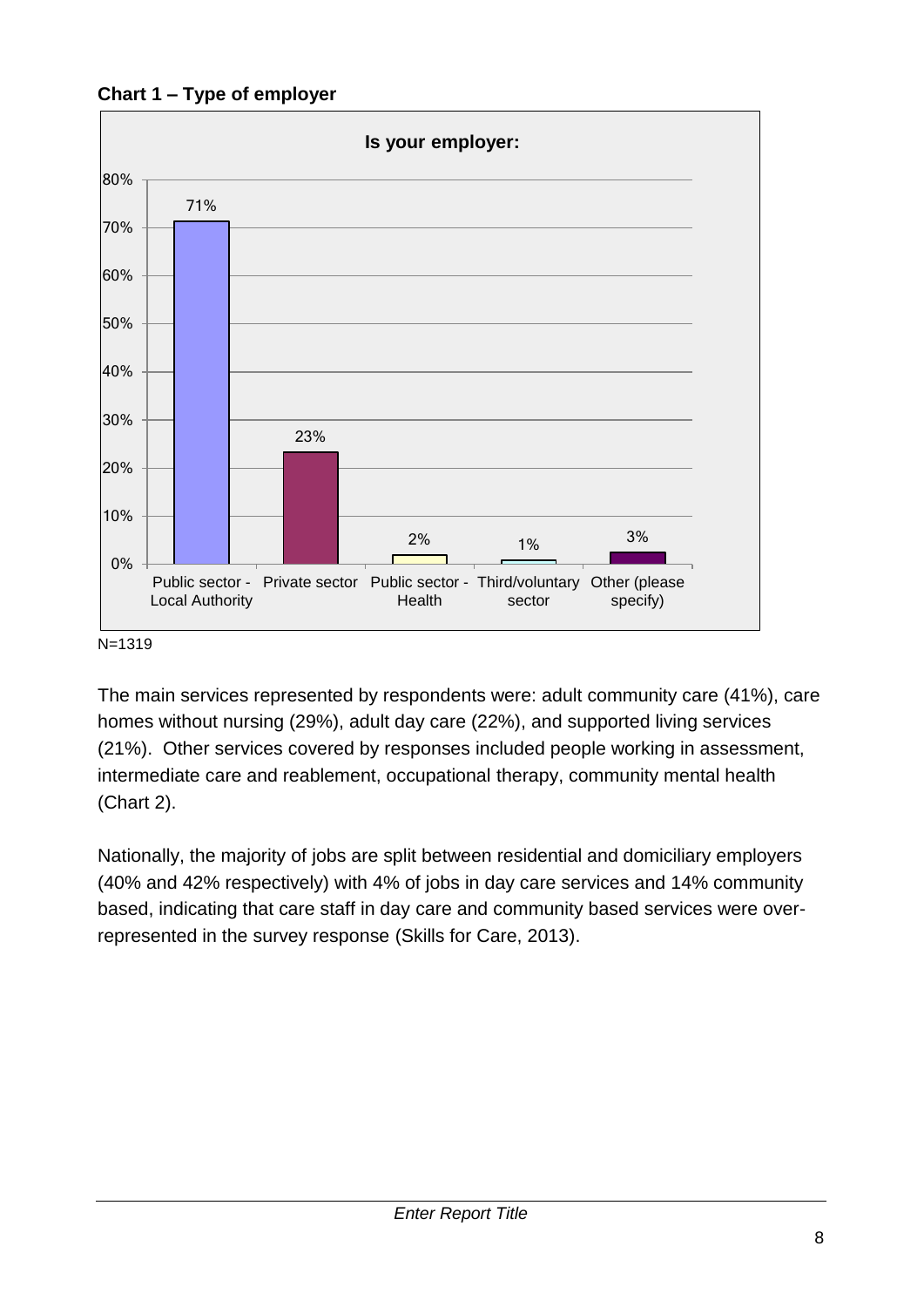



N=1325

Respondents were also asked about which groups of people they currently worked with (Table 1). The groups that respondents were most likely to work with were: Older people with dementia (60%), Adults with physical disabilities (50%), Adults with learning disabilities (50%), Older people with physical disabilities (48%), Adults with dementia (43%), and Adults with mental health problems, excluding learning disability or dementia (42%). Clearly, many respondents worked with a number of the groups in Table 1, for example, with older people with a range of needs and conditions requiring care and support.

By comparison, the NMDS-SC dashboard shows that the highest number of adult social care jobs involve working with older people with dementia, adults with learning disabilities, and adults with physical disabilities. This indicates that the survey response is reasonably representative in terms of the groups with which staff worked.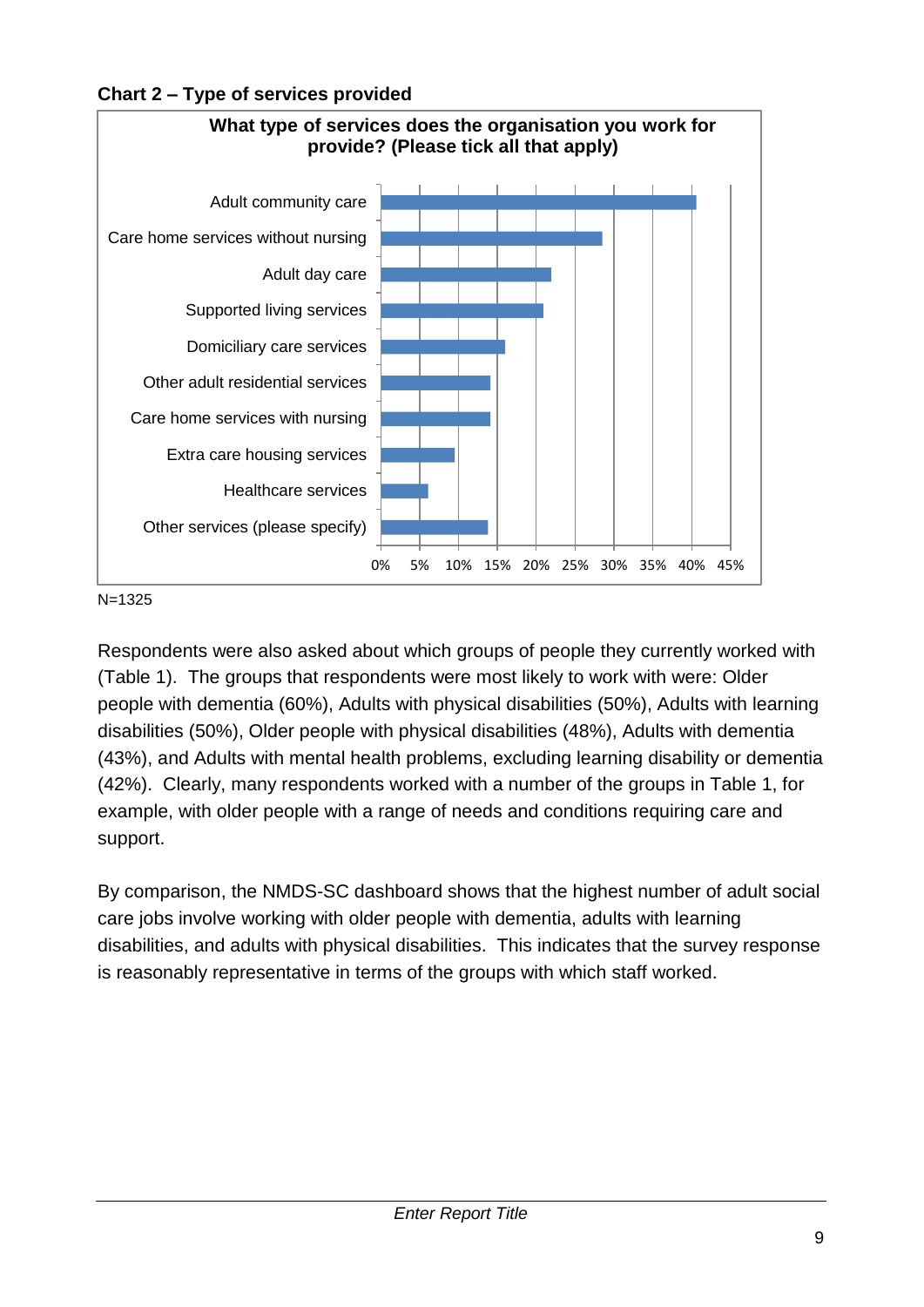### **Table 1**

| Which people who receive care and support do you currently work |                 |                 |  |  |
|-----------------------------------------------------------------|-----------------|-----------------|--|--|
| with? (Please tick all that apply)                              |                 |                 |  |  |
| $N = 1306$                                                      | <b>Response</b> | <b>Response</b> |  |  |
|                                                                 | <b>Percent</b>  | <b>Count</b>    |  |  |
| Older people with dementia                                      | 60%             | 777             |  |  |
| Older people with physical disabilities                         | 48%             | 626             |  |  |
| Older people with mental health problems,                       | 40%             | 526             |  |  |
| excluding learning disability or dementia                       |                 |                 |  |  |
| Older people with sensory impairment(s)                         | 40%             | 520             |  |  |
| Older people with learning disabilities                         | 35%             | 456             |  |  |
| Older people who misuse alcohol/drugs                           | 31%             | 404             |  |  |
| Older people with autistic spectrum                             | 22%             | 284             |  |  |
| disorder                                                        |                 |                 |  |  |
| Older people detained under the Mental                          | 14%             | 181             |  |  |
| <b>Health Act</b>                                               |                 |                 |  |  |
| <b>Adults with dementia</b>                                     | 43%             | 561             |  |  |
| <b>Adults with physical disabilities</b>                        | 50%             | 648             |  |  |
| Adults with mental health problems,                             | 42%             | 551             |  |  |
| excluding learning disability or dementia                       |                 |                 |  |  |
| <b>Adults with sensory impairments</b>                          | 37%             | 480             |  |  |
| <b>Adults with learning disabilities</b>                        | 50%             | 657             |  |  |
| Adults who misuse alcohol or drugs                              | 34%             | 443             |  |  |
| Adults with autistic spectrum disorder                          | 35%             | 459             |  |  |
| <b>Adults detained under the Mental Health Act</b>              | 16%             | 213             |  |  |
| Adults with an eating disorder                                  | 18%             | 239             |  |  |
| Other (please specify)                                          | 6%              | 79              |  |  |

Skipped question=45

# <span id="page-17-0"></span>**2.2 Length of service**

In terms of social care experience, respondents' average length of service in their current post was 10 years, with an average of 15 years' experience working in social care (Chart 3). By comparison, nationally 82% of social care staff have been in their current role for less than 10 years, indicating that survey respondents represent a relatively stable workforce group.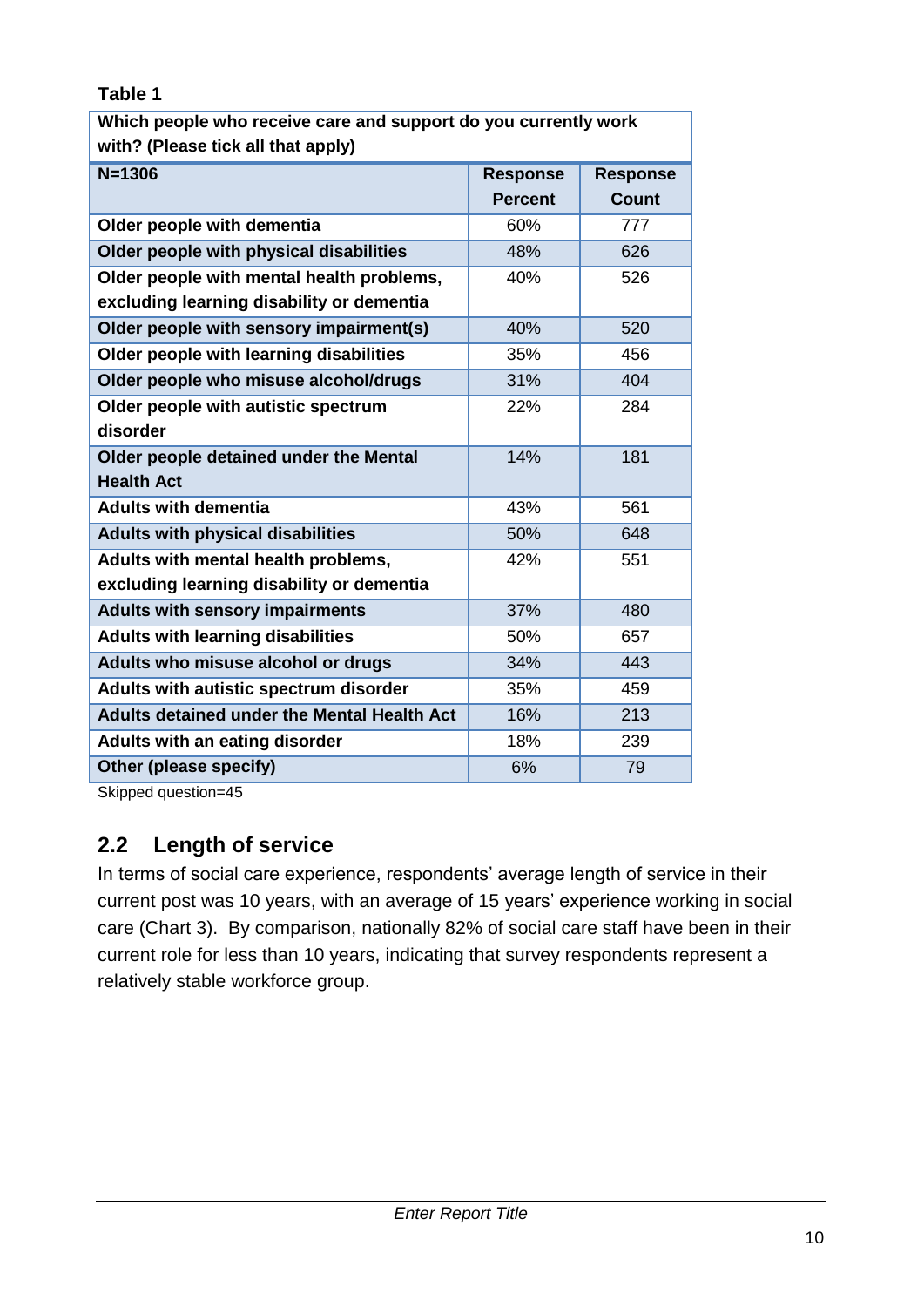



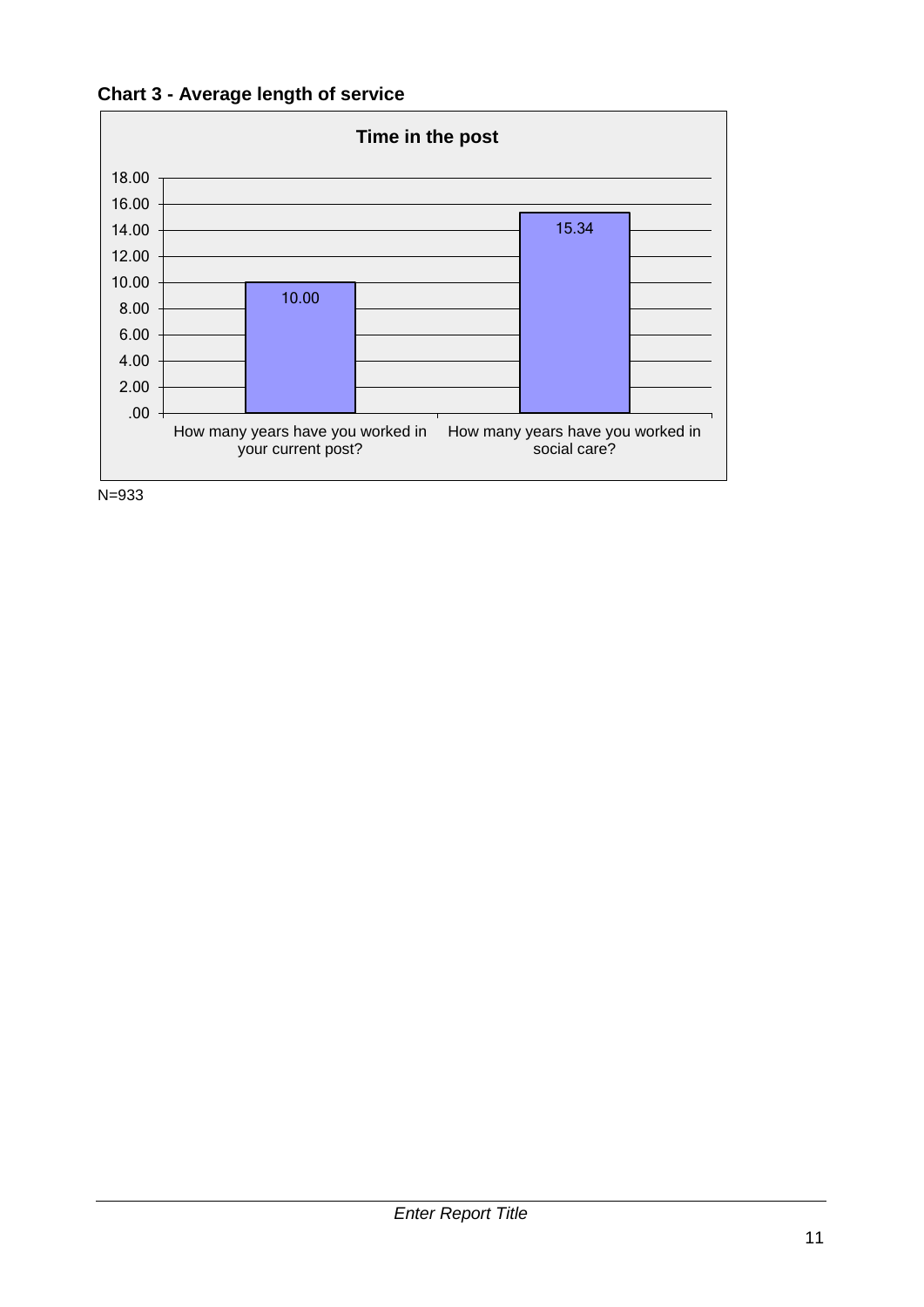# <span id="page-19-0"></span>**3. Key findings from the research**

**More than half of all respondents had experienced verbal abuse in the past year and a quarter had experienced a physical assault. Incidents of abuse or violence were most frequently mentioned in relation to people with a learning disability, dementia, or mental illness. Verbal abuse was the most widely mentioned type of incident in relation to people with a physical disability, older people, people with a mental illness and people with a learning disability. Physical assaults (not requiring medical assistance) were more frequently mentioned in relation to people with autism and older people with dementia.** 

# <span id="page-19-1"></span>**3.1 Experience of abuse and violence in the last year**

#### **Abuse**

More than half (54%) of *all* respondents had experienced verbal abuse in the last year, and 25% of *all* respondents had experienced verbal abuse at least weekly in the last year. The other most commonly experienced forms of abuse against staff in the last year were threats (30% of *all* respondents) and harassment (17% of *all* respondents) (Table 2).

### **Violence**

Violent behaviour towards staff, although less frequent, is not uncommon. The most commonly experienced forms of violent behaviour towards staff in the last year were physical assaults not requiring medical assistance (25% of *all* respondents). Around one in twenty (5.8%) of *all* survey participants had experienced physical assault requiring medical assistance (including first aid) in the previous year; and 1.7% had experienced a sexual assault.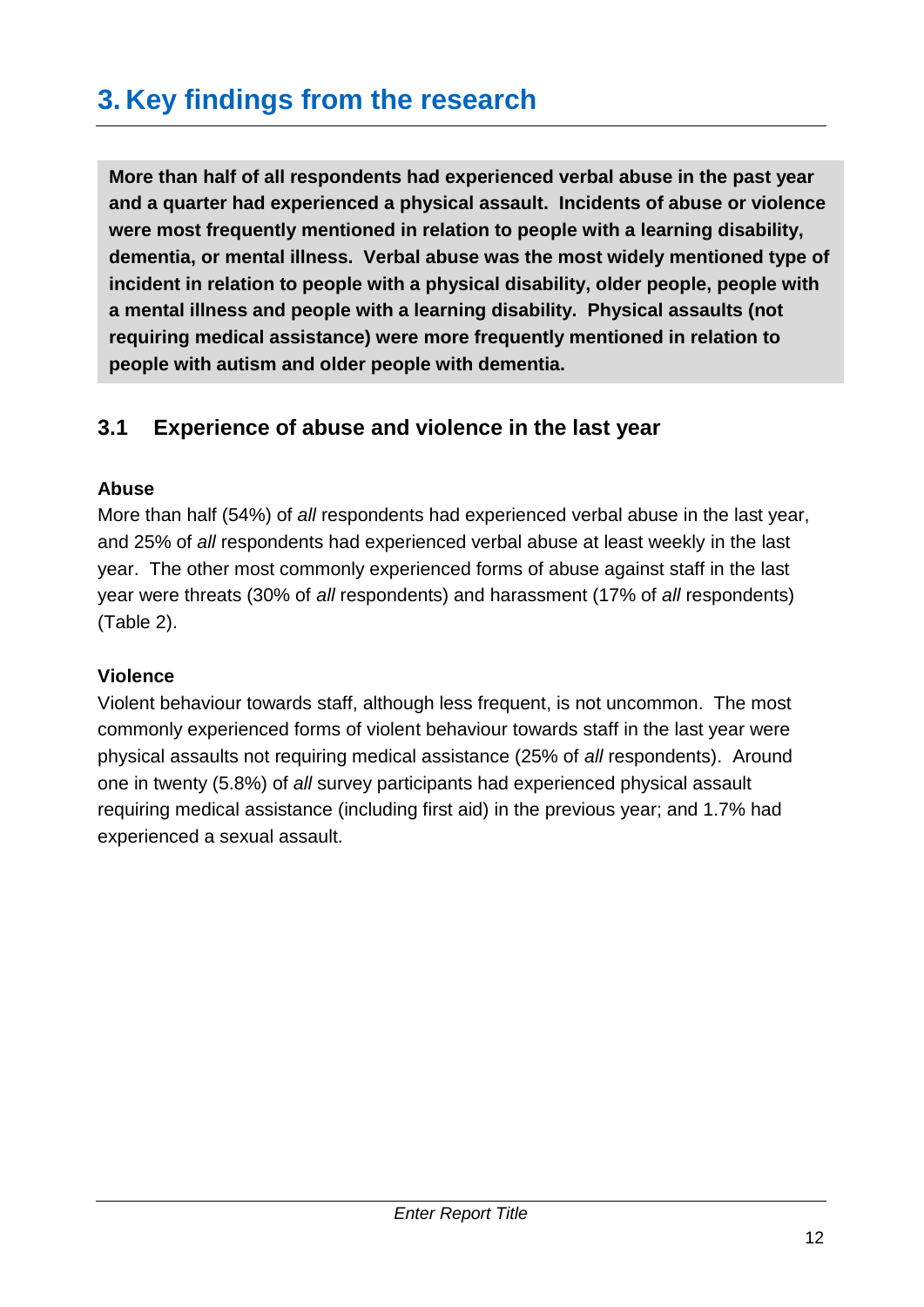#### **Table 2 – Types of abuse or violence experienced in the last year**

**In the last year, have you suffered any of the following in relation to your work? Please indicate approximately how many times in the last year, if any, you have experienced each type of abuse.**

|                                       | <b>Daily</b> | <b>Weekly</b> | <b>Monthly</b> | Less than | Not in the |
|---------------------------------------|--------------|---------------|----------------|-----------|------------|
|                                       | %            | $\frac{9}{6}$ | $\frac{9}{6}$  | monthly   | last year  |
|                                       |              |               |                | $\%$      | %          |
| <b>Verbal abuse</b>                   | 20.4         | 23.1          | 17.2           | 33.3      | 6.0        |
| <b>Threats</b>                        | 7.1          | 9.7           | 7.8            | 27.4      | 47.9       |
| <b>Physical assault not requiring</b> | 6.4          | 9.6           | 7.6            | 19.2      | 57.2       |
| medical assistance                    |              |               |                |           |            |
| <b>Harassment</b>                     | 4.9          | 7.2           | 4.0            | 12.7      | 71.3       |
| <b>Racist abuse</b>                   | 1.7          | 2.3           | 2.7            | 6.4       | 86.9       |
| <b>Sexist abuse</b>                   | 1.7          | 4.2           | 3.2            | 11.9      | 79.0       |
| Other type of abuse                   | 3.2          | 3.1           | 3.2            | 7.6       | 82.9       |
| <b>Physical assault requiring</b>     | 0.4          | 0.5           | 1.9            | 7.2       | 90.0       |
| medical assistance                    |              |               |                |           |            |
| Deliberate damage to your             | 0.4          | 1.2           | 1.0            | 5.6       | 91.8       |
| property                              |              |               |                |           |            |
| <b>Homophobic abuse</b>               | 0.5          | 0.4           | 0.8            | 4.7       | 93.6       |
| Internet abuse                        | 0.0          | 0.3           | 0.4            | 2.9       | 96.4       |
| <b>Sexual assault</b>                 | 0.1          | 0.5           | 0.6            | 1.7       | 97.1       |

N=780 Skipped question = 571

# <span id="page-20-0"></span>**3.2 Most recent incident of abuse or violence**

Respondents were also asked for more detailed information about the most recent incident of abuse or violence they had experienced in the past year (Table 3). The responses revealed a similar pattern in terms of the most common forms of abuse or violence. Just over half (57%) of those taking part in the survey provided more detailed information about the most recent incident of abuse or violence which they had experienced.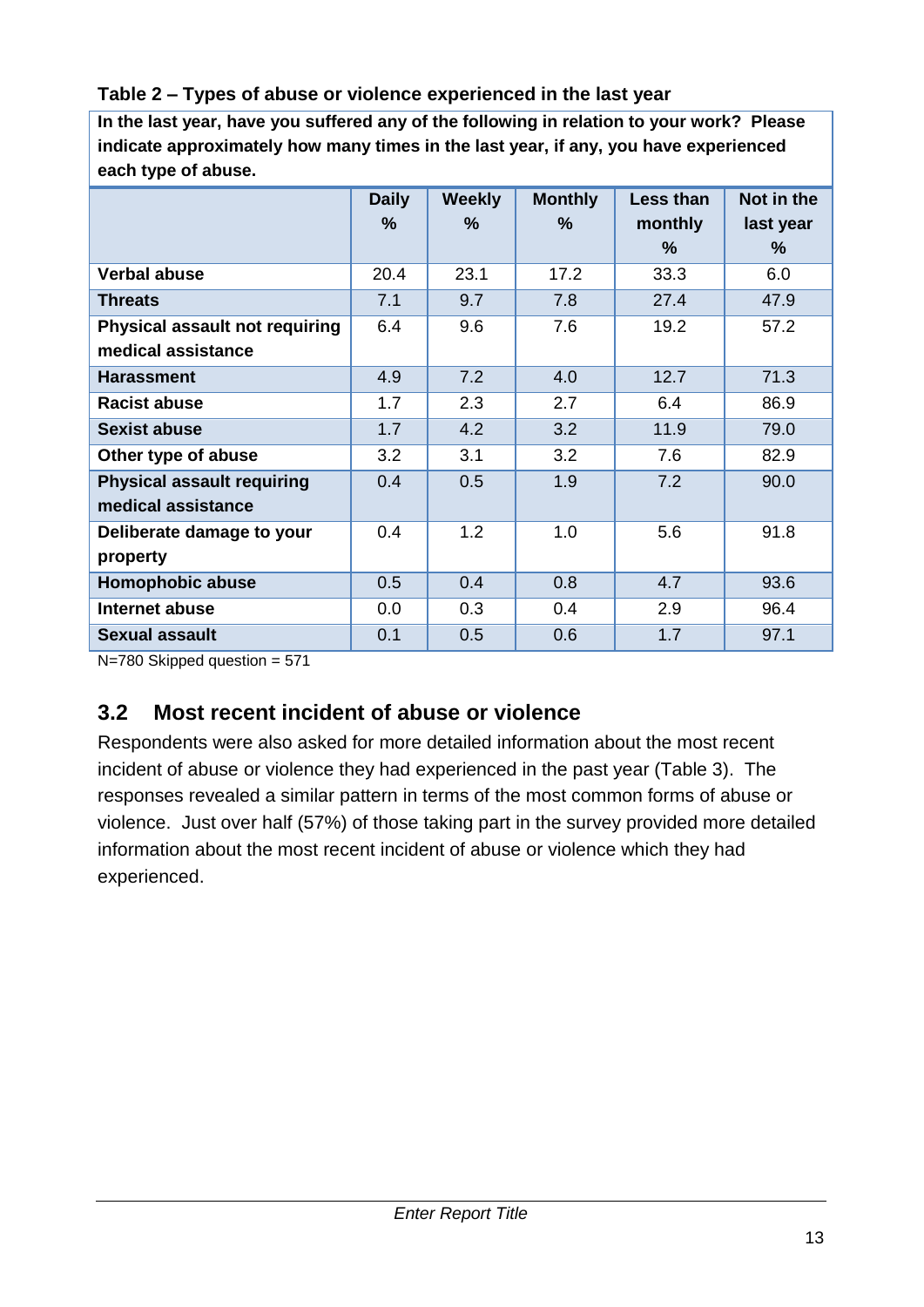| What type of abuse or violence did the incident involve? |                                    |                |  |  |
|----------------------------------------------------------|------------------------------------|----------------|--|--|
|                                                          | <b>Response</b><br><b>Response</b> |                |  |  |
|                                                          | <b>Percent</b>                     | <b>Count</b>   |  |  |
| <b>Verbal abuse</b>                                      | 52.1%                              | 398            |  |  |
| Physical assault not requiring medical                   | 21.2%                              | 162            |  |  |
| assistance                                               |                                    |                |  |  |
| <b>Threats</b>                                           | 8.8%                               | 67             |  |  |
| <b>Harassment</b>                                        | 4.2%                               | 32             |  |  |
| Physical assault requiring medical assistance            | $3.7\%$                            | 28             |  |  |
| <b>Racist abuse</b>                                      | 1.8%                               | 14             |  |  |
| <b>Sexist abuse</b>                                      | 0.8%                               | 6              |  |  |
| Deliberate damage to your property                       | 0.7%                               | 5              |  |  |
| Homophobic abuse                                         | 0.5%                               | 4              |  |  |
| <b>Sexual assault</b>                                    | 0.5%                               | $\overline{4}$ |  |  |
| Internet abuse                                           | 0.1%                               | 1              |  |  |
| Other type of abuse                                      | 5.6%                               | 43             |  |  |

**Table 3 – Type of abuse or violence of most recent incident (in the past year)**

N=764 Missing=587

#### **Abuse**

Verbal abuse was much more commonly cited than other types of abuse such as threats and harassment. Staff described the impact of abuse and the skill needed to defuse potentially dangerous situations:

- It has left me feeling very unsupported in my workplace, feeling I have to put up *with verbal abuse as part of my job which has made me want to leave social work.*
- *Verbal abuse from relatives is regarded as part of the job and not taken seriously by line managers or employers, despite the fact it is abuse and can be distressing.*
- *This episode of verbal abuse and threatening behaviour was not rare – it is something that happens every day. So far, I have a broken tooth, deep bite wounds to my arms and cuts to my face. This incident escalated to a dangerous level but was dealt with because staff are skilled in intervention work.*

#### **Violence**

In terms of violence, physical assaults not requiring medical assistance were most commonly mentioned, with much lower numbers reporting a recent incident of assault requiring medical assistance or sexual assault. Other types of abuse mentioned included spitting, false imprisonment and being urinated on.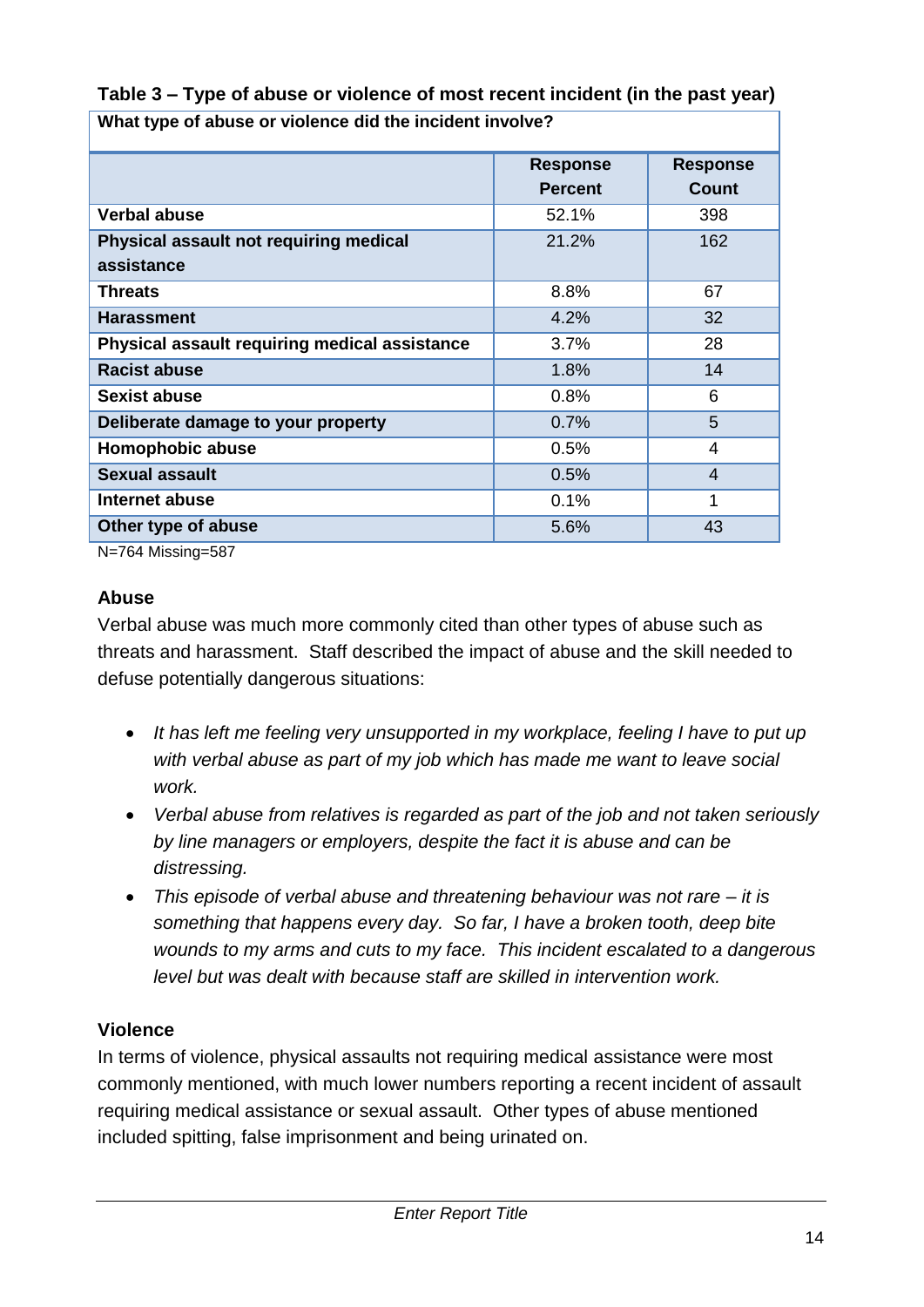Some staff described regular incidents involving violence, requiring skill and courage, and taking a toll on their well-being:

- *It isn't just an isolated incident. This is happening all the time, not just in the care home I work in and obviously not just to me. I sometimes work in other homes that belong to my employers. I have on occasion been hit by service users in those homes.*
- *Emotionally very upsetting when on the end of physical abuse. Management seems to completely ignore the consequences.*

# <span id="page-22-0"></span>**3.3 Person responsible**

In terms of the most recent instance of abuse or violence, the most frequently mentioned person responsible was the person receiving care and support (73%), followed by family members or friends (19%). In 5% of cases, the incident involved another member of staff or manager (Chart 4). Where someone receiving care and support was abusive or behaved violently, this did not necessarily reflect an intention to cause hurt or harm, as they may have lacked mental capacity.

In terms of people receiving care and support, verbal abuse was the most commonly cited type of incident (45%), but physical assaults which did not require medical assistance were also relatively widely mentioned (29%), followed by threats (9%) and physical assaults requiring medical assistance (5%).

More than three-quarters (78%) of recent incidents involved family or friends of a person receiving care and support involved verbal abuse. Other incidents involved threats (11%) and harassment (6%). Family members or friends were more likely to be responsible for abuse or violence where the person receiving care and support was a person with a physical disability or an older person (without dementia).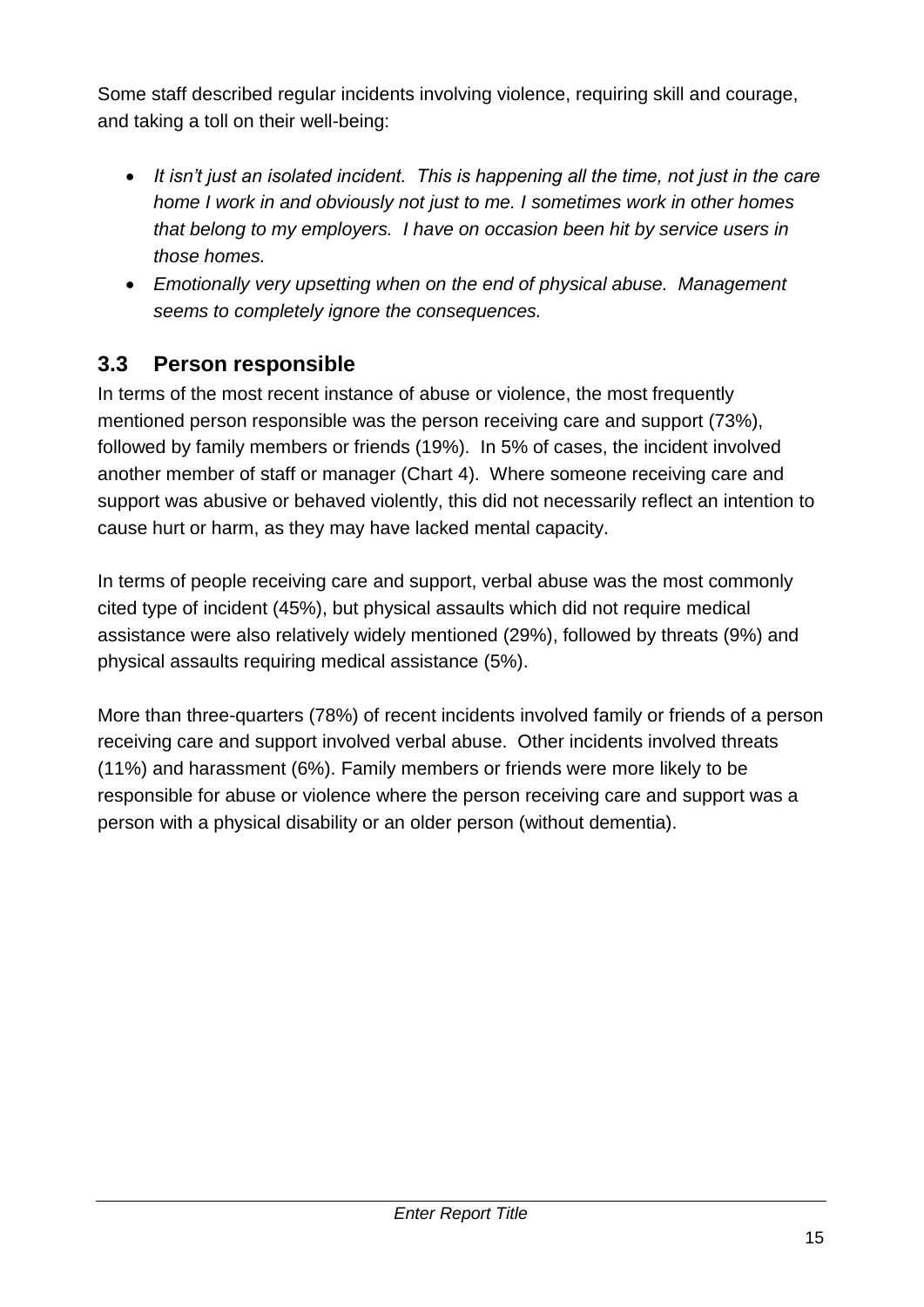

**Chart 4 – Person responsible for most recent incident involving abuse or abuse**

## <span id="page-23-0"></span>**3.4 Care and support groups**

Where the person responsible for a recent incident of abuse or violence was someone receiving care and support, the most widely mentioned care group categories were learning disability, older people with dementia and people with a mental illness (Table 4) corresponding with much of the previous research. This response was also analysed in terms of the total numbers of respondents working with these groups and generated similar results, indicating that staff are more likely to be exposed to abuse or violence if they work with people with a learning disability, dementia, or who are mentally ill. This finding is likely, in part, to reflect a lack of mental capacity among some of those receiving care and support in these groups.

| If they were a person who receives care and support, which type best<br>describes them? |                |              |  |  |
|-----------------------------------------------------------------------------------------|----------------|--------------|--|--|
| <b>Response</b><br><b>Response</b>                                                      |                |              |  |  |
|                                                                                         | <b>Percent</b> | <b>Count</b> |  |  |
| Person with learning disability                                                         | 21.2%          | 132          |  |  |
| Older person with dementia                                                              | 20.7%          | 129          |  |  |
| <b>Person with mental illness</b>                                                       | 15.8%          | 98           |  |  |
| Older person                                                                            | 11.9%          | 74           |  |  |
| <b>Adult with complex needs</b>                                                         | 10.1%          | 63           |  |  |
| Person with physical disability                                                         | 8.5%           | 53           |  |  |
| <b>Person with autism</b>                                                               | 5.0%           | 31           |  |  |
| Other (please specify)                                                                  | 6.8%           | 42           |  |  |
| N=622 Skipped question=729                                                              |                |              |  |  |

#### **Table 4 – Type of person responsible where receiving care and support**

N=760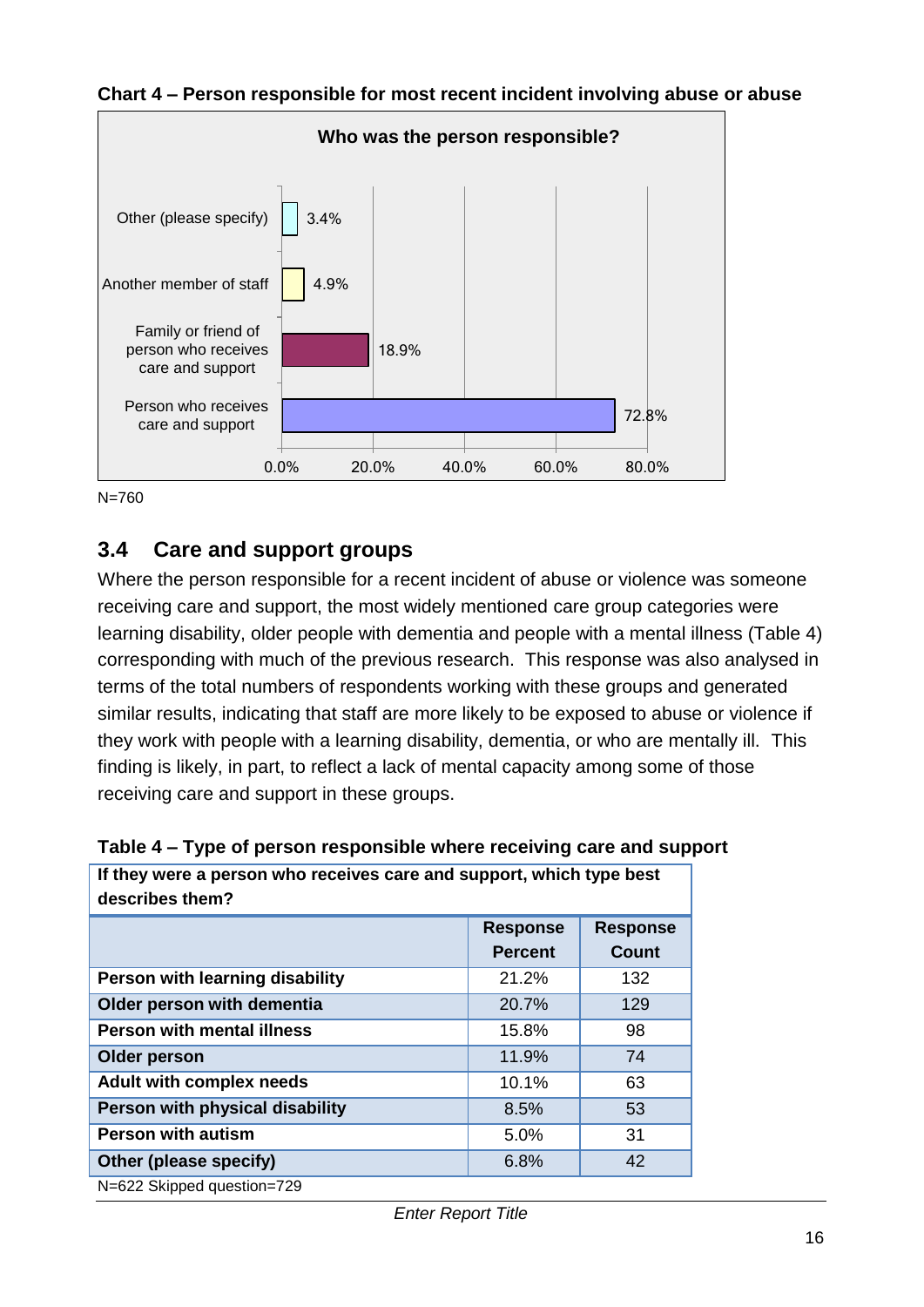In terms of the most recent incident, verbal abuse was the most frequently mentioned form of abuse or violence in relation to people with a physical disability, older people, people with a mental illness and people with a learning disability (Table 5). Of the most recent incidents involving someone with a physical disability, more than two-thirds (69%) involved verbal abuse; and of those involving an older person (without dementia) 68% involved verbal abuse.

However, physical assaults (not requiring medical assistance) were more frequently mentioned in relation to people with autism and older people with dementia. The low ratio of more serious physical assaults by people with dementia to assaults requiring medical assistance probably reflects their physical frailty. Incidents frequently involved personal care tasks.

More than two-thirds (68%) of recent incidents involving people with autism involved a physical assault: and physical assaults requiring medical assistance were most frequently mentioned in relation to people with autism. Thus although people with autism appear to be less likely to abuse or be violent to social care staff than other groups (Table 4), there is a greater risk that when an incident occurs, it will involve a physical assault, than for other groups (Table 5).

In contrast, while there is a greater likelihood of abuse or violence to staff working with people who are mentally ill than most other groups (Table 4), it is striking that the most recent incidents involving a person with a mental illness appear mainly to involve some form of abuse or threat, rather than assaults (Table 5).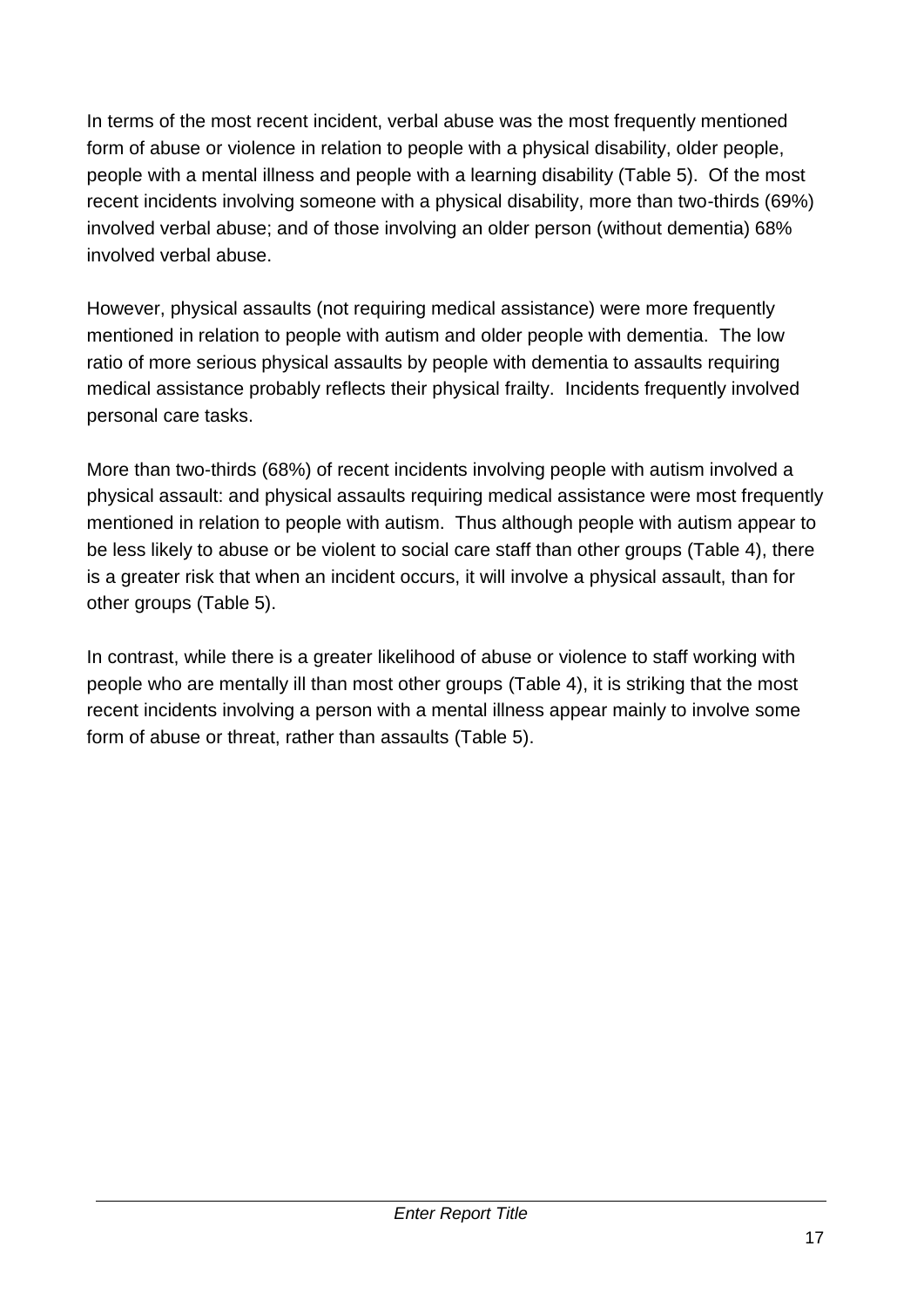| What type of abuse or violence did the most recent incident involve? |                                                                                                                                                                                                                                                      |                |                |                |                |                |
|----------------------------------------------------------------------|------------------------------------------------------------------------------------------------------------------------------------------------------------------------------------------------------------------------------------------------------|----------------|----------------|----------------|----------------|----------------|
|                                                                      | If they were a person who receives care and support, which type best describes them?                                                                                                                                                                 |                |                |                |                |                |
|                                                                      | Person with<br>Person with<br>Older<br>Person with<br>Older person<br><b>Person</b><br>with dementia<br>with<br>physical<br>learning<br>mental<br>person<br>$\%$<br>$\%$<br>autism<br>disability<br><b>illness</b><br>disability<br>%<br>%<br>℅<br>% |                |                |                |                |                |
| <b>Verbal abuse</b>                                                  | 69                                                                                                                                                                                                                                                   | 68             | 53             | 45             | 37             | 19             |
| <b>Racist abuse</b>                                                  | $\overline{2}$                                                                                                                                                                                                                                       | $\overline{7}$ | 3              |                | $\overline{2}$ | $\mathbf 0$    |
| Homophobic abuse                                                     | $\overline{0}$                                                                                                                                                                                                                                       | $\overline{0}$ | 3              | $\overline{0}$ | $\overline{0}$ | $\overline{0}$ |
| Sexist abuse                                                         | $\mathbf 0$                                                                                                                                                                                                                                          | 4              | 1              | $\mathbf 0$    | $\mathbf 0$    | $\mathbf 0$    |
| Internet abuse                                                       | $\Omega$                                                                                                                                                                                                                                             | $\overline{0}$ | $\mathbf 1$    | $\overline{0}$ | $\overline{0}$ | $\Omega$       |
| <b>Threats</b>                                                       | 12                                                                                                                                                                                                                                                   | 5              | 15             | 8              | 5              | $\mathbf 0$    |
| <b>Harassment</b>                                                    | 10                                                                                                                                                                                                                                                   | 1              | $\overline{2}$ |                | $\overline{2}$ | 3              |
| Deliberate damage to your property                                   | $\Omega$                                                                                                                                                                                                                                             | 0              | $\overline{2}$ |                | $\Omega$       | $\Omega$       |
| Physical assault requiring medical assistance                        | $\Omega$                                                                                                                                                                                                                                             | $\overline{0}$ | 3              | 8              | 3              | 10             |
| Physical assault not requiring medical assistance                    | $\overline{2}$                                                                                                                                                                                                                                       | 8              | 11             | 34             | 43             | 58             |
| <b>Sexual assault</b>                                                | $\overline{0}$                                                                                                                                                                                                                                       | 0              | $\overline{0}$ |                |                | $\Omega$       |
| Other type of abuse (please specify)                                 | 6                                                                                                                                                                                                                                                    | 7              | 5              | $\overline{2}$ | 6              | 10             |
|                                                                      | 100                                                                                                                                                                                                                                                  | 100            | 100            | 100            | 100            | 100            |

# **Table 5 - Type of abuse or violence by type of person responsible**

N=516 Subject to rounding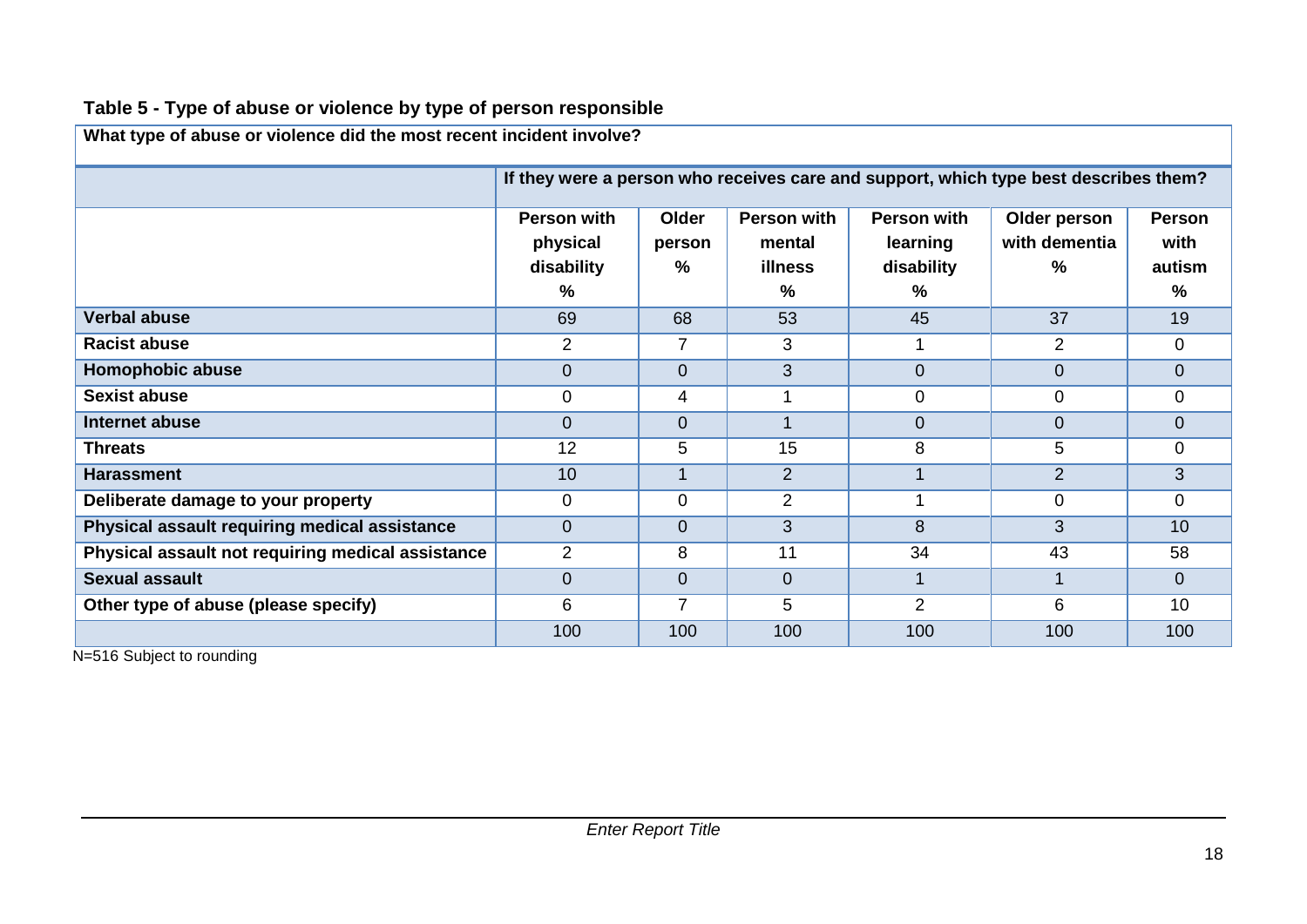# <span id="page-26-0"></span>**3.5 Gender and age**

Other characteristics which were explored included the gender and age of people responsible in relation to the most recent incident of abuse or violence (Chart 5 and Table 6). A slight majority (52%) were male. However, it is not known to what extent this reflects the gender profile of the people with whom respondents worked.

In terms of different types of abuse and violence, 64% of physical assaults requiring medical assistance were carried out by men receiving care and support, while 54% of other physical assaults were carried out by women. The greater proportion of men involved in the more serious physical assaults may in part reflect differences in capacity to cause physical injury. Men also appear more likely to threaten (63%) or harass (56%) care staff than women receiving care and support.



## **Chart 5 – Gender of person responsible**

N=758

In terms of age, more than a fifth (21%) of recent incidents of abuse or violence involved people receiving care and support aged 75 and above (Table 6), and 35% of these instances involved physical assault. Instances involving physical assault were also higher among those aged under 35 (38% of instances). Again without information about the age profile of the people to whom respondents provide care and support, it is uncertain to what extent exposure to abuse or violence varies across the age cohorts. However, it is striking that one-third of the most recent incidents involved people aged 65 and above.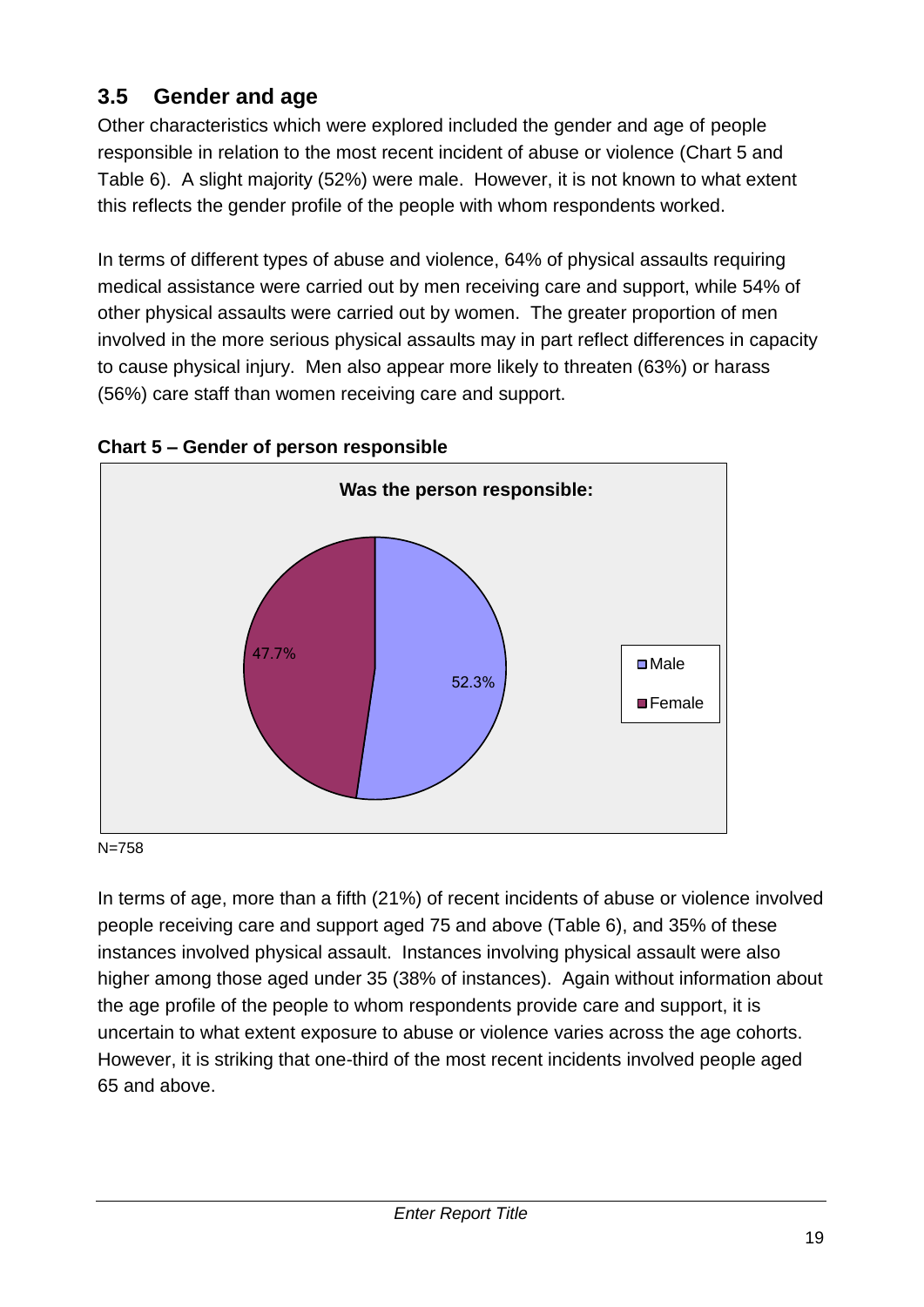| Approximately what age was the person responsible? |                                   |                                 |  |
|----------------------------------------------------|-----------------------------------|---------------------------------|--|
|                                                    | <b>Response</b><br><b>Percent</b> | <b>Response</b><br><b>Count</b> |  |
| Under 18                                           | 0.9%                              | 7                               |  |
| $18 - 24$                                          | 5.3%                              | 40                              |  |
| $25 - 34$                                          | 11.9%                             | 90                              |  |
| $35 - 44$                                          | 15.5%                             | 117                             |  |
| $45 - 54$                                          | 18.1%                             | 137                             |  |
| $55 - 64$                                          | 14.3%                             | 108                             |  |
| $65 - 74$                                          | 12.6%                             | 95                              |  |
| 75 and over                                        | 21.3%                             | 161                             |  |
|                                                    | 100%                              | 755                             |  |

## **Table 6 – Age of person responsible of most recent incident**

N=755 Skipped question=596

# <span id="page-27-0"></span>**3.6 Setting**

When thinking about the most recent incident of abuse or violence, residential services were the most frequently mentioned settings (35%), followed by the person's home (26%) (Table 7). Telephone conversations were also mentioned as a setting for abuse, threats or harassment.

|  |  | Table 7 – Setting of most recent incident |
|--|--|-------------------------------------------|
|--|--|-------------------------------------------|

| Where did the incident take place? |                                   |                                 |
|------------------------------------|-----------------------------------|---------------------------------|
|                                    | <b>Response</b><br><b>Percent</b> | <b>Response</b><br><b>Count</b> |
| <b>Residential service</b>         | 34.6%                             | 261                             |
| <b>Person's home</b>               | 25.5%                             | 192                             |
| In the community                   | 8.9%                              | 67                              |
| <b>Health-care setting</b>         | 8.4%                              | 63                              |
| Day care service                   | 8.0%                              | 60                              |
| <b>Other</b>                       | 14.7%                             | 111                             |

N=754 Skipped question=597

Both categories of: physical assault against care staff, and racist abuse, were most frequently mentioned in relation to residential services. The homes of people receiving care and support appear to be quite frequently the site of various forms of abuse of social care staff, while care workers in day care and community settings appear less likely to be exposed to abuse or violence.

The majority of recent incidents of abuse or violence occurred while people were working with other staff (64%), however more than one-third were working on their own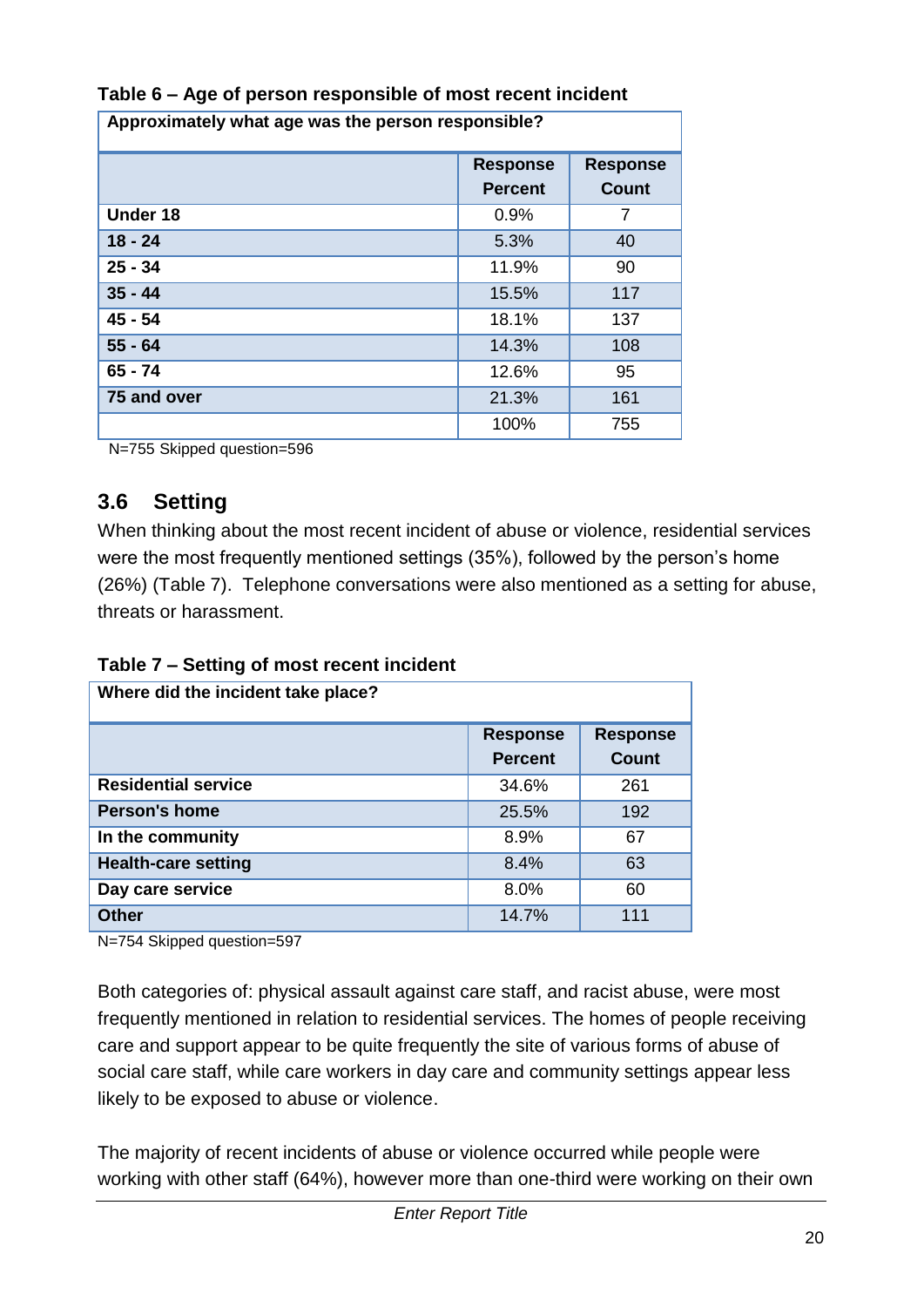at the time of the incident (Chart 6). In just over a quarter of instances of physical assault, people were working on their own.





# <span id="page-28-0"></span>**3.7 Causes or trigger of the most recent incident of abuse or violence**

Survey participants were asked what they thought was the immediate cause or trigger for the most recent incident of abuse or violence. The cloud diagram below (Figure 1) indicates the words that recurred most frequently in their responses.

N=751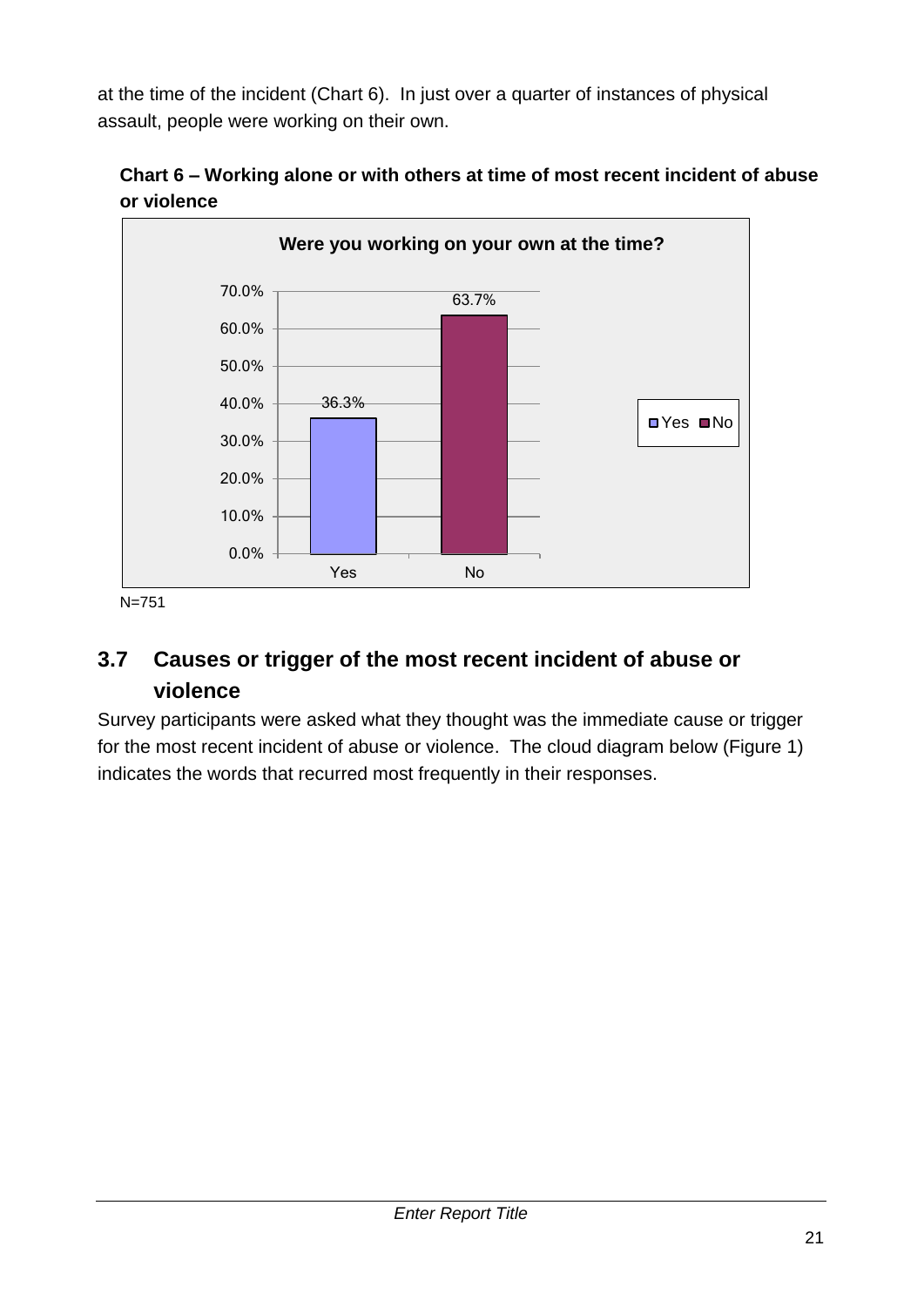## **Figure 1**

# Alcohol Behaviour Care Client Council Face Family Member Frustration Illness Individual Known Learning Disability **Mental Health Met MHA** Misunderstanding Not Allowed Not Getting Resident Service Staff Think Trigger Unknown Upset Verbal Abuse Wanted Wrong Place

Respondents indicated that misunderstandings and frustration were frequently a trigger for an incident of abuse or violence. Other triggers included personal care activities (frequently mentioned in relation to people with dementia) and being refused a service, or the person receiving care and support not getting what they wanted (eg cigarettes). Mental health and learning disability were also mentioned as relevant factors, as well as alcohol and money related matters. Mental Health Act (MHA) assessments were triggers for abuse and/or violence in a number of cases.

Examples of responses are provided below:

- *Service user was frustrated by living situation.*
- *Misunderstanding and being refused a service.*
- *Deteriorating mental health condition.*
- *Person had been drinking heavily.*
- *She physically assaults everyone around her. She is blind, and has a severe learning disability.*
- *I needed to change his incontinence pad which the service user doesn't like and usually shows verbal and physical aggression several times a day when this task is required.*
- *Due to dementia – it can cause frustration which the service user shows by being aggressive. It's nothing serious, just scratches, pinches and sometimes punches.*
- *Did not want to be assessed under the MHA.*

Sometimes, there was no obvious trigger:

*She just walked past me and hit me. I didn't say anything to her.*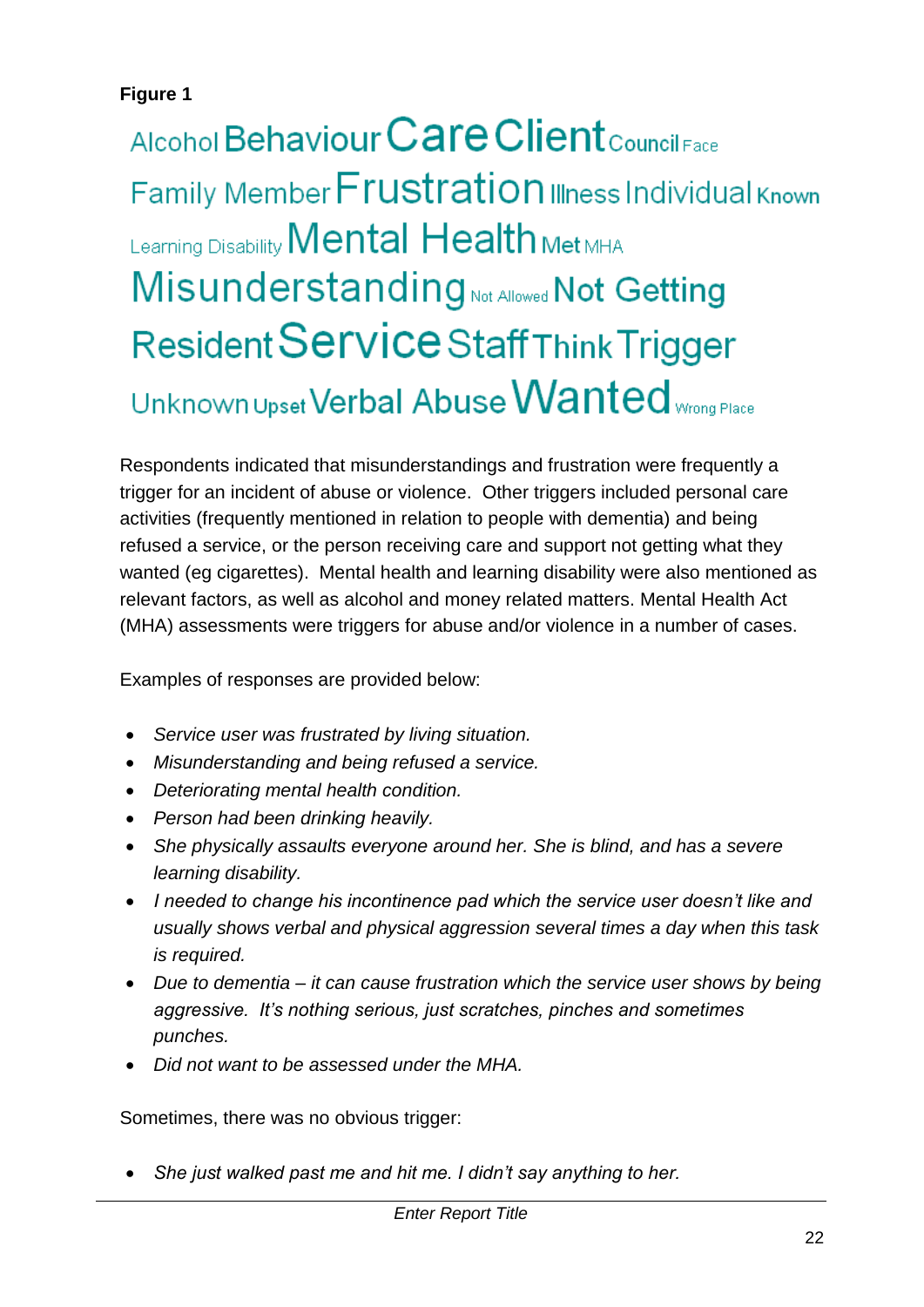- *There were also triggers associated with family members and colleagues:*
- *Social worker identified financial abuse, coercion, psychological abuse, omission of care and domestic violence from two members of the supported person's family.*
- *I have experienced a lot of verbal abuse mainly from family members of clients I work with and it's usually around money: either families do not want to pay or they want inappropriate access to vulnerable person's cash.*
- *Refusing to do what my manager asked as it conflicted with my professional responsibilities.*

# <span id="page-30-0"></span>**3.8 Responses to the most recent incident of abuse or violence**

Respondents were asked what steps they took following the most recent incident of abuse or violence. Less than 30% of respondents said that they had reported or discussed the incident with their manager. This may reflect the wide range of abuse and violence that the question referred to. For example, just over half of the recent incidents involved verbal abuse (see Table 3) which care staff may not have felt the need to report.

Respondents described a range of steps taken by themselves or their employer:

- *None, client has a history of abuse and I did not need any further support.*
- *Left the person in the room to calm down, removed myself and other service users from the situation.*
- *I reported it to my* manager *who gave me the opportunity to discuss the incident, I chose not to take any further action, but did not wish to have any communication with that person for the rest of the day, this was agreed by my*  manager *and they informed the access team should this person contact them.*
- *I contacted my manager during the incident for help, I attempted to fill in forms*  about the incident, the manager helped me to complete forms as I was in a lot of *pain. I was given a lift to my home and my daughter took me to the doctors.*
- *Support from my organisation in immediate supervision with my line manager*
- *Ended up having to take sick leave as could no longer cope – managers did nothing to support me.*

In just over 5% of incidents, respondents reported completing incident forms and/or contacting the police: *Working for Local authority I have a duty to complete an incident form and this is entered into the computer system. I rang senior office staff twice to make them aware of the situation*.

Survey participants were asked about what help they were offered by their employer following the most recent incident of abuse or violence. The most commonly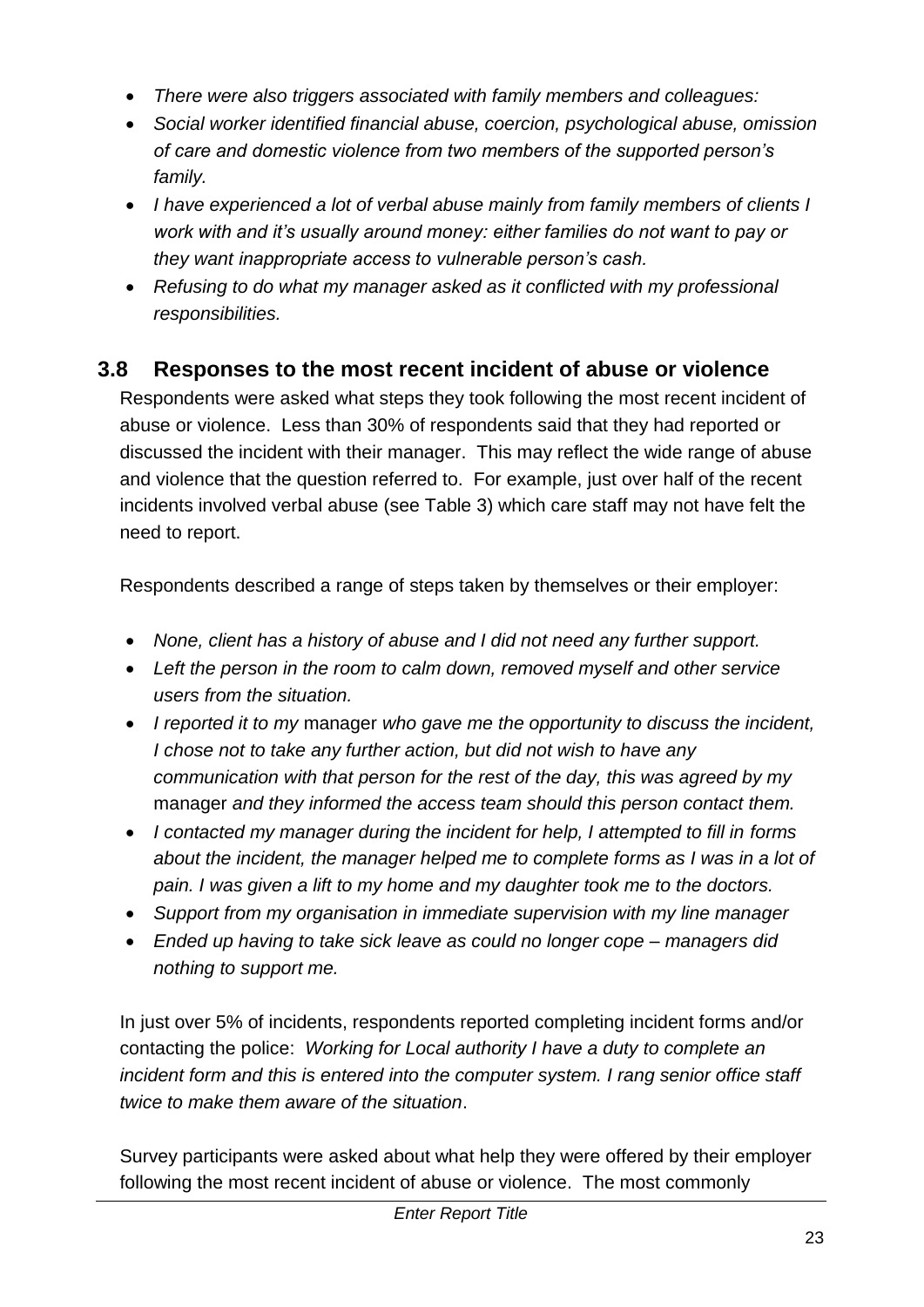mentioned help was time out, or a break to recover (Table 8), followed by training and counselling in a much smaller number of cases. More than half said that no help was offered by their employer, although in some instances, this may have been because it was not necessary.

| Table 8 – Type of help offered by employer following most recent incident of |
|------------------------------------------------------------------------------|
| abuse or violence                                                            |

| Did your employer offer you any help?        |                 |                 |  |
|----------------------------------------------|-----------------|-----------------|--|
|                                              | <b>Response</b> | <b>Response</b> |  |
|                                              | <b>Percent</b>  | <b>Count</b>    |  |
| Time out or a break to recover               | 19.1%           | 84              |  |
| <b>Training</b>                              | 5.0%            | 22              |  |
| <b>Counselling</b>                           | 4.5%            | 20              |  |
| <b>Paid-time off work</b>                    | 3.0%            | 13              |  |
| Temporary move to different duties away from | 2.5%            | 11              |  |
| the public                                   |                 |                 |  |

N=440 Skipped question=911

Although local authorities were almost twice as likely to have offered time out or a break to recover than private sector employers (23% compared with 12%); they were slightly less likely to offer paid time off work (2.4% compared with 3.9%); or training (4.5% compared with 6.2%).

# <span id="page-31-0"></span>**3.9 Help or support respondents would have liked to have received but was not available**

Respondents were asked whether there was any help or support which they would have liked to receive which was not available to them. Two-fifths (40%) said that there was no support which they would have liked but found unavailable.

Respondents most frequently mentioned that they would have liked more support from their manager, but counselling and training were also mentioned by respondents (Figure 2).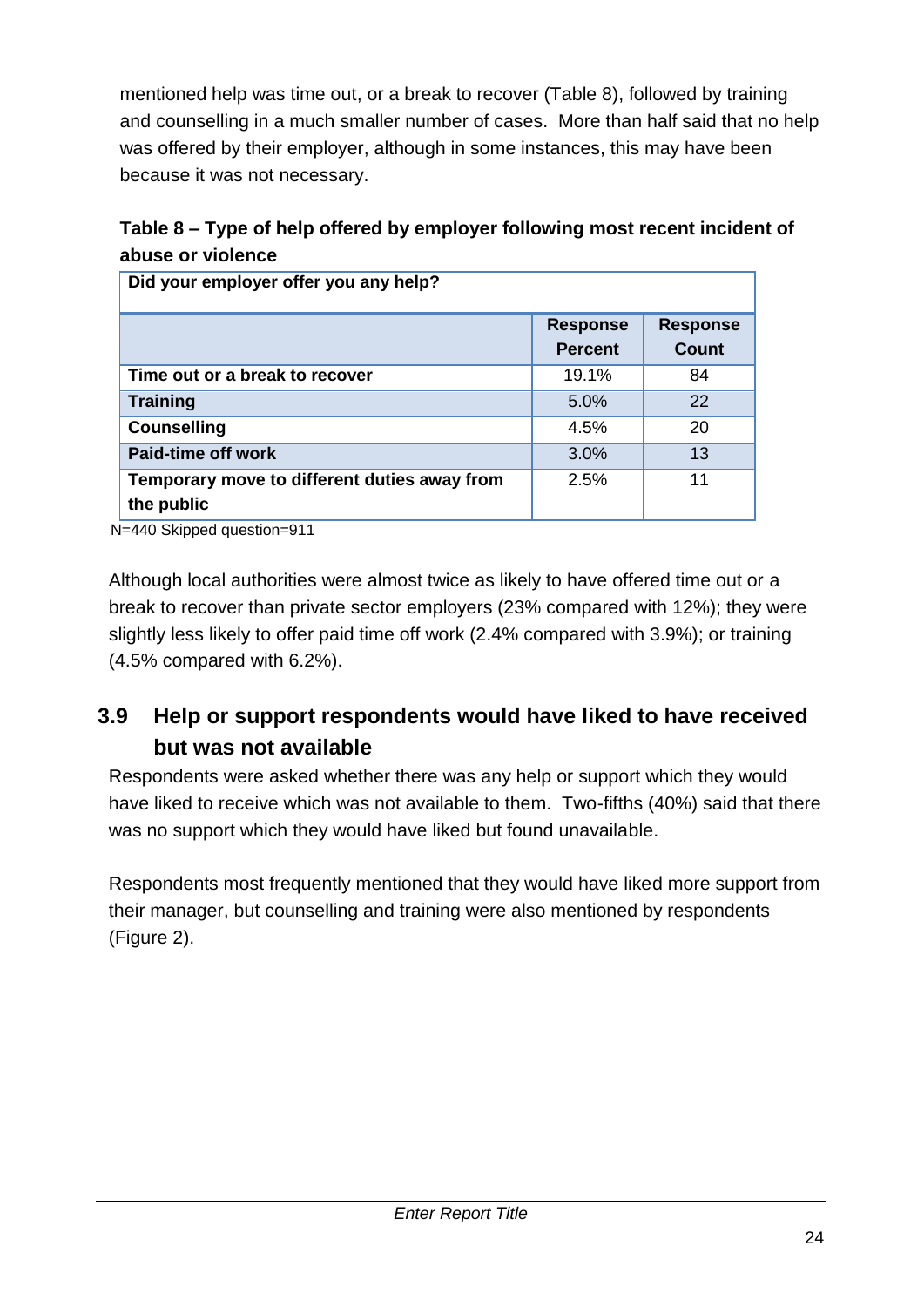# Break Care Case Client Counselling Deal Discuss Employer Extra Help | ncident Job Liked ManagerNeeds Nice Not on this Occasion Phone Call Place Problem Residents Role Service User Situation Staff **Support Think Training Unison**

Some responses are presented here:

- *Support from Manager to move this customer to a more suitable home.*
- *Not really. Staff are used to being physically and verbally assaulted so it comes as part and parcel of the job we do.*
- *Two staff would be better, but no funding.*
- *Lack of support from line manager – no supervision and not easily available to discuss.*
- *None, because of my colour, it's what I have to deal with myself by ignoring it.*
- *Dementia training would be helpful.*
- *I would have liked an investigation or some sort of training about working with threatening people to be available.*
- *I have asked for training around challenging behaviour, stress management and even counselling. It's not possible usually for members of staff to have a break as the individuals in our care needs us and there is a lot for us to do.*

More generally, a number of staff mentioned reduced resources placing greater pressure on the service they were providing: *My company try their best, but due to cuts in services by local government, it's harder to get any more support due to funding that's not enough to work within a safer environment*.

# <span id="page-32-0"></span>**3.10 Employer policy and practice**

Survey participants were asked if their employer had a policy for dealing with violence at work. Of those, responding to the question, 72% said their employer had a policy, and a quarter (25%) did not know whether or not they had a policy. It is likely that the proportion of all respondents whose employer did not have a policy was higher (assuming that some of the 'don't knows' related to employers without a policy).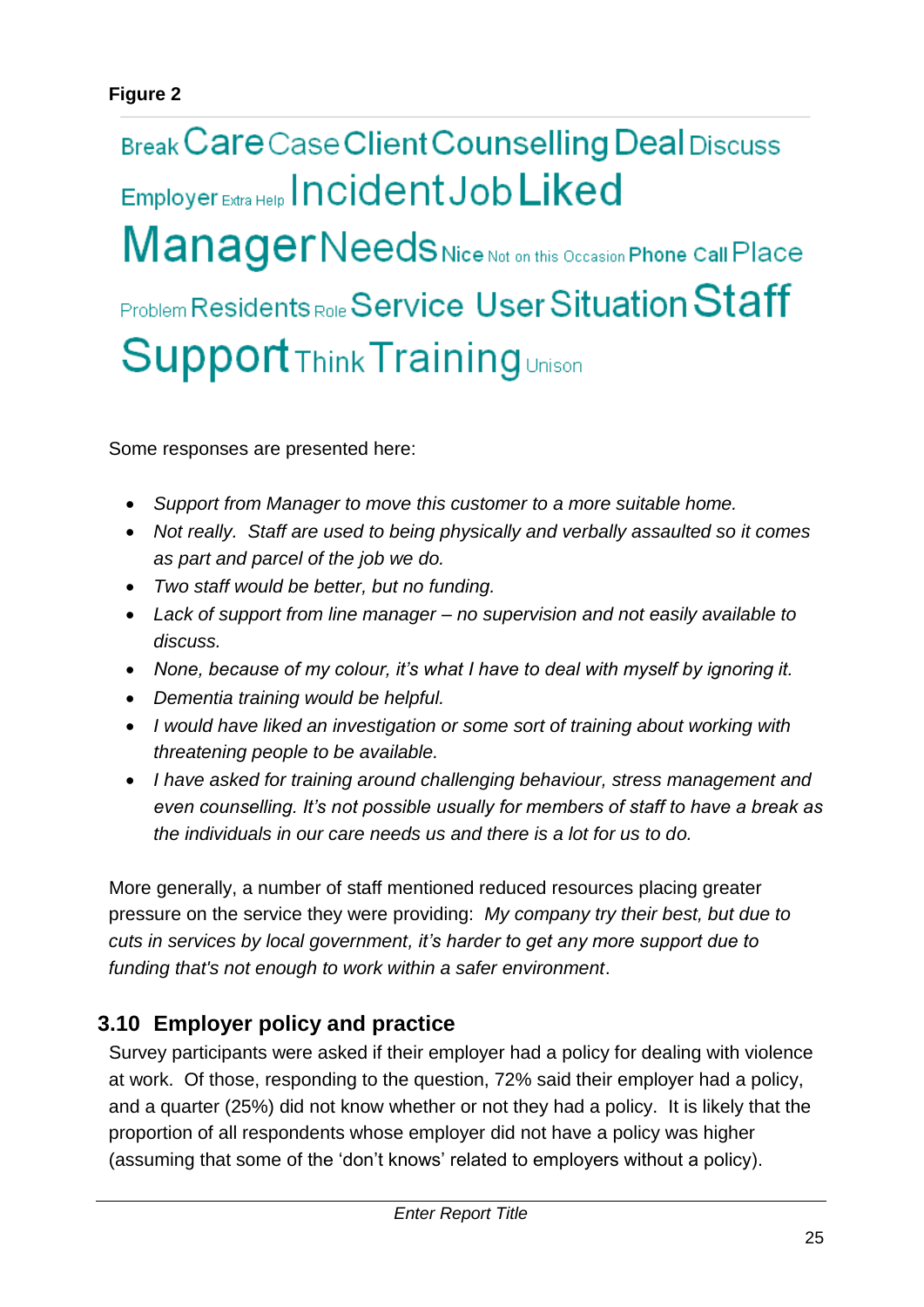

**Chart 7 – Employer has policy for dealing with violence at work**

N=990

Those working for local authorities were most likely to say their employer had a policy for dealing with violence at work (75%), compared with those working in the private sector (59%). Although the numbers are small, 94% of those with public sector health employers said their employer had a policy for dealing with violence at work.

In terms of type of person responsible for abuse or violence, it seems that the employers of those working with people with a physical disability, and older people with dementia were markedly less likely to have a policy than those working with people with a mental illness, or learning disability. This is a cause for concern in relation to those caring for people with dementia as they appear to be more likely to be involved in a physical assault than some other groups who receive care and support services.

Sanctions are neither meaningful nor appropriate for some people who receive care and support. However, the survey explored whether participants knew if their employer had a policy of using sanctions against people who were violent against staff (Chart 8). According to survey participants, a minority of employers had a sanctions policy for people who were violent against their staff. The most commonly mentioned sanction were warnings (46%), followed by withdrawal of services (34%).

Just over one-fifth of respondents mentioned prosecutions, although it was recognised that this depended on the mental capacity of the person who was violent: *..not really appropriate within the service that I work in. It is a challenging behaviour residential unit.* We receive a great deal of support to reduce challenging incidents but staff will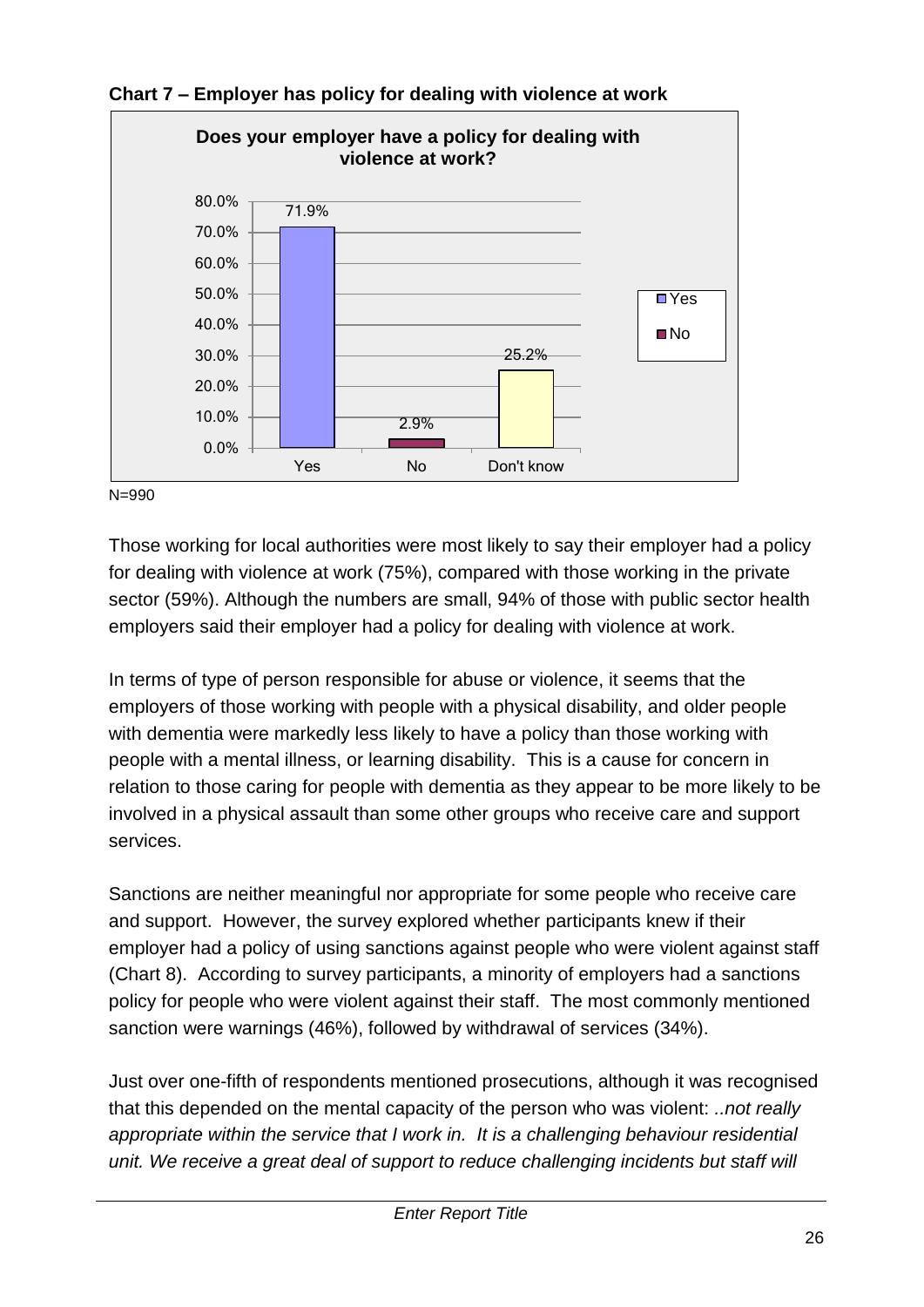*always get scratched, bitten, something thrown at them or have their hair pulled at some point in time.*





Some respondents also reported that although policies existed, they were not always applied: *They don't really follow the policies.*

Those taking part in the survey were asked what measures their employers used when staff were providing care and support to someone known to have been violent (Table 9). The most widely cited measure was double-handed visits (64%), followed by more support in the setting (53%). About one-third of employers issued personal alarms (34%).

N=988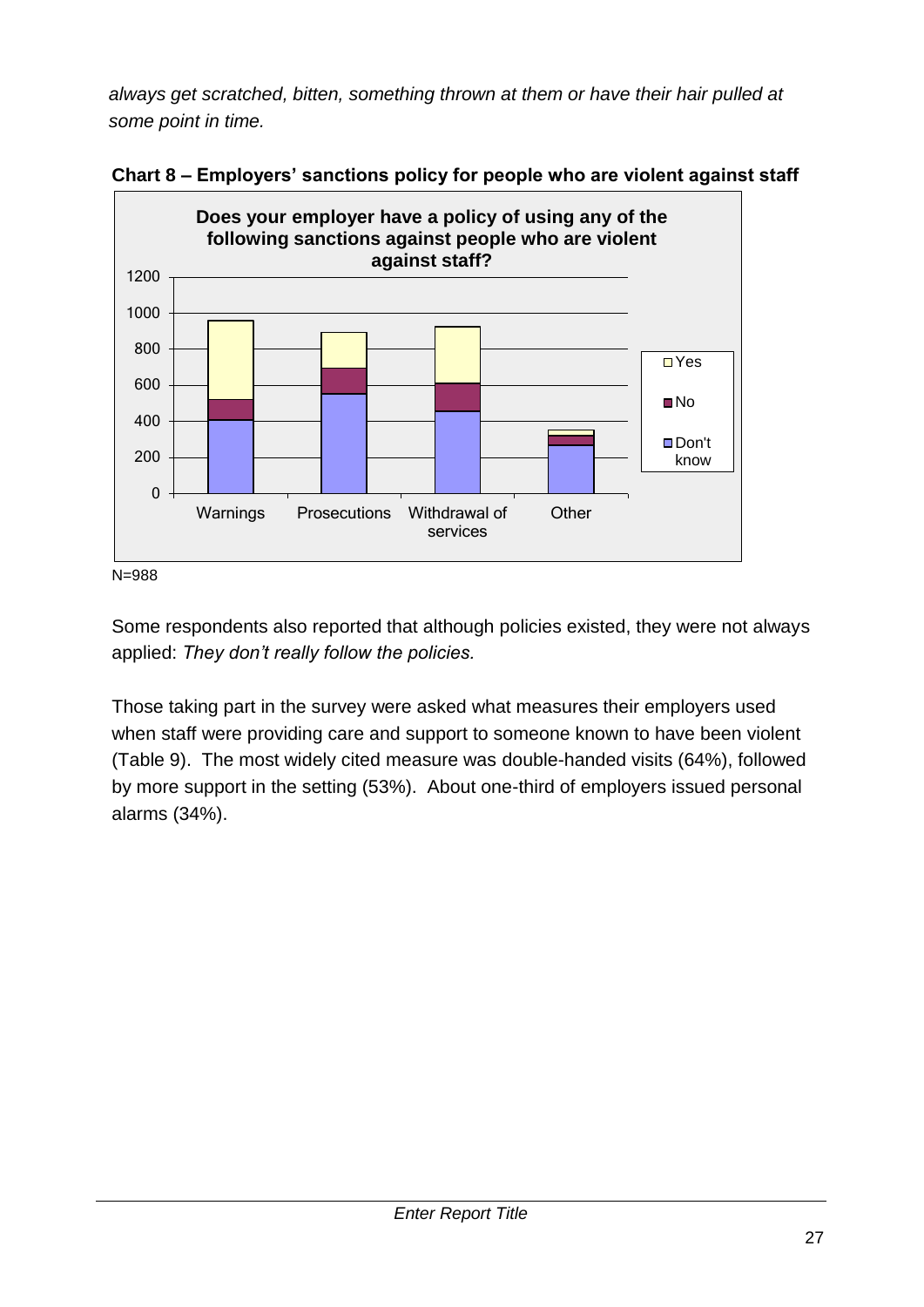| Does your employer use any of the following control measures once people<br>who receive care and support are known to have been violent? |     |           |                   |                 |
|------------------------------------------------------------------------------------------------------------------------------------------|-----|-----------|-------------------|-----------------|
|                                                                                                                                          | Yes | <b>No</b> | <b>Don't know</b> | <b>Response</b> |
|                                                                                                                                          | %   | $\%$      | %                 | <b>Count</b>    |
| Double-handed visits                                                                                                                     | 64  | 17        | 19                | 913             |
| More support in the setting                                                                                                              | 53  | 19        | 28                | 919             |
| <b>Issuing of personal alarms</b>                                                                                                        | 34  | 41        | 25                | 861             |
| Deployment of security back-                                                                                                             | 15  | 46        | 39                | 825             |
| up                                                                                                                                       |     |           |                   |                 |
| <b>Other</b>                                                                                                                             | 16  | 29        | 55                | 312             |

#### **Table 9 – Employers' control measures after incidents of violence of abuse**

N=994 Skipped question=357

Mobile phones were an issue for some respondents:

- *We don't even have* mobile phones *to protect us and our lone working policy is poor. I can be out of the office for hours and no one will check I am ok.*
- *My team are lone workers normally and about 3 years ago we had our works mobile phones removed as a cost cutting exercise. We have complained and even presented a business case to have them reinstated without success. Higher Management are aware of this and say that they are addressing it but nothing has been forthcoming for 3 years. I feel that it is very, very important for us to have work phones.*

# <span id="page-35-0"></span>**3.11 Training and prevention**

As mentioned earlier, a number of respondents mentioned that they would like to have received training following an incident of abuse or violence. When asked about what training they had received, just over two-thirds of all respondents (67%) indicated that they had received some kind of training to help them prevent or manage violent situations (Table 10). This suggests that as many as one-third of respondents' employers provide no training to prevent or avoid violent situations.

Less than half of all survey participants indicated that they had received training in risk assessment (48%) or health and safety procedures (48%). One third of all respondents had received lone worker training (34%), and less than a quarter had received training in gentle restraint and breakaway (24%) and conflict resolution (23%). Some types of training mentioned are relevant to specific groups of people who receive care and support, or to particular settings, such as positive behaviour management or lone working. It is therefore to be expected that provision of these types of training is less common.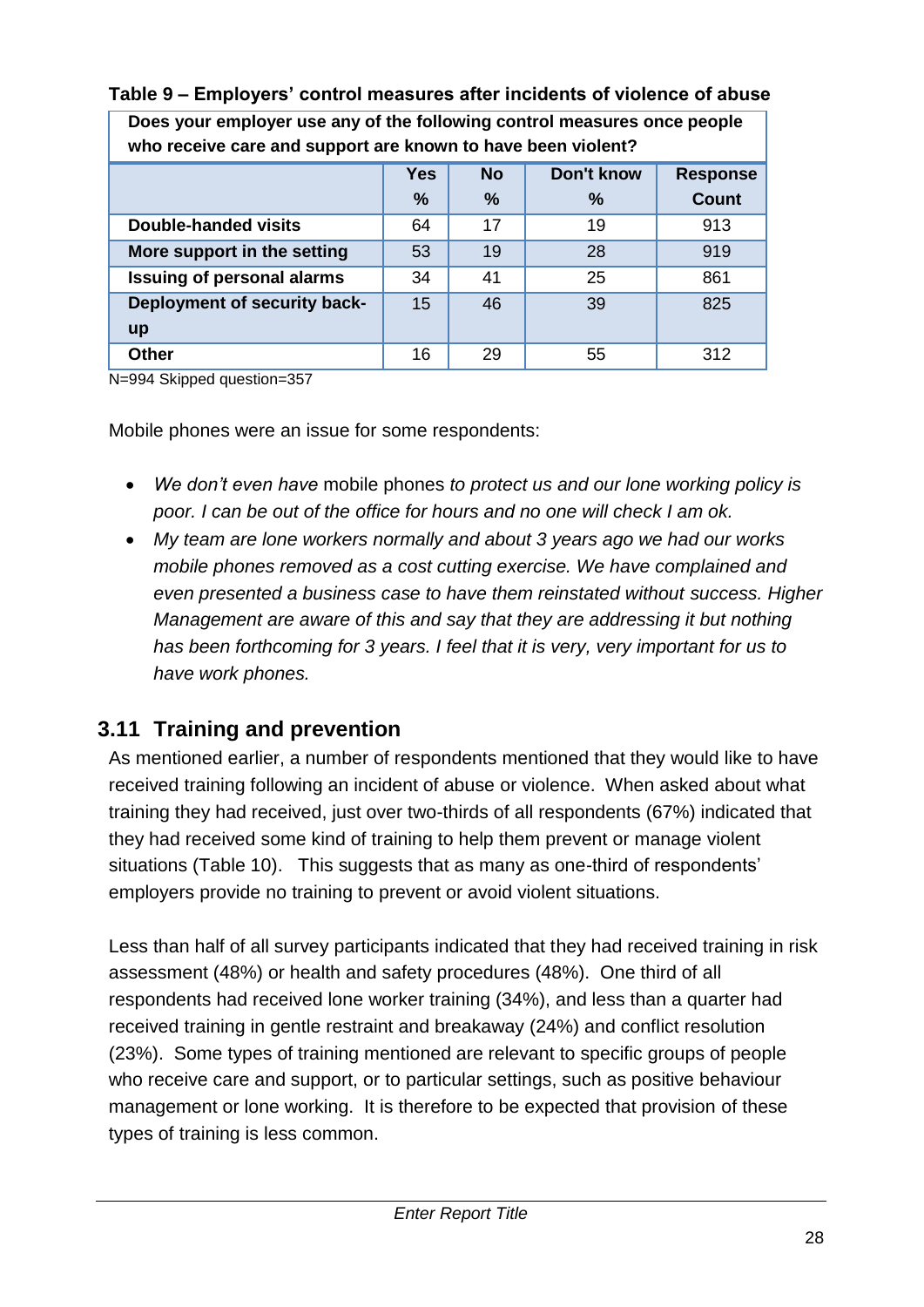| Have you been given any of the following training on now to prevent or<br>manage violent situations? (Please tick all that apply) |                         |                       |  |  |
|-----------------------------------------------------------------------------------------------------------------------------------|-------------------------|-----------------------|--|--|
|                                                                                                                                   | <b>Response Percent</b> | <b>Response Count</b> |  |  |
| <b>Risk assessment</b>                                                                                                            | 48%                     | 651                   |  |  |
| <b>Health and safety procedures</b>                                                                                               | 48%                     | 646                   |  |  |
| Lone working                                                                                                                      | 34%                     | 453                   |  |  |
| Working with people whose behaviour<br>challenges                                                                                 | 28%                     | 379                   |  |  |
| <b>Gentle restraint and breakaway</b>                                                                                             | 24%                     | 326                   |  |  |
| <b>Conflict resolution</b>                                                                                                        | 23%                     | 311                   |  |  |
| Positive behaviour management                                                                                                     | 18%                     | 237                   |  |  |
| $N = 912$                                                                                                                         |                         |                       |  |  |

#### **Table 10 – Training in how to prevent or manage violent situations Have you been given any of the following training on how to prevent or**

Of those who answered the question, more than four-fifths of respondents had been told how to report incidents involving actual injury (83%), and around three-quarters had been told how to report threats (77%) and harassment (72%) (Table 11). However, this indicates that there were still a substantial proportion of people who had not been told how to report incidents of abuse or violence.

**Table 11 – Knowledge of how to report incidents involving abuse or violence Have you been told how to report incidents involving?**

| Have you been told now to report incluents involving? |               |           |                 |
|-------------------------------------------------------|---------------|-----------|-----------------|
|                                                       | <b>Yes</b>    | <b>No</b> | <b>Response</b> |
|                                                       | $\frac{0}{0}$ | $\%$      | <b>Count</b>    |
| <b>Actual injuries</b>                                | 83%           | 17%       | 992             |
| <b>Threats or abuse</b>                               | 77%           | 23%       | 975             |
| <b>Harassment</b>                                     | 72%           | 28%       | 957             |

N=1000 Skipped question=351

Although all respondents were UNISON members, less than a quarter (22%) knew if they had a UNISON safety representative in their workplace, and nearly half (47%) reported that they did not have one (Chart 9).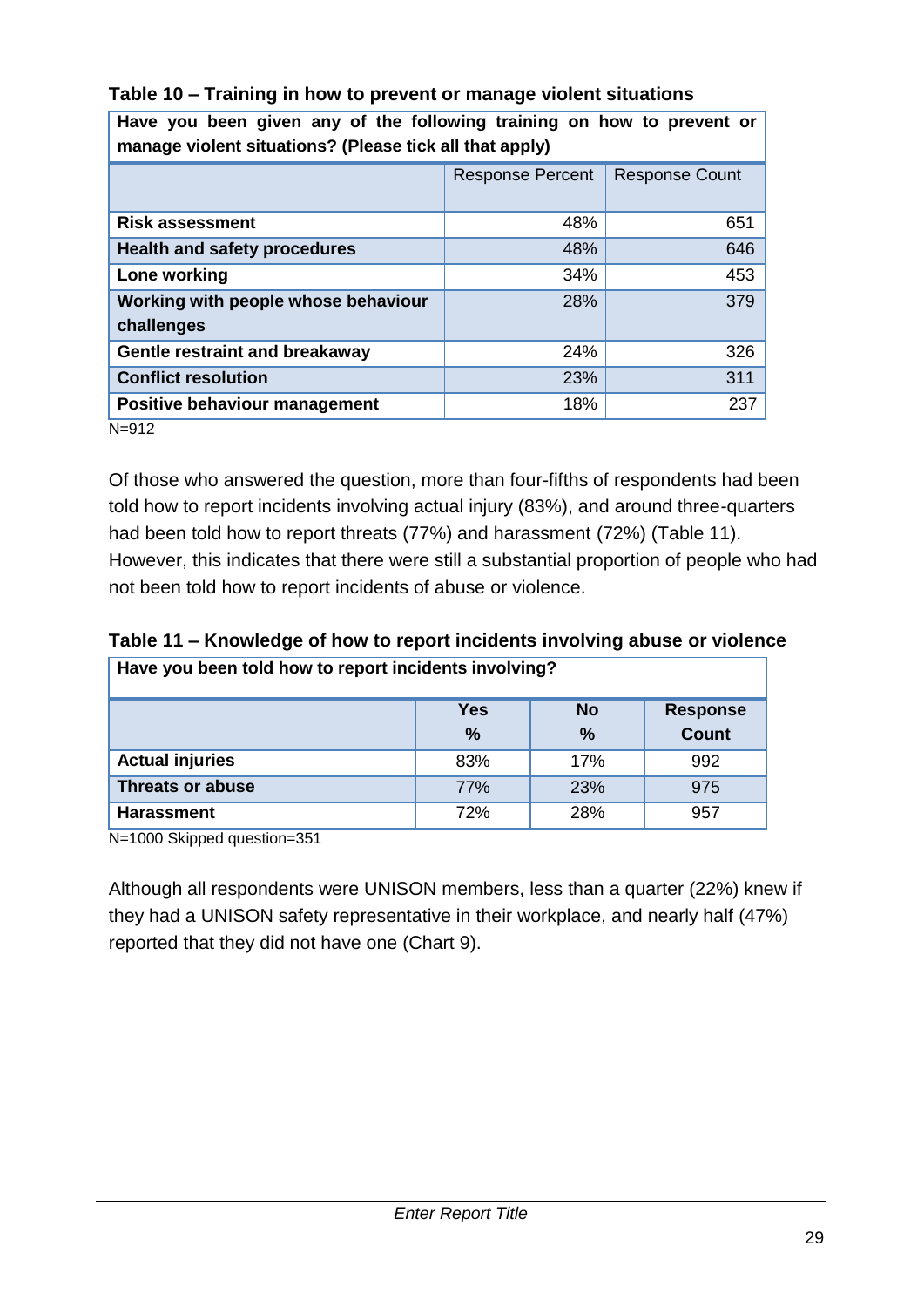

**Chart 9 – Workplace union safety representatives**

N=994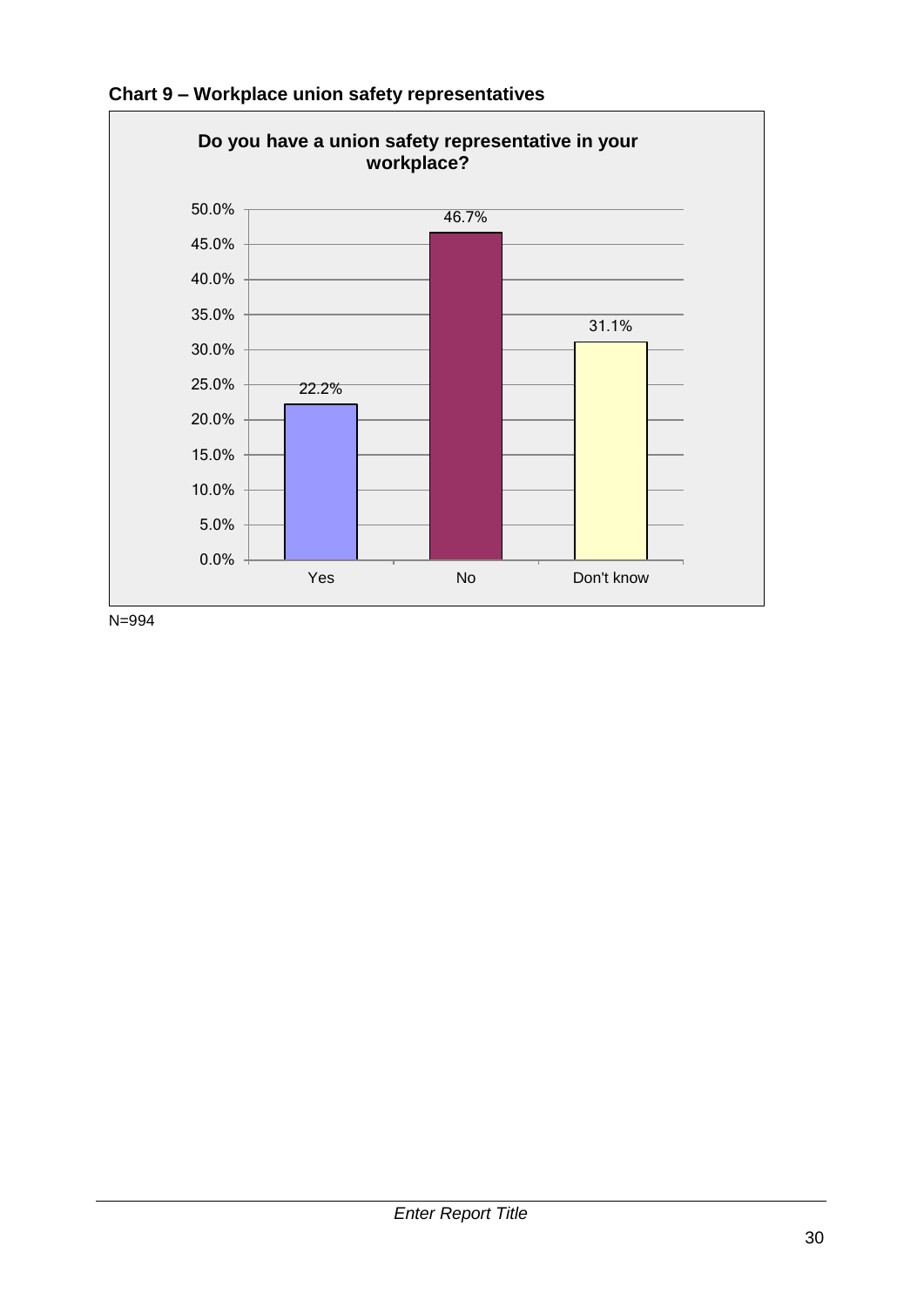# <span id="page-38-0"></span>**4. Conclusions and recommendations**

**Many social care staff are exposed to abuse and violence in the course of their work. Staff working with people with autism and older people with dementia appear to be more at risk than others of physical assault, while those caring for people with a physical disability, other older people and people with a mental illness appear more at risk of verbal abuse than others. Misunderstandings and frustration were frequent triggers for abuse and violence, and personal care activities were often mentioned in relation to people with dementia. Although most employers have policies in place on abuse and violence towards** 

**staff, and many provide support to staff, there is still room for improvement in terms of managerial support, training and counselling.**

**Employers need to ensure that they have a range of mechanisms to support staff, including:**

- **Effective management support and supervision.**
- **Structured and sustained training programmes – especially for those working with people with autism, people with dementia and people with a learning disability.**
- **Clear systems for reporting and recording incidents which are well publicised to staff and monitored regularly.**
- **Practical help when an incident occurs - from time out or a break to recover, to counselling and further training.**
- **Development and implementation of policies on abuse and violence at**

# <span id="page-38-1"></span>**4.1 Conclusions**

**work.**

This study was conducted to throw more light on two key questions, in the absence of a large body of research in this area:

- To what extent the social care workforce experiences different levels of violence across groups of people who receive care and support services, and
- Whether the nature of the type of violence experienced by social care staff varies across groups of people who receive care and support services.

While there are ongoing concerns about abuse and violence against people who receive care and support, the purpose of this study was to identify the staff who are most likely to be exposed to abuse and violence in order to target resources and support in this area, and promote safe working.

This research forms part of the broader work of Skills for Care to help social care employers tackle this issue. Support ranges from formal qualifications through to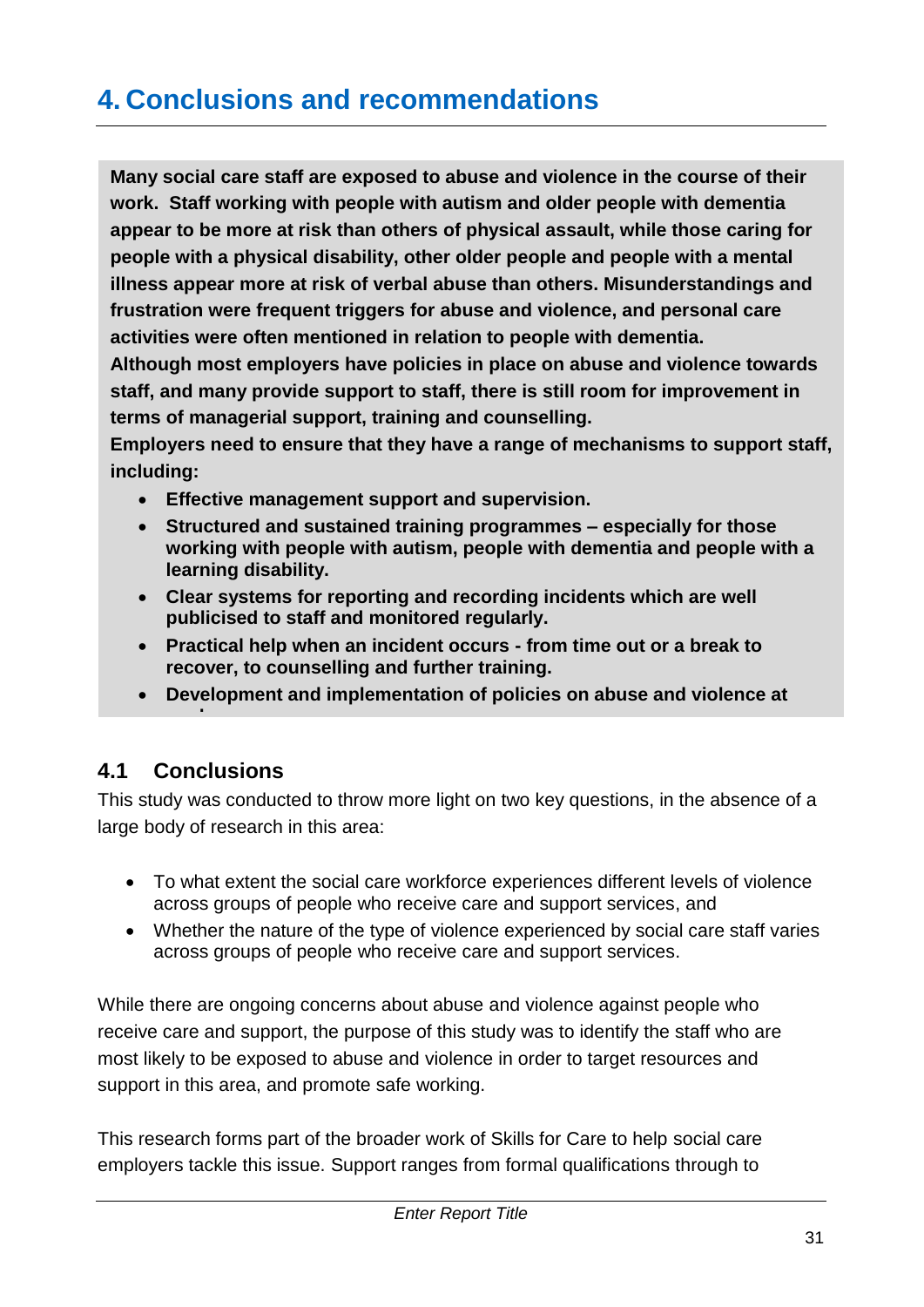practical support and guidance for employers to build in appropriate learning and development for staff and procedures for minimising the number of incidents of this nature that occur.

Further information of resources available can be found in Appendix 2 but one example of current developments is the work to identify gaps in workforce development and produce guidance for employers to develop skilled and competent staff to work with people whose behaviour challenges based on the most recent evidence. Skills for Care have produced a guide for employers (*Supporting staff working with challenging behaviour)*, case studies highlighting best practice and a guide for commissioners and employers seeking to minimise the use of restrictive practices (*A positive and proactive workforce*) all available from their website.

Having obtained a large number of responses from staff working across the public and independent sectors in a variety of settings and with a wide range of people who receive care and support services, the survey found that there are important differences across groups of people who receive care and support services, as well as highlighting more general concerns about the likelihood of exposure of social care staff to abuse and violence, and the responses of some employers to this situation.

More than half of all respondents had experienced verbal abuse in the past year, and 25% experienced verbal abuse on a daily or weekly basis. A quarter had experienced a physical assault, and nearly 6% of all respondents had experienced a physical assault requiring medical assistance (including first aid) in the last year. Although abuse and violence against staff comes mainly from people receiving care and support, a significant proportion of recent incidents are attributed to family and friends, and even other staff members.

Looking at recent incidents of abuse or violence, it appears that the likelihood of exposure to abuse or violence is greatest for staff working with people with a learning disability, dementia, or mental illness. This finding is likely, in part, to reflect a lack of mental capacity among some of those receiving care and support in these groups.

There were also differences between groups of people who receive care and support services in terms of the nature and type of abuse or violence against staff. Verbal abuse was the most widely mentioned type of incident in relation to people with a physical disability, older people, people with a mental illness and people with a learning disability. Physical assaults (not requiring medical assistance) were more frequently mentioned in relation to people with autism and older people with dementia. About twofifths of recent incidents involving a person with a learning disability were physical assaults against staff. Nearly three-fifths of recent incidents involving a person with a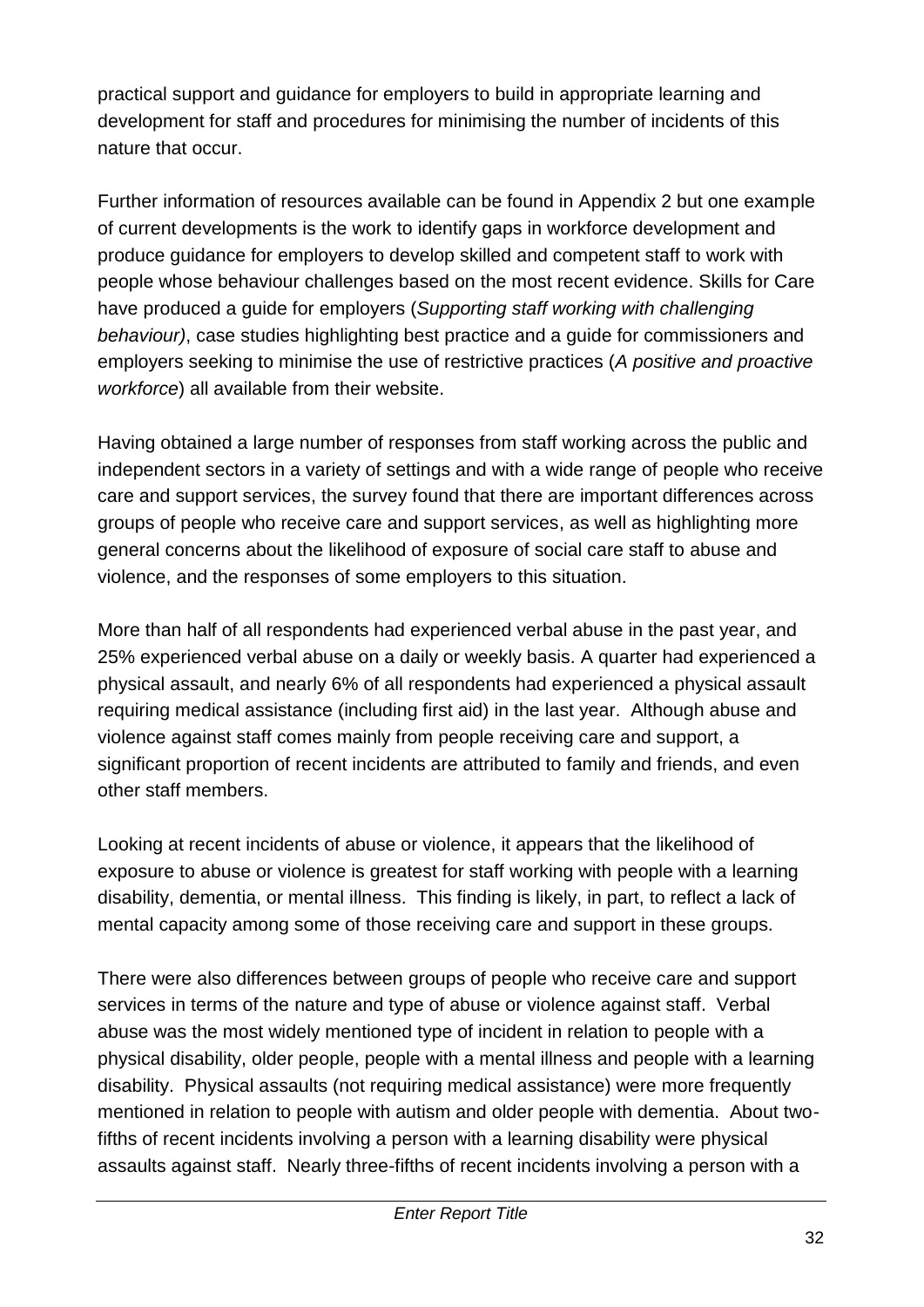mental illness involved verbal, racist or homophobic abuse, with a relatively lower proportion of physical assaults against staff working with people with a mental illness, compared with people with autism, dementia or a learning disability.

Misunderstandings and frustration were frequently mentioned as a trigger for an incident of abuse or violence. Other triggers included personal care activities (particularly in relation to people with dementia) and being refused a service, or the person receiving care and support not getting what they wanted (eg cigarettes). Mental health and learning disability also figured as relevant factors, as well as alcohol and money related matters.

Many incidents appear to go unreported for a variety of factors. Less than 30% of respondents said that they had reported or discussed the most recent incident of abuse or violence with their manager. This may reflect the wide range of type of incident covered.

While some staff reported strong support from colleagues and managers, many respondents said they would have liked more support from managers, along with training and counselling to help prevent or manage incidents of abuse or violence and to support them when something occurs.

Although most employers have policies in place on abuse and violence towards staff, and many provide help and support for staff who have been abused or subject to violent behaviour, there were also reports of employers failing to implement or apply their policies, with limited use of sanctions, such as warnings or withdrawal of services. This is a difficult area which highlights the tension between wanting to provide care and support to vulnerable people who may lack mental capacity to understand the consequences of their actions, and wanting to protect staff from abuse and violence. Clearly, sanctions will not always be appropriate or meaningful.

It is important to emphasise that these results are about identifying the likelihood of exposure to abuse or violence in order to help target support more effectively and promote safe working. While preventing and managing abuse and violence towards social care staff presents some practical challenges, the survey results indicate that there is a lot of work which could be done to improve the safety and well-being of staff providing care and support, and that some staff are more likely to be exposed to particular types of abuse and violence than others.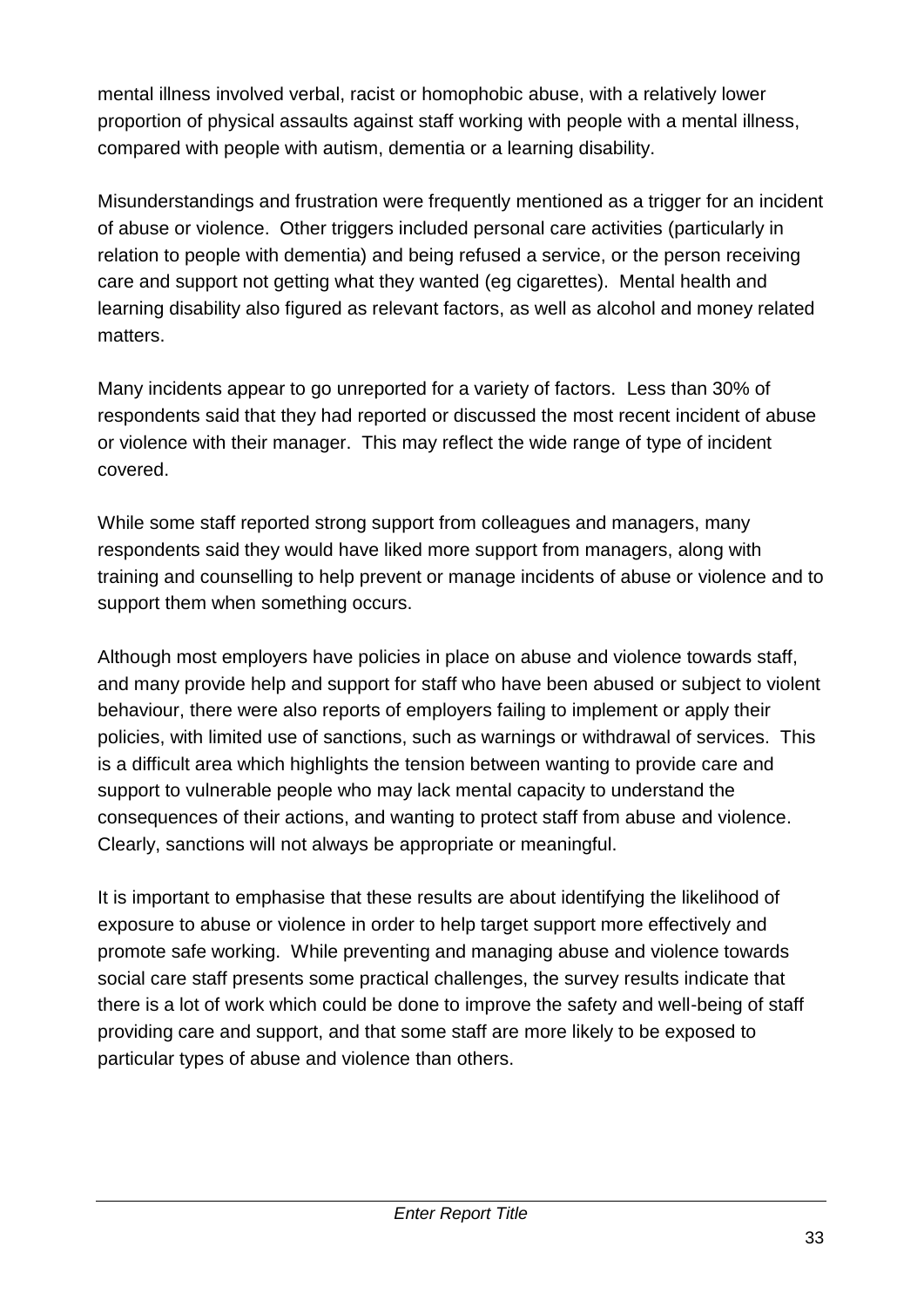# <span id="page-41-0"></span>**4.2 Recommendations**

These findings lead us to make a number of recommendations for employers in order to target resources appropriately, and promote safe working among the social care workforce.

Employers need to ensure that they provide a range of mechanisms to support staff to help them prevent and manage abuse and violence when it occurs, particularly those working with people with autism, older people with dementia and people with a learning disability; and those working in residential settings and in people's homes. This includes:

- **Effective management support and supervision.**
- Structured and sustained learning and development programmes especially for those working with people with autism, people with dementia and people with a learning disability on how to prevent or manage situations when they occur.
- Clear systems for reporting and recording incidents which are well publicised to staff and monitored regularly.
- Practical help when an incident occurs from time out or a break to recover, to counselling and further training.

The minority of employers that do not have a policy for dealing with abuse and violence at work (often those providing services to people with dementia and people with physical disabilities) need to develop one, particularly in relation to lone workers and those working in residential settings.

More widely, employers need to ensure that their policies are implemented and understood by staff, people who receive care and support (where they have mental capacity), and the family and friends of people who receive care and support. This will require regular monitoring.

In reducing the extent of abuse and violence towards the social care workforce, it is expected that this will also reduce staff turnover and burnout, while improving the everyday experience of those working in social care, and those receiving care and support.

Appendix 2 highlights Skills for Care resources that will be useful for employers when considering the recommendations outlined above.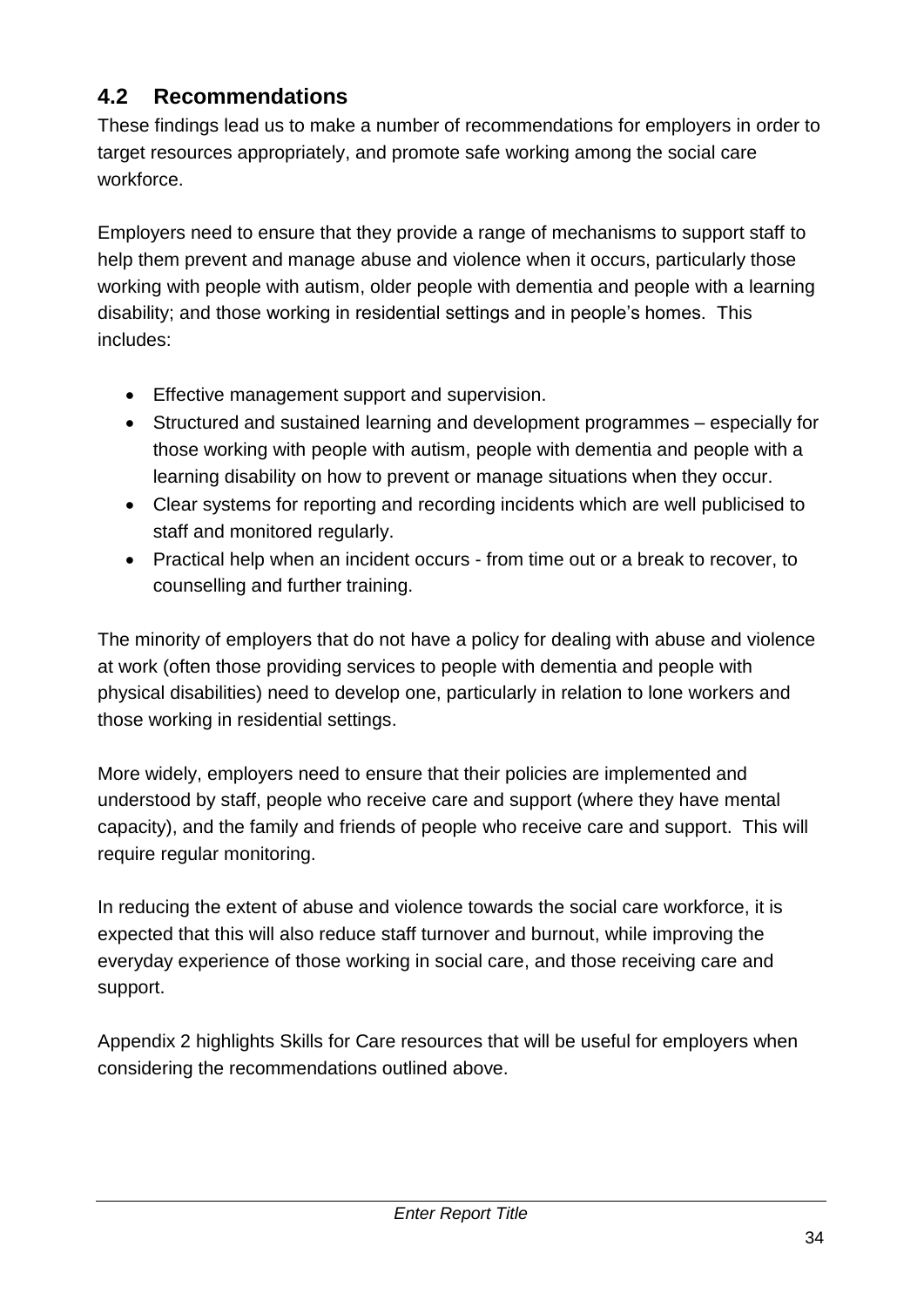#### <span id="page-42-0"></span>**Respondent profile**

| Are you male or female? |                                   |                                 |                                              |
|-------------------------|-----------------------------------|---------------------------------|----------------------------------------------|
| $N = 924$               | <b>Response</b><br><b>Percent</b> | <b>Response</b><br><b>Count</b> | <b>National</b><br><b>Percent</b><br>nmds-sc |
| <b>Male</b>             | 23.1%                             | 213                             | 18%                                          |
| <b>Female</b>           | 76.9%                             | 711                             | 81%                                          |

Skipped question=427

| How old are you? |                                   |                                 |                                              |
|------------------|-----------------------------------|---------------------------------|----------------------------------------------|
| $N = 933$        | <b>Response</b><br><b>Percent</b> | <b>Response</b><br><b>Count</b> | <b>National</b><br><b>Percent</b><br>nmds-sc |
| 18 to 24         | 2.3%                              | 21                              | 10%                                          |
| 25 to 34         | 11.1%                             | 104                             | 20%                                          |
| 35 to 44         | 20.8%                             | 194                             | 48%                                          |
| 45 to 54         | 38.3%                             | 357                             |                                              |
| 55 to 64         | 26.0%                             | 243                             | 22%                                          |
| 65 or older      | 1.5%                              | 14                              |                                              |

Skipped question=418

| Which of the following best describes your ethnic origin? Please tick as<br>appropriate. |                                   |                                 |                                              |
|------------------------------------------------------------------------------------------|-----------------------------------|---------------------------------|----------------------------------------------|
| $N = 932$                                                                                | <b>Response</b><br><b>Percent</b> | <b>Response</b><br><b>Count</b> | <b>National</b><br><b>Percent</b><br>nmds-sc |
| <b>White</b>                                                                             | 90.2%                             | 841                             | 70%                                          |
| <b>Mixed Ethnicity</b>                                                                   | 1.6%                              | 15                              | $1\%$                                        |
| <b>Asian or Asian British</b>                                                            | 2.5%                              | 23                              | 5%                                           |
| <b>Black or Black British</b>                                                            | 4.9%                              | 46                              | 7%                                           |
| <b>Chinese or Other Ethnic Group</b>                                                     | 0.8%                              | 7                               | 1%                                           |

Skipped question=419

Nmds-sc – 16% not known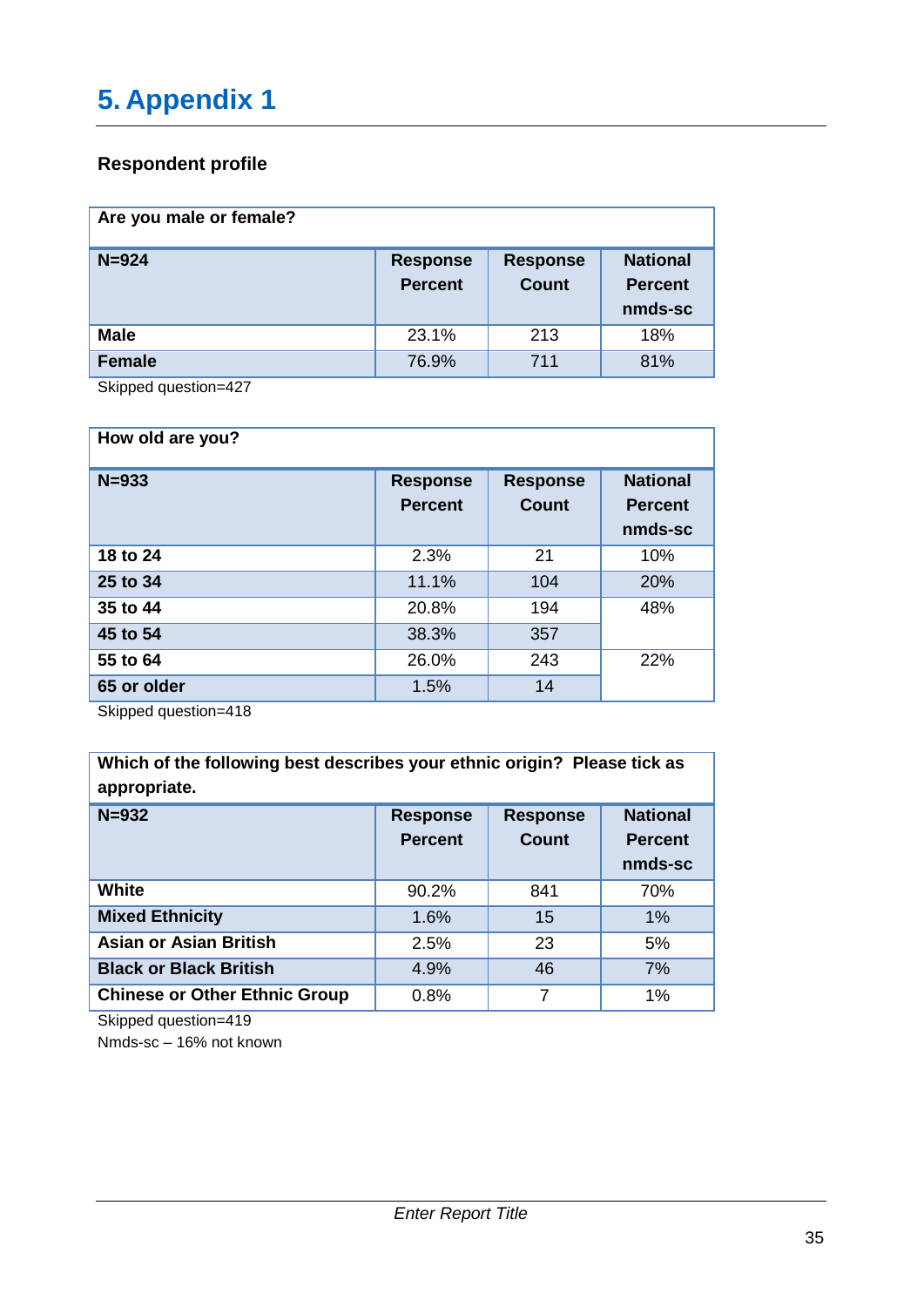# <span id="page-43-0"></span>**6. Appendix 2 Useful SfC resources for employers**

The Skills for Care website is full of useful resources for employers to access and download when thinking about how they can help reduce the incidence of violence and abuse in their workplace. This listing is not exhaustive but will give examples of some products that will help achieve this goal.

#### **Useful resources to support effective management and supervision**

The National Skills Academy has merged with Skills for Care and provide a wide range of leadership (e.g. Leadership Qualities Framework) and management programmes to support the sector. This includes the Registered Managers' Programme which aims to help managers meet daily challenges and offers access to over 200 electronic resources. For more information on this work visit the [NSA website.](https://www.nsasocialcare.co.uk/)

The [Managers Induction Standards](http://www.skillsforcare.org.uk/Standards/Manager-Induction-Standards/Manager-Induction-Standards.aspx) set out core standards of practice including communication, leadership and person-centred practice. The standards are supported by workbooks and downloads. These standards are complemented by the [Common](http://www.skillsforcare.org.uk/Standards/Common-Induction-Standards/Common-Induction-Standards.aspx)  [Induction Standards](http://www.skillsforcare.org.uk/Standards/Common-Induction-Standards/Common-Induction-Standards.aspx) for staff.

#### *Positive workplace culture*

Visit [this page](http://www.skillsforcare.org.uk/Skills/Culture/Culture.aspx) for more information on workplace culture and quality improvement:

- The business case for culture
- Culture of care toolkit and activity sheets

For more information on the Social Care Commitment click [here.](http://www.skillsforcare.org.uk/Standards/The-Social-Care-Commitment/The-Social-Care-Commitment.aspx) 

# **Structured learning and development opportunities**

#### *Dementia*

This section of the website will provide more information and access to materials for employers providing services to people living with [dementia:](http://www.skillsforcare.org.uk/Skills/Dementia/Dementia.aspx)

- Common core principles for supporting people with dementia
- Supporting dementia workers
- Supporting people in the advanced stages of dementia
- Resources to support workers and carers of people with dementia
- Dementia and carers Worker's resource

#### *Autism*

Click [here](http://www.skillsforcare.org.uk/Skills/Autism/Autism.aspx) for more resources for employers who work with autism:

- Autism skills and knowledge list
- Implementing the autism skills and knowledge list through staff training and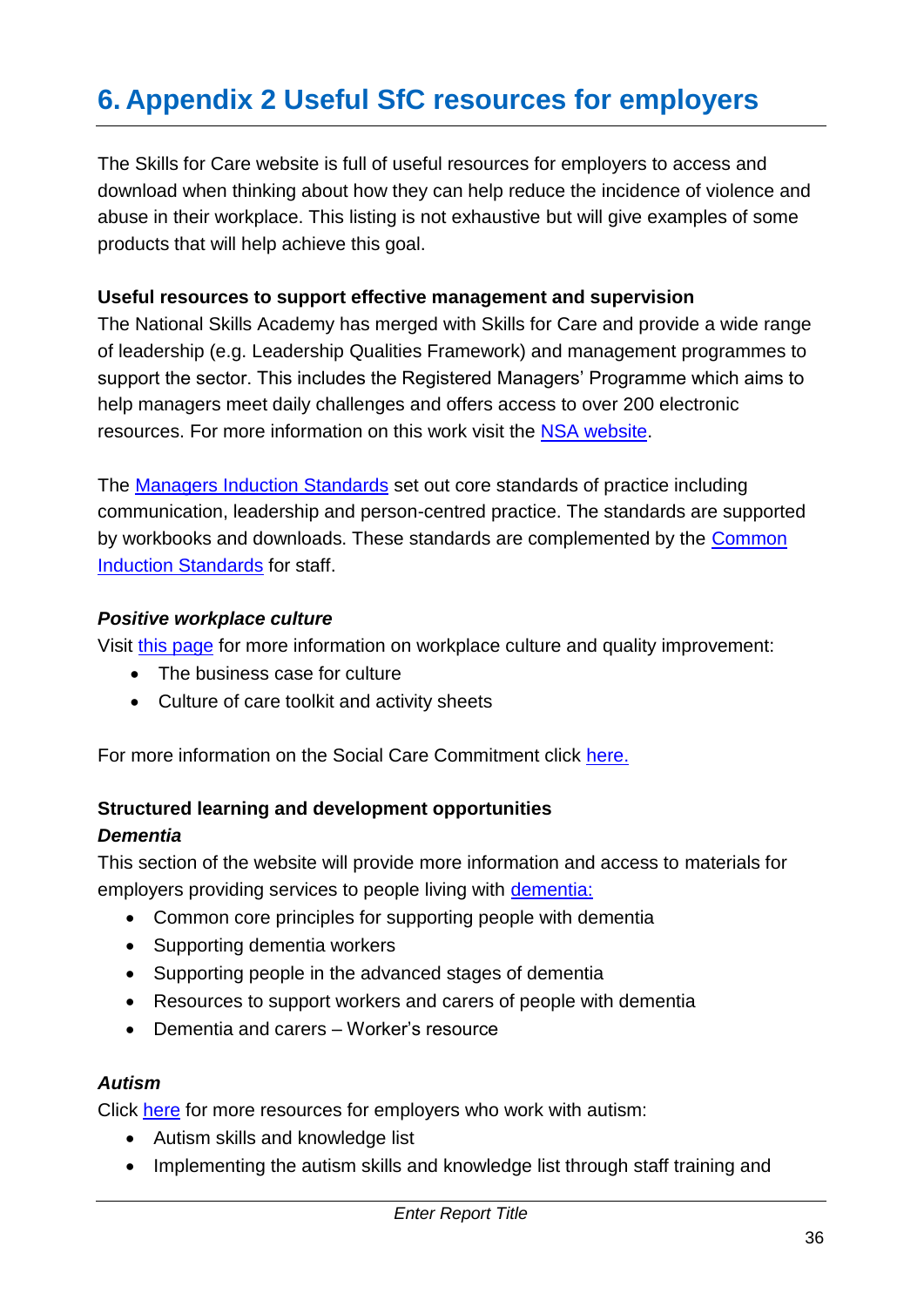development

• Getting it right for people with autism

#### *Mental Health*

Visit [here](http://www.skillsforcare.org.uk/Skills/Mental-health/Mental-health.aspx) to access:

- Common core principles to support good mental health and wellbeing in adult social care
- Principles to practice The Mental Capacity Act

#### *People whose behaviour challenges*

Visit [our website](http://www.skillsforcare.org.uk/Skills/People-whose-behaviour-challenges/People-whose-behaviour-challenges.aspx) to access:

- Supporting staff working with challenging behaviour (guidance for employers)
- A review of the evidence
- A positive and proactive workforce
- People whose behaviour challenges case studies

#### *Dignity*

Visit the [Skills for Care website](http://www.skillsforcare.org.uk/Skills/Dignity/Dignity.aspx) for more information on dignity including:

- The common core principles for dignity guide
- Dignity training pack and case studies

#### *Violence against social care staff*

Click [here](http://www.skillsforcare.org.uk/NMDS-SC-intelligence-research-and-innovation/Research/Research-reports/Violence-against-social-care-and-support-staff.aspx) and visit the research section of the Skills for Care website for more information on violence against the social care workforce.

• Work smart, work safe can be found [here](http://www.skillsforcare.org.uk/Document-library/Standards/Safety-guidance/Work%20smart,%20work%20safe%20-%20guide%20for%20employers.pdf)

#### *Useful units and qualifications*

Visit the [Skills for Care](http://www.skillsforcare.org.uk/Qualifications-and-Apprenticeships/Qualifications-and-Apprenticeships.aspx) website for more information on useful units and qualifications. The skills selector is a good way of honing in on the appropriate learning for your needs.

Some examples include:

- Communicate with individuals on the autistic spectrum
- Principles of communication in adult social care settings
- Principles of safeguarding and protection in health and social care
- Use and develop systems that promote communication
- Manage health and social care practice to ensure positive outcomes for individuals
- Support individuals on the autistic spectrum to manage their sensory and environmental needs
- Numerous units on communication in a range of adult social care settings skills [selector\)](http://skillselector.skillsforcare.org.uk/topics.aspx?id=1)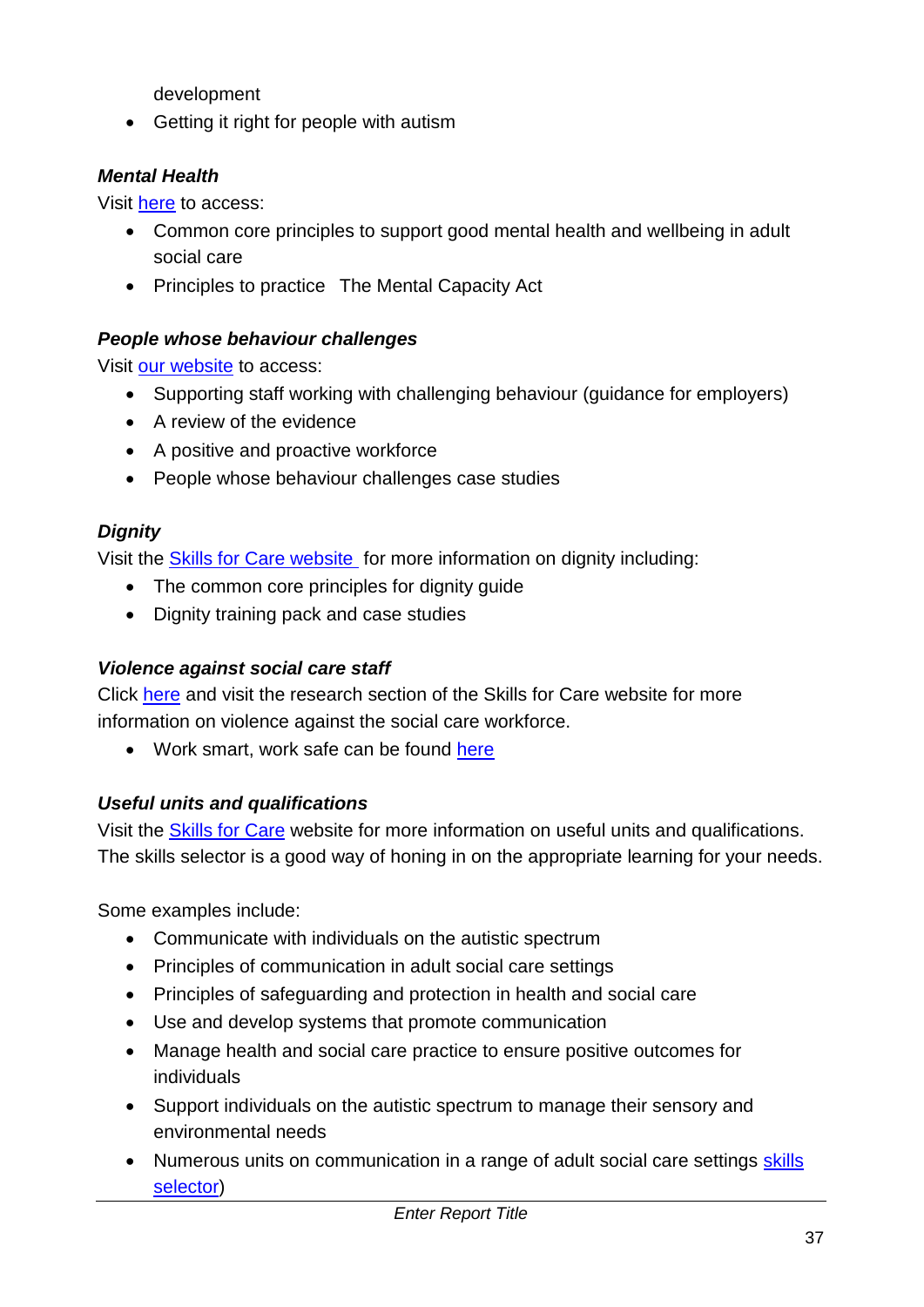• Range of units supporting with everyday needs and physical care [\(skills selector\)](http://skillselector.skillsforcare.org.uk/topics.aspx?id=10)

Other examples of qualifications that might be useful include:

- Level 2 Certificate in Assisting and Moving Individuals for Social Care Settings
- Level 2 Award and Level 2/3 Certificate in Awareness of Dementia
- Level 2 Award and Level 2/3 Certificate in Supporting Individuals with Learning **Disability**
- Level 3 Award in Awareness of the Mental Capacity Act 2005

Skills for Care also produce a listing of training materials that are available for employers and trainers to purchase. Visit [training materials](http://www.skillsforcare.org.uk/Qualifications-and-Apprenticeships/Training-materials-listing/Training-materials-listing.aspx) for more information.

#### **Policy development and guidance**

Skills for Care have developed two quides for employers and employees

- Work smart, work safe can be found [here](http://www.skillsforcare.org.uk/Document-library/Standards/Safety-guidance/Work%20smart,%20work%20safe%20-%20guide%20for%20employers.pdf)
- Domiciliary care lone worker safety quide [here](http://www.skillsforcare.org.uk/Document-library/Skills/Lone-Worker-Guide.pdf)

These guides will help employers and employees consider the issue of abuse and violence in the workplace and establish working policies.

Click [here](http://www.skillsforcare.org.uk/NMDS-SC-intelligence-research-and-innovation/Research/Research-reports/Violence-against-social-care-and-support-staff.aspx) and visit the research section of the Skills for Care website for more information on violence against the social care workforce.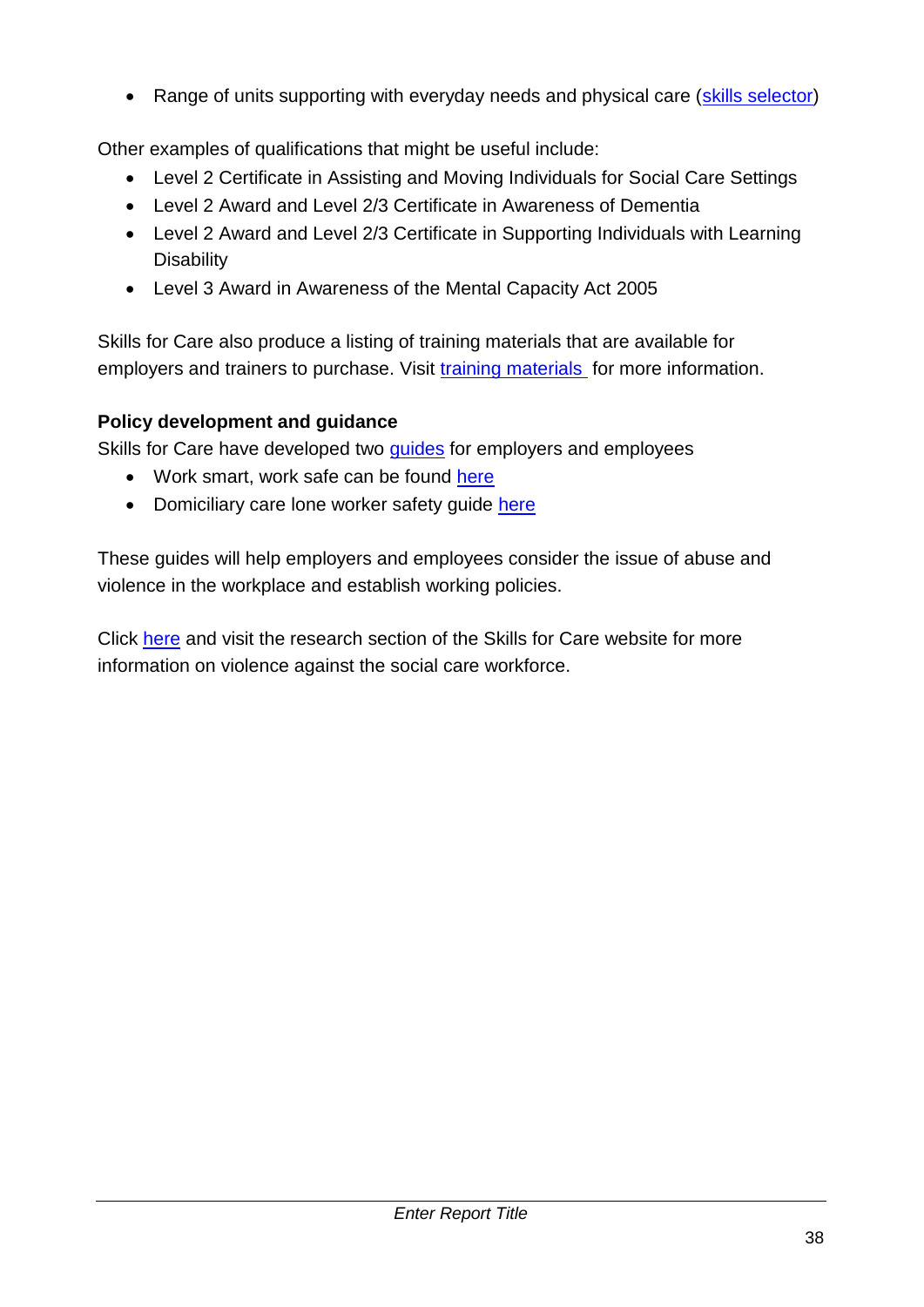# <span id="page-46-0"></span>**7. References**

Clausen T.H, Carneiro A, Gomes I & Borg V (2013) Does psychological well-being mediate the association between experiences of acts of offensive behaviour and turnover among care workers? A longitudinal analysis, *Journal of Advanced Nursing*, Vol. 69, 6, pp1301-1313.

Duxbury J, Pulsford D, Hadi M, & Sykes S. (2013) Staff and relatives' perspectives on the aggressive behaviour of older people with dementia in residential care: a qualitative study, *Journal of Psychiatric and Mental Health Nursing*, Vol. 20, 9, pp792-800.

Foley M & Rauser E (2012) Evaluating progress in reducing workplace violence: Trends in Washington State workers' compensation claims rates, 1997-2007, *Work - a Journal of Prevention Assessment and Rehab*., Vol. 42, 1, pp.67-81.

Harris B and Leather P (2012) Levels and consequences of exposure to service user violence: evidence from a sample of UK social care staff, *British Journal of Social Work,* 42 (5) pp1-19.

IPC (2013a) *Violence against social care and support staff: Evidence review*. Skills for Care: Leeds. Accessed on-line 21/5/14 [http://www.skillsforcare.org.uk/Document](http://www.skillsforcare.org.uk/Document-library/NMDS-SC,-workforce-intelligence-and-innovation/Research/Violence-reports/Violence-against-social-care-workers---evidence-review.pdf)[library/NMDS-SC,-workforce-intelligence-and-innovation/Research/Violence](http://www.skillsforcare.org.uk/Document-library/NMDS-SC,-workforce-intelligence-and-innovation/Research/Violence-reports/Violence-against-social-care-workers---evidence-review.pdf)[reports/Violence-against-social-care-workers---evidence-review.pdf](http://www.skillsforcare.org.uk/Document-library/NMDS-SC,-workforce-intelligence-and-innovation/Research/Violence-reports/Violence-against-social-care-workers---evidence-review.pdf)

IPC (2013b) *Violence against social care and support staff: Analysis of interviews*, Skills for Care: Leeds.

IPC (2013c) *Violence against social care and support staff: Composite report*, Skills for Care: Leeds.

NHS Direct (2012) *NHS Direct Violence and Aggression Policy: SAF016*.

Rose J, Mills S, Silva D & Thompson L (2013) Client characteristics, organizational variables and burnout in care staff: the mediating role of fear of assault, *Research in Developmental Disabilities,* March 34 (3) pp940-7.

Skills for Care (2013) *The size and structure of the adult social care sector and workforce in England*, 2013 (Leeds, 2013) [www.skillsforcare.org.uk](http://www.skillsforcare.org.uk/)